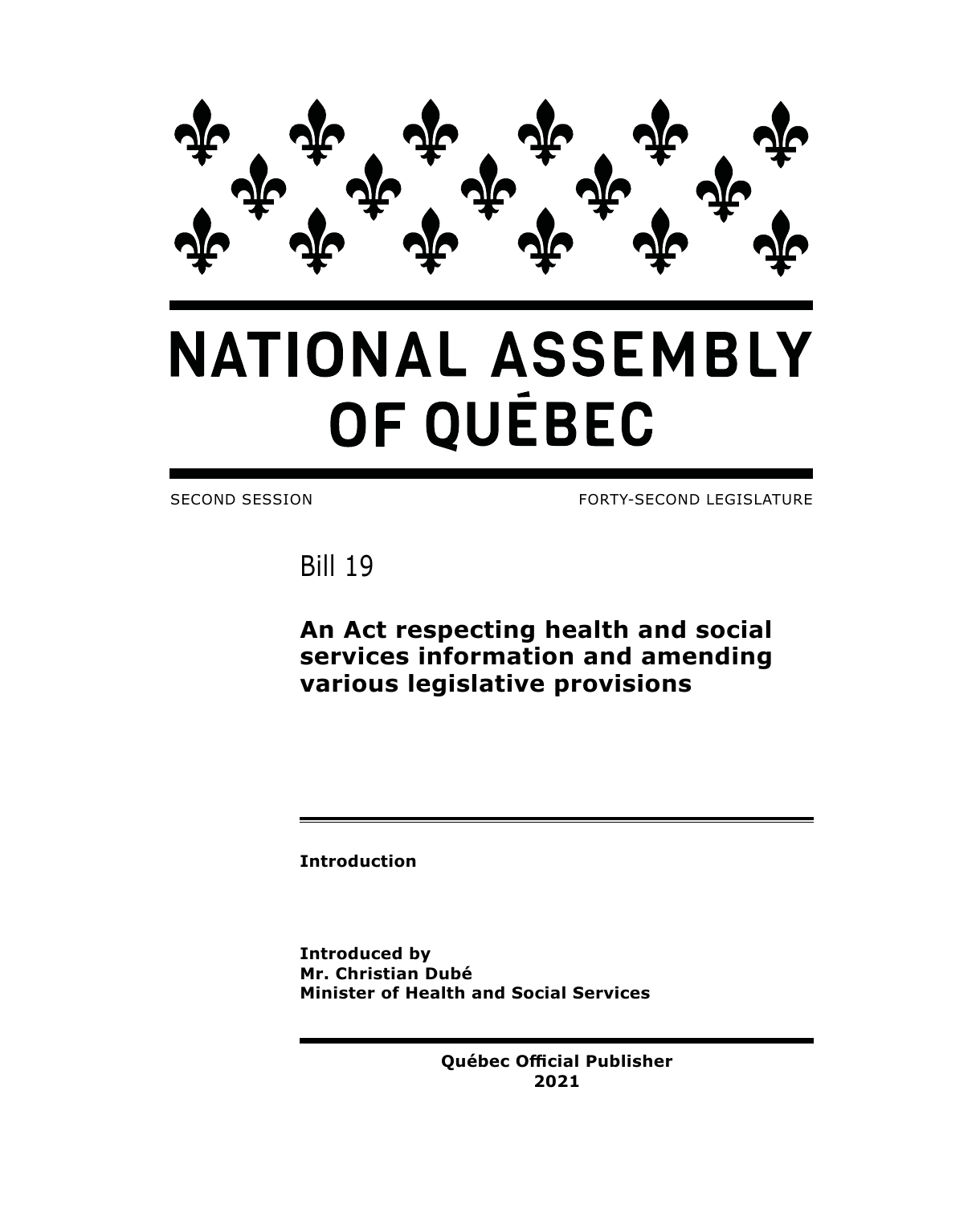## **EXPLANATORY NOTES**

*This bill establishes a legal framework specific to health and social services information that is applicable to every health and social services body that holds such information. The purpose of the bill is to ensure the protection of information, while allowing access to it in a timely manner and optimizing the use that can be made of it, with a view to improving the quality of the services provided to the population and to enabling management of the health and social services system that is based on knowledge of the needs of persons and of utilization of services.*

*To that end, the bill defines health or social services information and health and social services bodies. It contains rules to govern the collection of information by such bodies and determines the cases in which the information may be used, without the consent of the person concerned, for purposes other than those for which it was collected.*

*The bill sets out certain general principles, including the principle that, where possible, access to or use of health or social services information must be in a form that does not allow the person concerned to be identified directly. In addition, access to such information must be granted only in accordance with the rules prescribed by the bill, unless the consent of the person concerned is obtained.*

*The bill establishes the right of persons concerned by health or social services information and of certain persons related to them to access and request the rectification of that information.*

*Rules are introduced regarding access to health and social services information by third persons. For instance, a professional providing health services or social services within a health and social services body may access information held by any health and social services body where the information is necessary for providing those services. Such a body may allow a person, partnership or body to access health or social services information where the information is necessary for the application of an Act in Québec and the law expressly allows the information to be examined. In addition, a researcher who complies with certain conditions may be granted authorization to access health or social services information held by any health and social services body where the information is*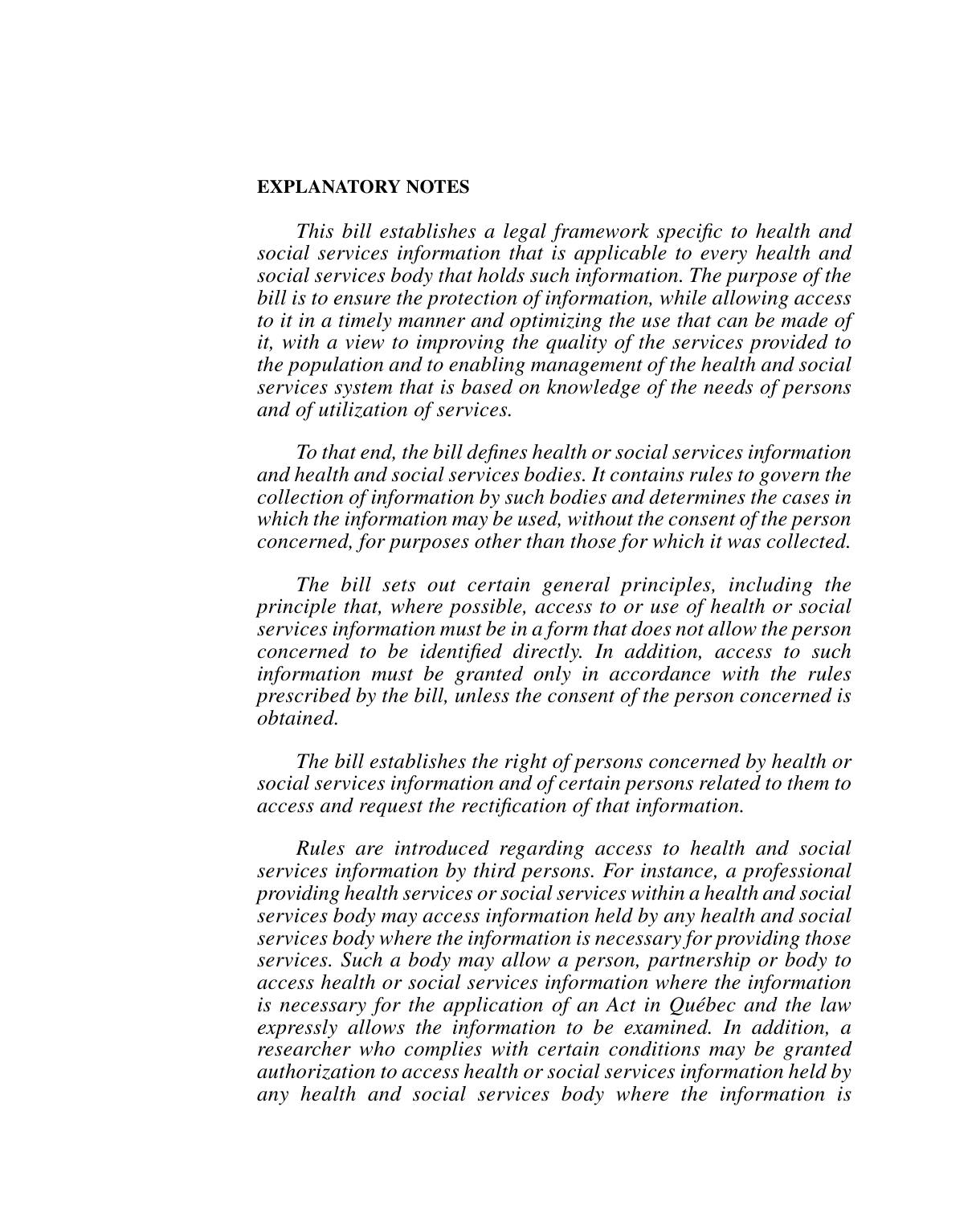*necessary for carrying out a research project approved by an ethics committee, by addressing a request either to a health and social services body or to a public body designated by the Government to act as a research access centre, depending on which body the researcher is attached to. Furthermore, the bill designates a health and social services access authorization manager within the Ministère de la Santé et des Services sociaux, and entrusts the manager with the role of authorizing access to such information in other circumstances and subject to compliance with certain conditions.*

*Under the bill, the Minister is to determine, by regulation, the procedure and means for access to information in a context where services are provided, and he or she may also do so for other authorized accesses. In addition, the Government is given the power to limit, by regulation, access to certain health or social services information or a category of such information in a context where services are provided, including because the risk of injury that would be caused by their disclosure is clearly greater than the anticipated benefits for the persons concerned.*

*The Minister must define health and social services information governance rules, including the guidelines to be used by professionals in assessing the necessity of accesses, which are applicable to all health and social services bodies. The health and social services network information officer is entrusted with responsibility for establishing, for those bodies, special rules regarding information security management. In addition, obligations are imposed on the bodies themselves regarding governance and the protection of information, including the obligation to adopt a policy implementing the rules defined by the Minister, the obligation to designate a person in charge of the protection of information, the obligation to log all accesses to such information, and the obligation to use only technological products and services certified by the Minister in the cases determined by government regulation.*

*The bill entrusts the Commission d'accès à l'information with responsibility for overseeing the carrying out of the bill and, to that end, grants the Commission inspection and investigation powers and the power to make orders. The bill also gives the Commission responsibility for reviewing access and rectification requests, and grants a right of appeal before the Court of Québec in certain cases.*

*The Act respecting health services and social services is amended to allow the Minister to establish a national information filing system, which is designed to, among other purposes, facilitate authorized accesses. The system must, among other things, make it possible to*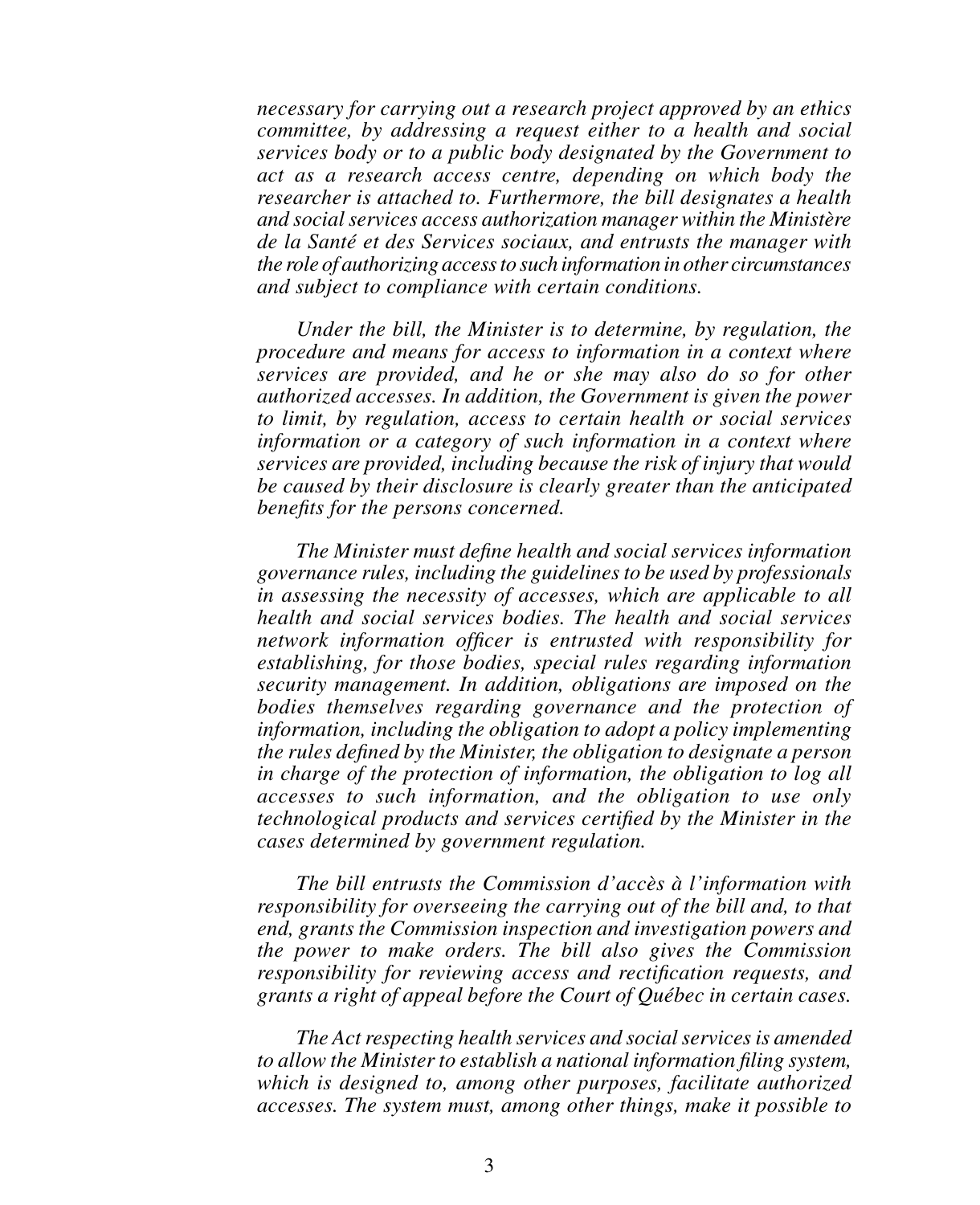*keep the records of the users of health and social services institutions, index the records of other health and social services bodies, and put in place mechanisms enabling a person to find a professional who agrees to provide medical care to the person and to book an appointment with him or her. In addition, the Minister must establish a register of users, a register of providers and a register of bodies.*

*To ensure the establishment of the new legal framework, several other Acts are amended and the Act respecting the sharing of certain health information, which governs the Québec Health Record, is repealed.*

*Lastly, the bill contains penal provisions and transitional and final provisions.*

## **LEGISLATION AMENDED BY THIS BILL:**

– Act respecting Access to documents held by public bodies and the Protection of personal information (chapter A-2.1);

– Act to promote access to family medicine and specialized medicine services (chapter A-2.2);

– Workers' Compensation Act (chapter A-3);

– Act respecting industrial accidents and occupational diseases (chapter A-3.001);

– Act respecting clinical and research activities relating to assisted procreation (chapter A-5.01);

– Automobile Insurance Act (chapter A-25);

– Hospital Insurance Act (chapter A-28);

– Health Insurance Act (chapter A-29);

– Act to authorize the communication of personal information to the families of Indigenous children who went missing or died after being admitted to an institution (chapter C-37.4);

– Public Curator Act (chapter C-81);

– Act respecting the Institut de la statistique du Québec (chapter I-13.011);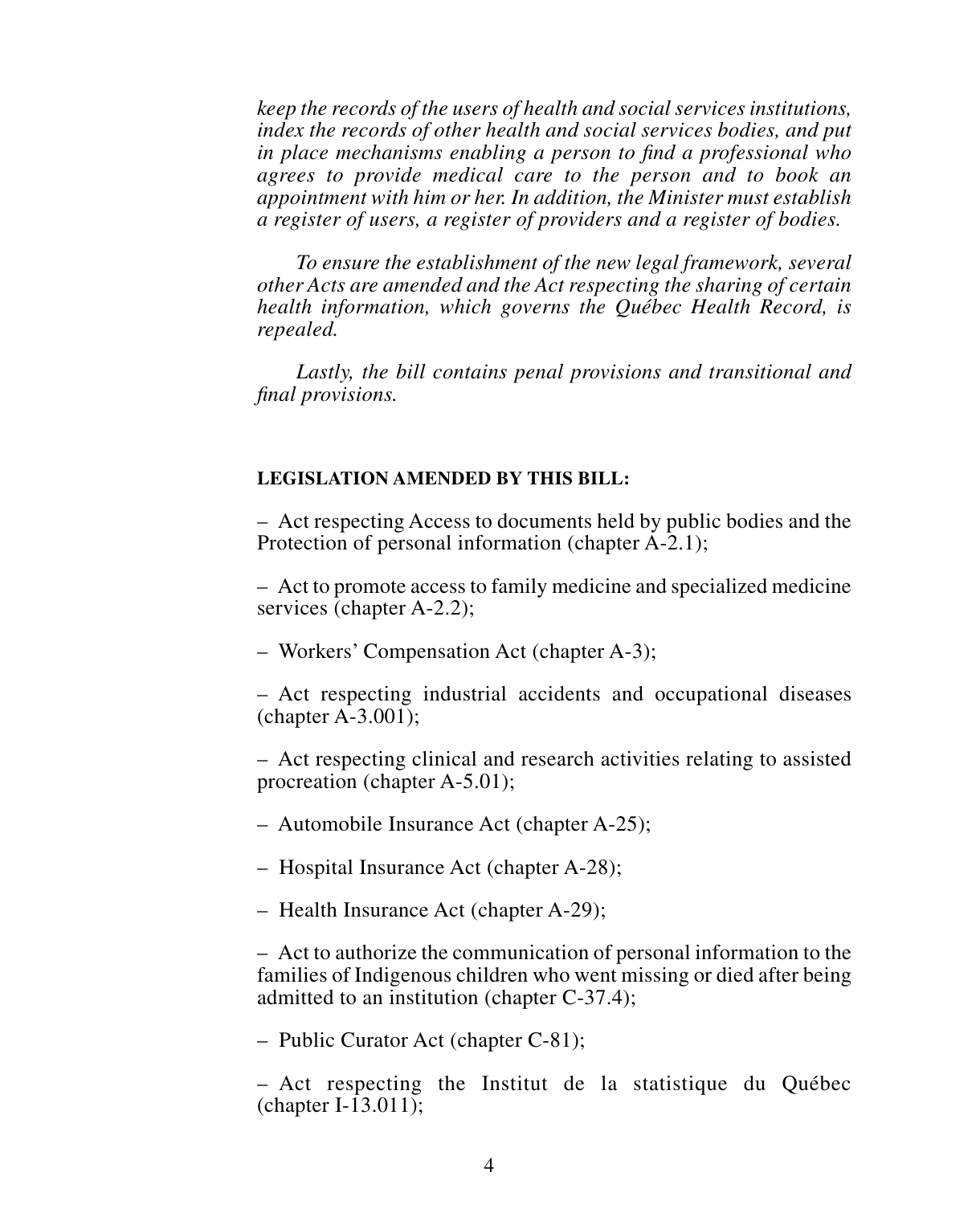– Act respecting Institut national de santé publique du Québec (chapter I-13.1.1);

– Act respecting administrative justice (chapter J-3);

– Act respecting the Ministère de la Santé et des Services sociaux (chapter M-19.2);

– Act to modify the organization and governance of the health and social services network, in particular by abolishing the regional agencies (chapter O-7.2);

– Act to assist persons who are victims of criminal offences and to facilitate their recovery (chapter P-9.2.1);

– Act respecting the Health and Social Services Ombudsman (chapter P-31.1);

– Youth Protection Act (chapter P-34.1);

– Act respecting the protection of persons whose mental state presents a danger to themselves or to others (chapter P-38.001);

– Act respecting the protection of personal information in the private sector (chapter P-39.1);

– Act respecting the Régie de l'assurance maladie du Québec (chapter R-5);

– Public Health Act (chapter S-2.2);

– Act respecting health services and social services (chapter S-4.2);

– Act respecting health services and social services for Cree Native persons (chapter S-5);

– Act respecting pre-hospital emergency services (chapter S-6.2);

– Act respecting end-of-life care (chapter S-32.0001).

## **LEGISLATION REPEALED BY THIS BILL:**

– Act respecting the sharing of certain health information (chapter P-9.0001).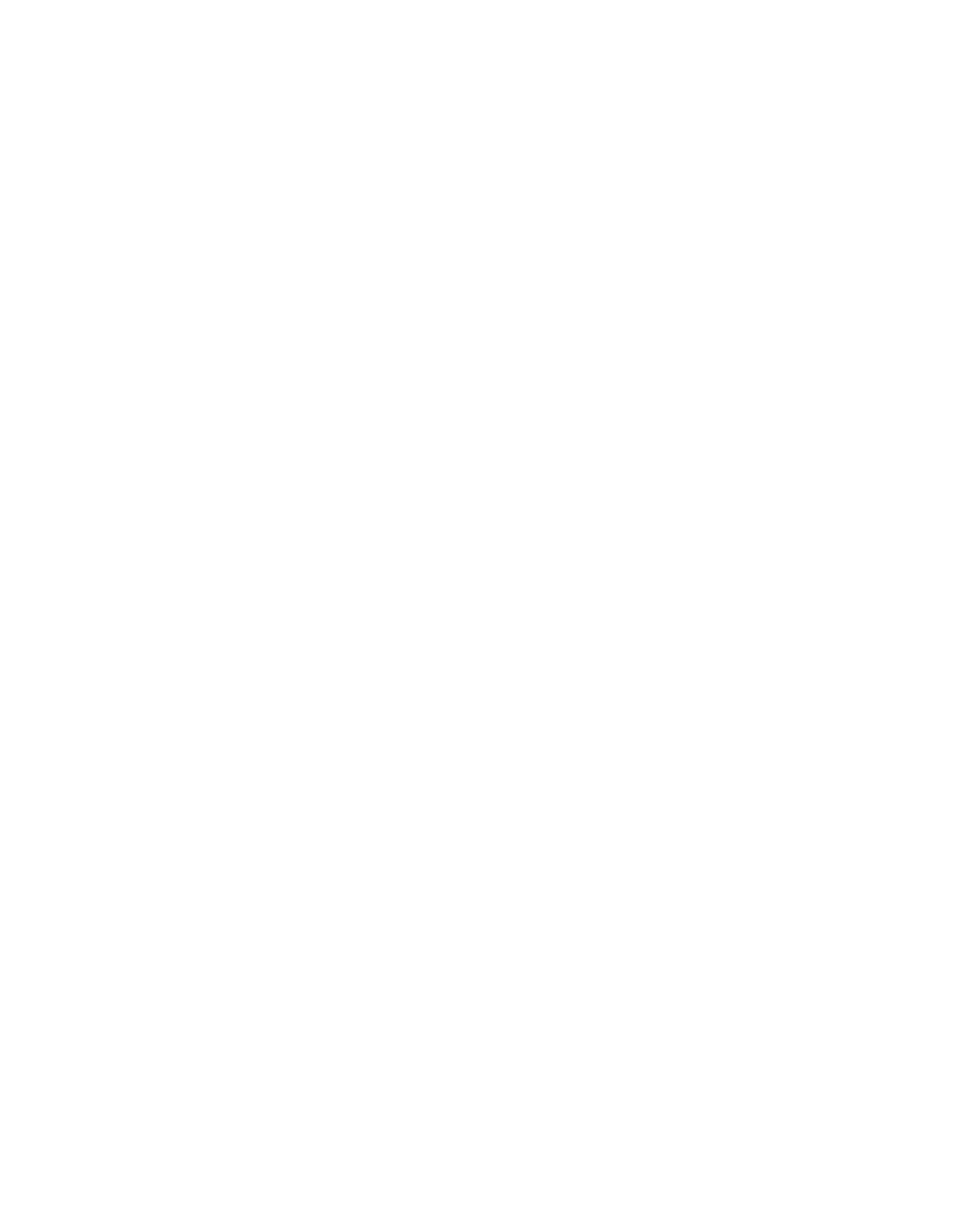# **Bill 19**

## **AN ACT RESPECTING HEALTH AND SOCIAL SERVICES INFORMATION AND AMENDING VARIOUS LEGISLATIVE PROVISIONS**

## THE PARLIAMENT OF QUÉBEC ENACTS AS FOLLOWS:

#### **CHAPTER I**

#### GENERAL PROVISIONS

**1.** The purpose of this Act is to establish standards to ensure the protection of health and social services information throughout its life cycle, while allowing access to that information in a timely manner and enabling the optimization of its use, with a view to improving the quality of the services offered to the population and to enabling management of the health and social services system that is based on knowledge of the needs of persons and of utilization of services.

More specifically, the Act sets out the cases in which health and social services information is to be accessible and on what conditions. Moreover, it establishes a governance model based on transparency and on the responsibility and accountability of health and social services providers and bodies.

**2.** Within the meaning of this Act, health or social services information is any information held by a health and social services body that concerns a person, whether or not it allows the person to be identified, and that has one of the following characteristics:

(1) it concerns the person's state of physical or mental health and his or her health determinants, including his or her medical or family history;

(2) it concerns any material, including biological material, collected in the context of an assessment or treatment, and any implants, ortheses, prostheses or other aids that compensate for the person's disability;

(3) it concerns the health services or social services provided to the person, including the nature of those services, their results, the location where they were provided and the identity of the persons or bodies that provided them;

(4) it was obtained in the exercise of a function under the Public Health Act (chapter S-2.2); or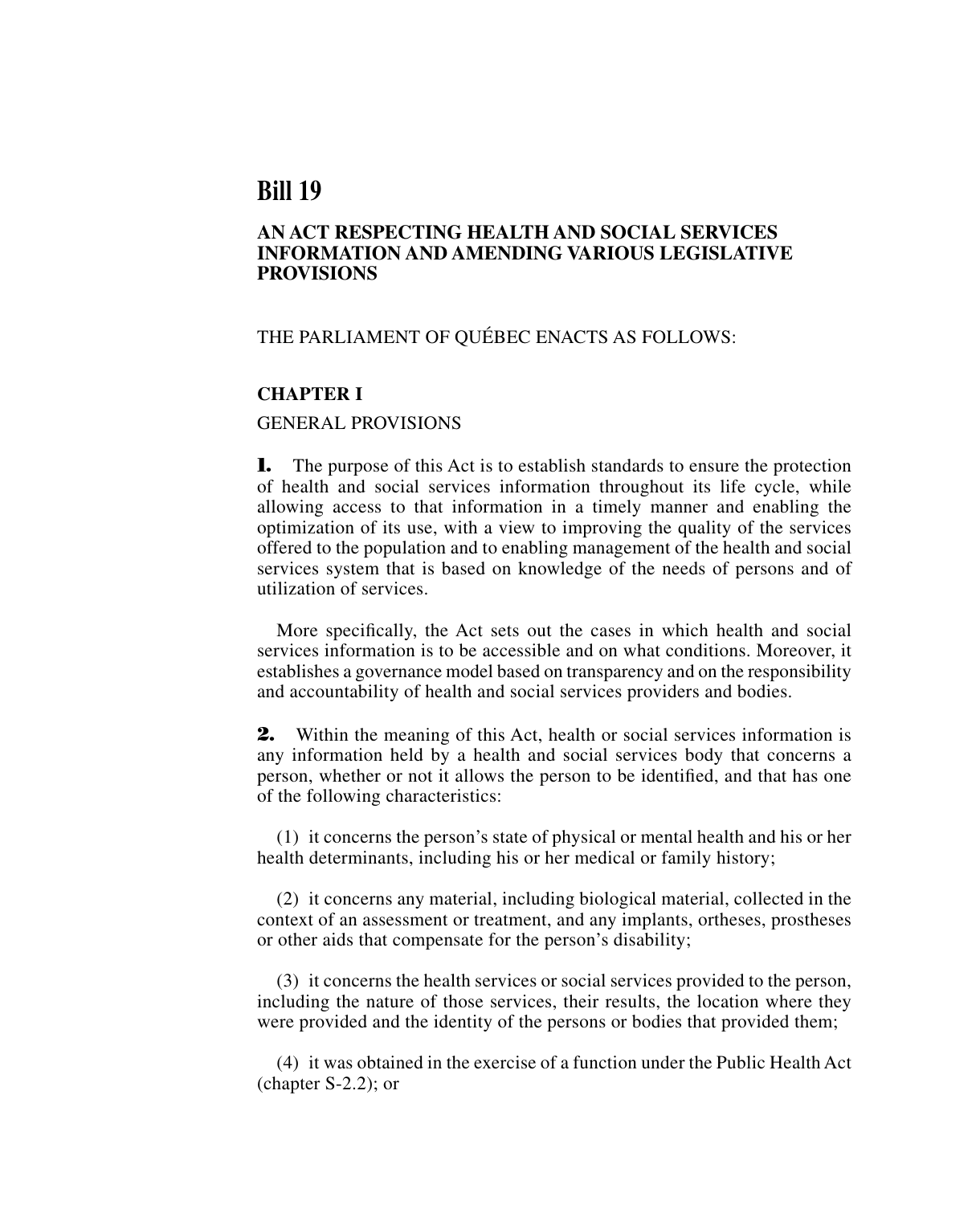(5) any other characteristic determined by government regulation.

Despite the first paragraph, information concerning a personnel member of the body or a professional practising his or her profession within the body, including a student, a trainee, a mandatary or a service provider, is not health or social services information when it is collected by that body for human resources management purposes.

In addition, information allowing a person to be identified, such as the person's name, date of birth, contact information, health insurance number or any other information of the same nature, is health or social services information when it is next to information referred to in the first paragraph or when it is collected for registration, enrolment or admission of the person concerned to or at a health and social services institution or for the taking in charge of the person concerned by another health services or social services body.

**3.** In this Act,

"confidentiality incident" means access not authorized by law to health or social services information, use not authorized by law of such information, or loss of such information or any other breach of its protection;

"health and social services institution" means an institution governed by the Act respecting health services and social services (chapter S-4.2) or the Act respecting health services and social services for Cree Native persons (chapter S-5);

"health and social service provider" means a natural person who provides health services or social services within a health and social services body or who provides such a person with technical or administrative support services;

"research" means a process aimed at developing knowledge, in particular for innovation purposes, by means of structured study, systematic investigation or the production of statistics;

"technological product or service" means equipment, an application or a service required to collect, keep or access information, such as a database or an information system, a telecommunications system, technological infrastructure, software or a computer component of medical equipment.

**4.** For the purposes of this Act, the following are health and social services bodies:

(1) the Ministère de la Santé et des Services sociaux;

(2) a person, partnership or body operating in the health and social services sector referred to in Schedule I or Schedule II: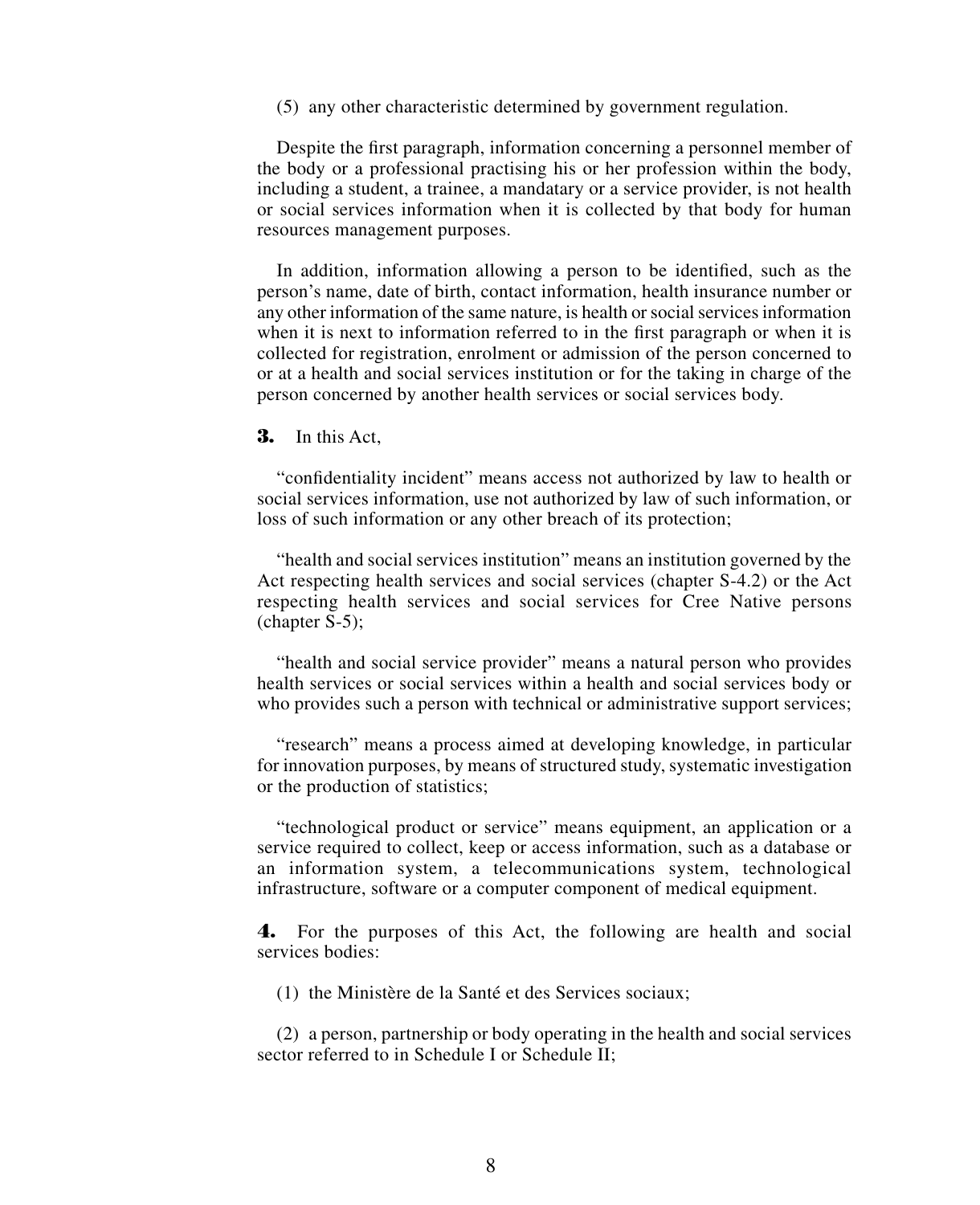(3) a health and social services institution, the Nunavik Regional Board of Health and Social Services established under section 530.25 of the Act respecting health services and social services and the Cree Board of Health and Social Services of James Bay established under the Act respecting health services and social services for Cree Native persons;

(4) a person, partnership or body not already referred to in this section that enters into an agreement with a body referred to in subparagraph 2 or 3 concerning the provision of certain health services or social services on behalf of that body; and

(5) any other person, partnership or body determined by government regulation.

However, a person, partnership or body referred to in subparagraph 4 of the first paragraph is considered a health and social services body for the purposes of this Act only with respect to its activities related to the provision of health services or social services on behalf of a body referred to in subparagraph 2 or 3 of the first paragraph.

**5.** Health and social services information is confidential and, subject to the consent of the persons concerned by the information, it may be used, or access to it may be granted, only in accordance with this Act.

However, this Act does not limit access to such information if the information is required by the Public Protector or by a summons, subpoena, warrant or order issued by any person or body having the power to compel its release.

If health or social services information can be accessed or used in a form that does not allow the person concerned to be identified directly, it must be accessed or used in that form.

**6.** Any consent to access to health and social services information must be clear, free and informed and be given for specific purposes. It must be requested for each such purpose, in clear and simple language.

Consent is valid only for the time necessary to achieve the purposes for which it was requested, whether or not that time is predetermined.

If the request for consent is made in writing, it must be presented separately from any other information provided to the person concerned. If the person concerned so requests, assistance is provided to help him or her understand the scope of the consent requested.

The consent of a minor under 14 years of age is given by the person having parental authority. The consent of a minor 14 years of age or over is given by the minor, unless the Act provides for consent by the person having parental authority.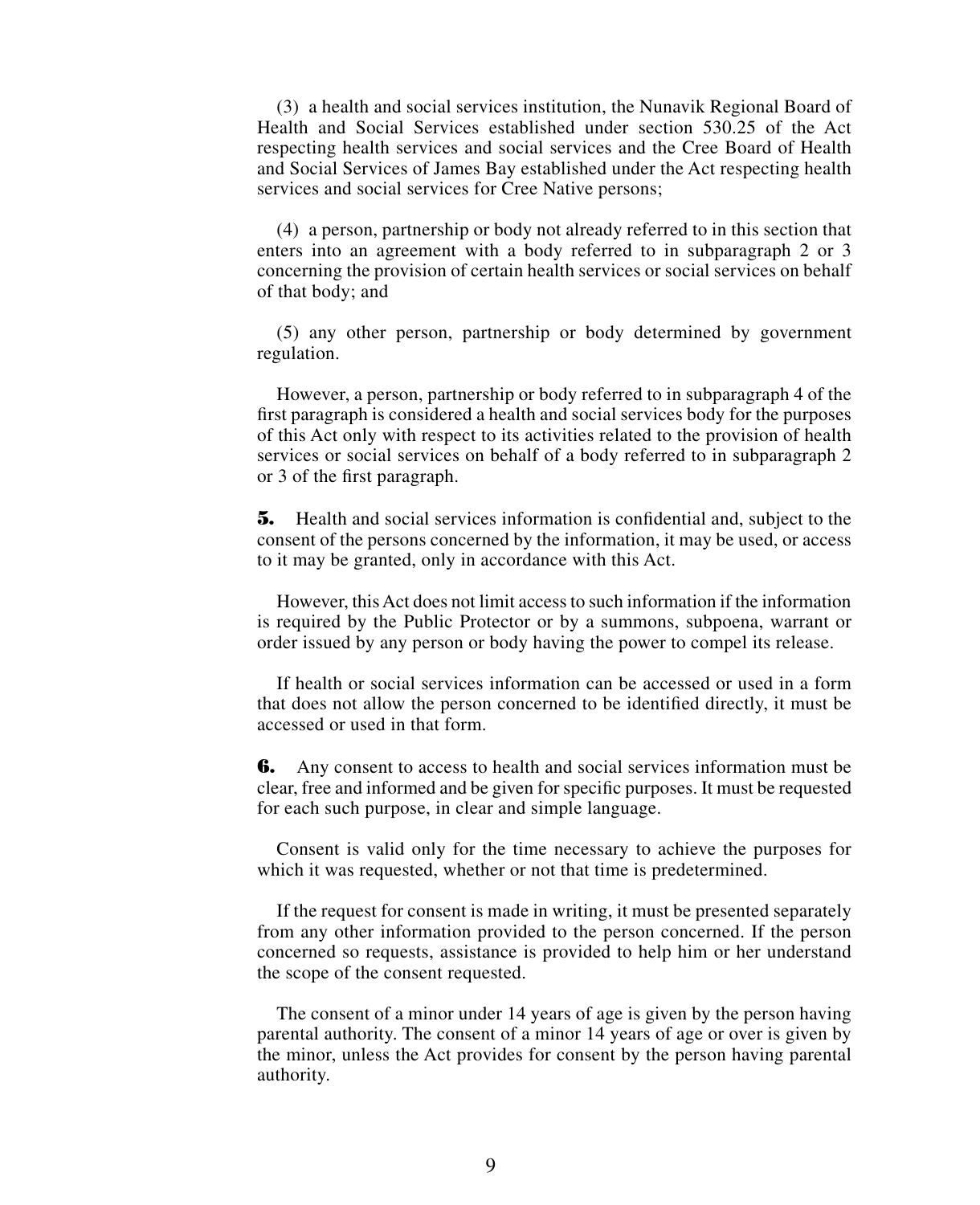Despite the first paragraph, as concerns research, a person's consent to access to health or social services information concerning him or her may cover research themes, categories of research activities or categories of researchers.

A government regulation may determine the terms on which a person may give consent. Consent not given in accordance with this section or with a government regulation, as applicable, is without effect.

**7.** Where this Act allows a person to exercise a right of refusal, the refusal must be expressly indicated.

A government regulation may determine the terms on which a person may indicate refusal.

**8.** A person's right to receive health services and social services may not be compromised by his or her decision not to consent to access to health or social services information concerning him or her, or to exercise a right of refusal granted by this Act.

**9.** Despite the provisions of this Act, access to information concerning the adoption of a person and the protection of that information continues to be governed by the Civil Code and other legislation respecting adoption.

Moreover, no one may access or use health or social services information nor may its existence be confirmed for the purpose of determining a person's immigration status, subject to the second paragraph of section 5.

## **CHAPTER II**

COLLECTION AND USE OF HEALTH AND SOCIAL SERVICES INFORMATION

**10.** A health and social services body may collect only the health or social services information necessary for fulfilling its mission or its purpose, exercising its functions or activities or implementing a program under its management.

**11.** Every health and social services body that collects health or social services information from the person concerned must, at the time of collection and subsequently upon request, inform him or her in simple and clear language

(1) of the name of the body collecting the information or on whose behalf it is collected;

(2) of the purposes for which the information is collected;

(3) of the means by which the information is collected;

(4) of his or her right to access or rectify the information; and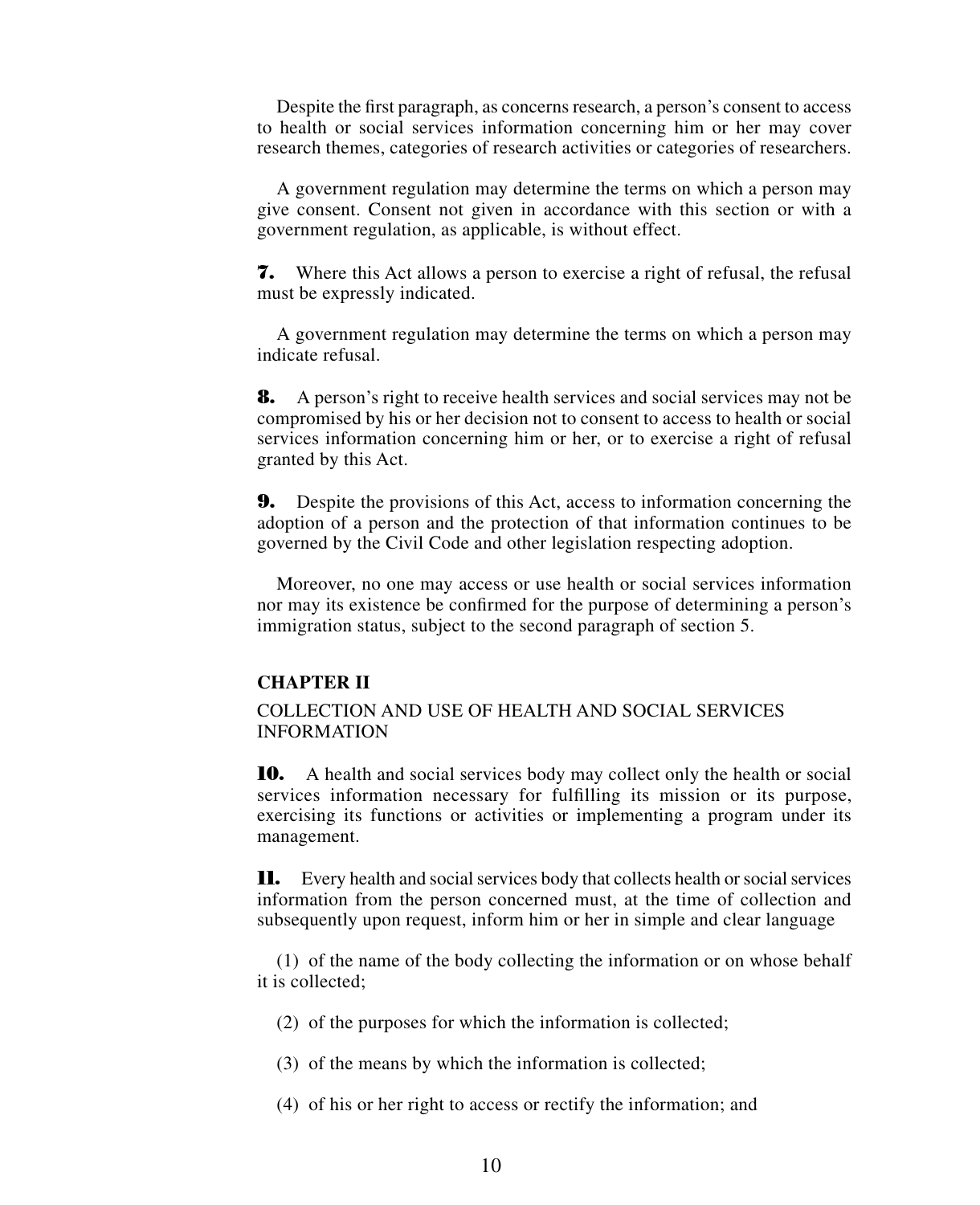(5) of the period of time the information will be kept.

However, when the information is collected in a context where health services or social services are provided, the body is not required to inform the person concerned of the elements set out in the first paragraph every time information is collected, provided the person concerned is so informed at the time of his or her registration, enrolment or admission, in the case of a health and social services institution, or at the time the person is taken in charge, in other cases.

In addition, despite the first paragraph, a body that holds files respecting the adoption of persons and collects information relating to the antecedents of a person referred to in any of those files or information making it possible to locate a parent of origin or an adopted person is not required to inform the person concerned of the intended use of the information.

**12.** Health or social services information may not be used within a health and social services body except for the purposes for which it was collected, unless

(1) it is used for purposes consistent with the purposes for which it was collected;

- (2) it is clearly used for the benefit of the person concerned; or
- (3) its use is necessary for the application of an Act in Québec.

In order for a purpose to be consistent within the meaning of subparagraph 1 of the first paragraph, it must have a direct and relevant connection with the purposes for which the information was collected.

The Ministère de la Santé et des Services sociaux, a health and social services institution or a health and social services body referred to in Schedule I may also use health or social services information it holds, where such use is necessary for the exercise of its functions relating to the organization and assessment of health and social services, with a view to sound management.

**13.** Health or social services information held by a health and social services body may be used by any person within the body, to the extent that the person belongs to a category of persons identified in the health and social services information governance policy adopted under section 54 and the information is necessary for the exercise of his or her functions.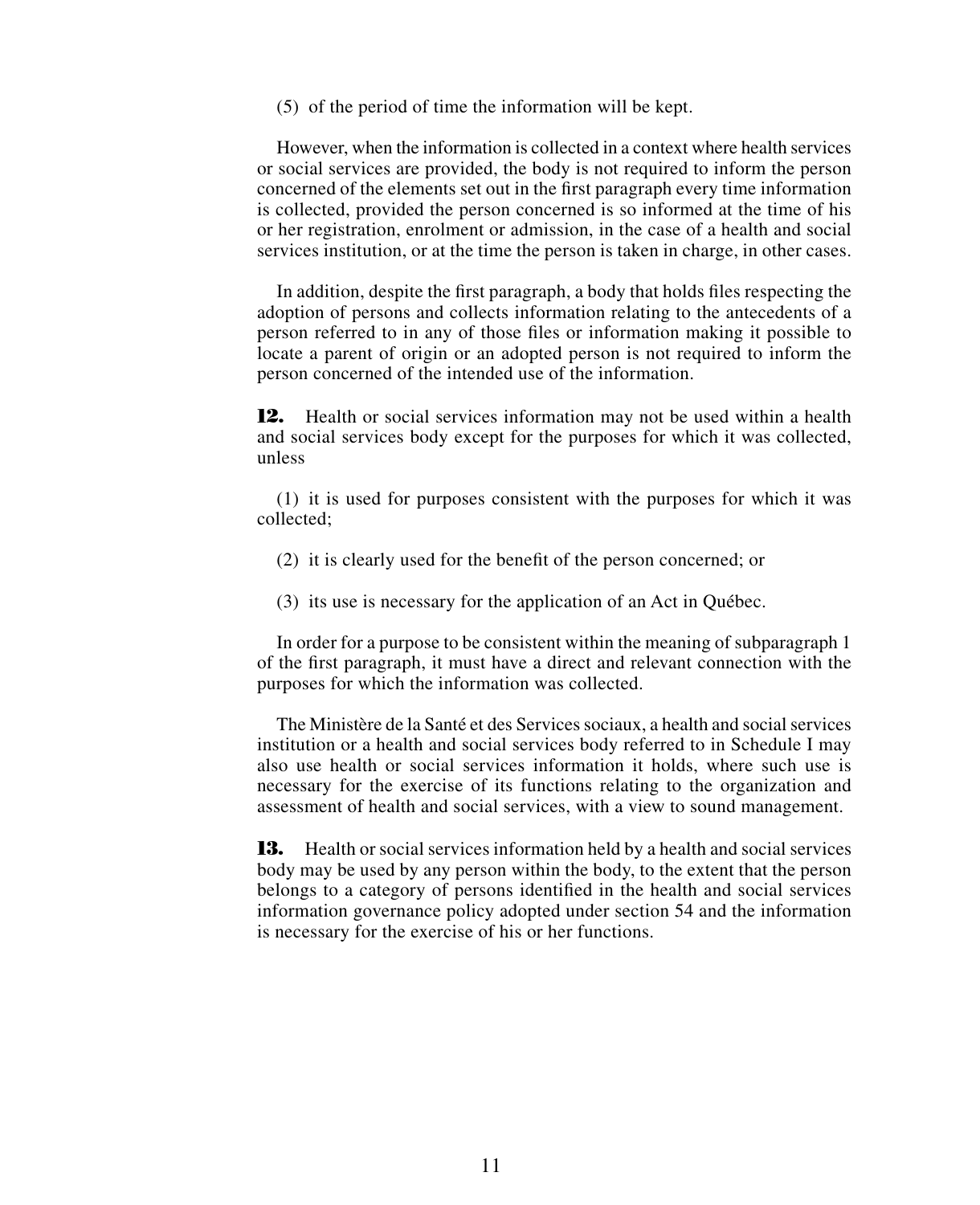## **CHAPTER III**

## ACCESS TO HEALTH AND SOCIAL SERVICES INFORMATION

#### **DIVISION I**

## ACCESS BY THE PERSON CONCERNED OR CERTAIN PERSONS RELATED TO THAT PERSON

#### §1*.*—*General provisions*

**14.** Every person has the right to be informed of the existence of any health or social services information concerning him or her and to have access to such information.

However, such access may be temporarily refused where, in the opinion of a health and social services professional, serious harm to the health of the person concerned would likely result. In such a case, the health and social services body, on the recommendation of the professional, determines when such access may be authorized and informs the person concerned.

Every person also has the right to be informed of the name of any person, partnership or body that has accessed health or social services information concerning him or her under Divisions II to IV of this Chapter and of the date and time of that access.

**15.** Every person has the right to request the correction of health or social services information concerning him or her if it is inaccurate, incomplete or equivocal, or to request its deletion if it was collected or is kept in contravention of the law.

**16.** Despite section 14, a person does not have the right to be informed of the existence of health or social services information concerning him or her that is provided by a third person, or to have access to that information, where disclosure of its existence or access to it would make it possible to identify the third person, unless the third person has agreed in writing to the disclosure of the information and of its source to the person concerned.

The first paragraph does not apply where the information was provided by a health or social service provider in the exercise of his or her functions.

**17.** Despite sections 14 and 15, a minor under 14 years of age does not have the right to access health or social services information concerning him or her, except through his or her lawyer in the context of a judicial proceeding.

The first paragraph does not limit exchanges between such a minor and a health and social service provider in the normal course of the provision of health services or social services.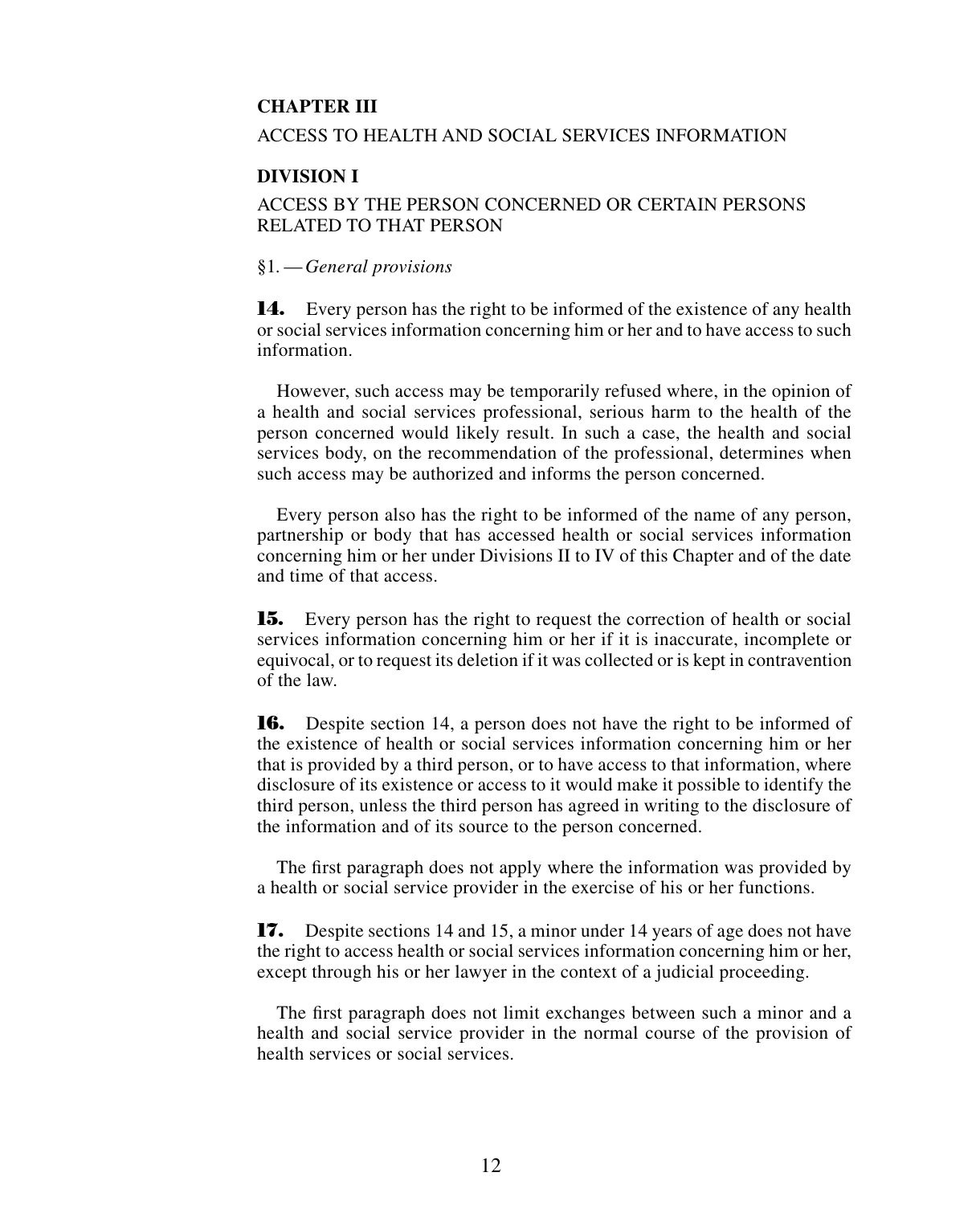**18.** Every person authorized to give consent to care for another person has the right to access health or social services information concerning that other person, to the extent that accessing it is necessary for the exercise of that power.

#### §2*.*—*Person having parental authority*

**19.** The person having parental authority has the right to access any health or social services information concerning a minor under 14 years of age and to request the correction or deletion of the information if it is inaccurate, incomplete or equivocal or if it was collected or is kept in contravention of the law.

Despite the first paragraph, the person having parental authority does not have the right to access health or social services information concerning a minor under 14 years of age where a director of youth protection determines that such access causes or could cause harm to the minor's health or safety in any of the following situations:

(1) the information was obtained by a director of youth protection under the Youth Protection Act (chapter P-34.1);

(2) the assessment of the child's situation and living conditions under section 49 of that Act is ongoing; or

(3) the situation of the child is or has previously been taken in charge by a director of youth protection under section 51 of that Act.

**20.** The person having parental authority has the right, even if the minor under 14 years of age has not consented to it, to access health or social services information concerning the minor if the health and social services body that holds that information is of the opinion, after consulting the minor, that such access does not or could not cause harm to the minor's health or safety. In the cases referred to in subparagraphs 1 to 3 of the second paragraph of section 19, a director of youth protection must also be consulted.

The right under the first paragraph does not apply to information referred to in section 45.2, 50.1 or 57.2.1 or the second paragraph of section 70.2 of the Youth Protection Act.

A person having parental authority who has access to information under the first paragraph also has the right to request the correction or deletion of the information if it is inaccurate, incomplete or equivocal, or if it was collected or is kept in contravention of the law.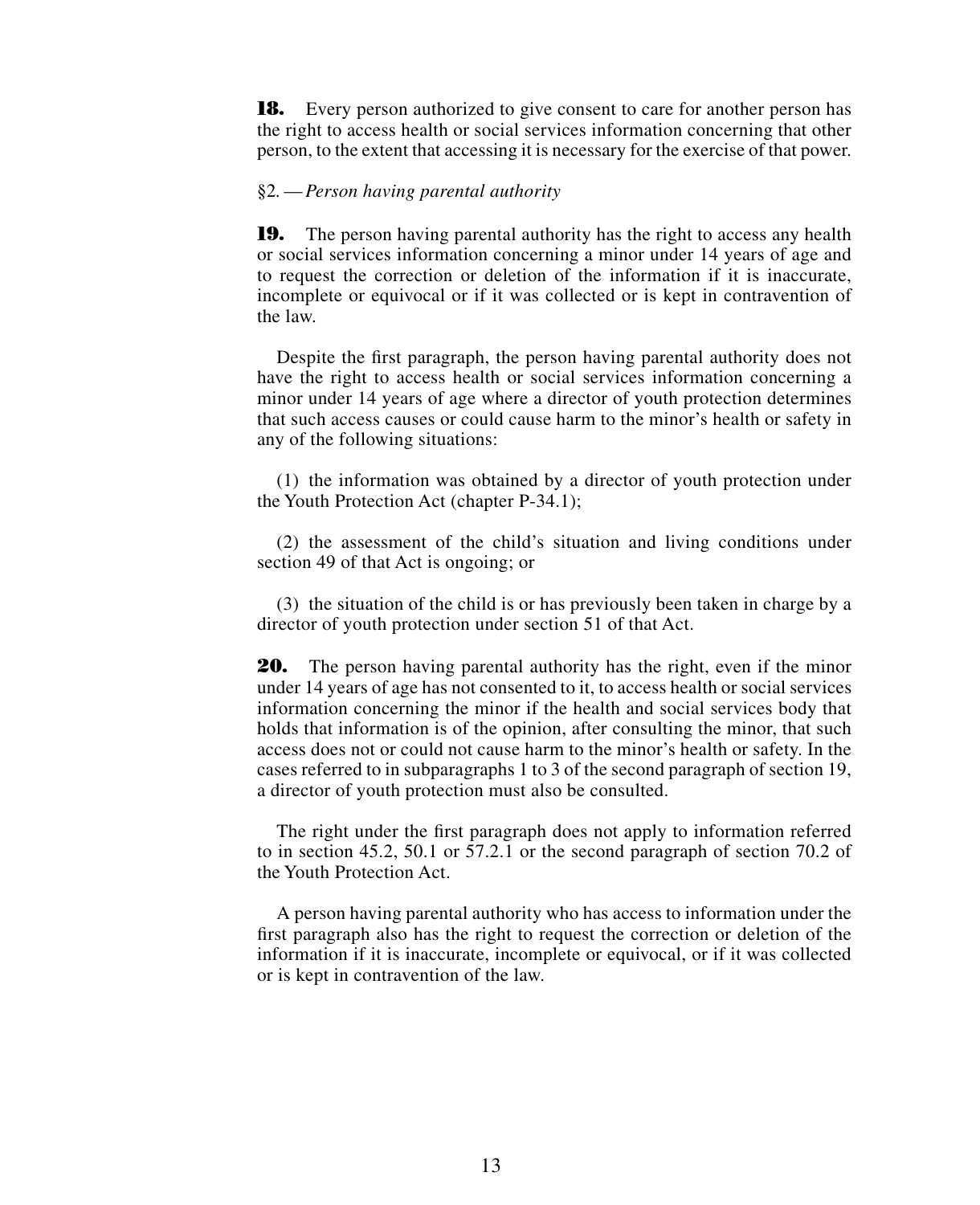§3*.*—*Tutor, mandatory or temporary representative of an incapable person of full age*

**21.** Any person who attests under oath that he or she intends to apply, for another person, for the institution or review of a tutorship, the homologation of a protection mandate or the temporary representation of an incapable person of full age has the right to access health or social services information contained in the medical and psychosocial assessment reports regarding that other person, to the extent that the assessment determines that the person is incapable of caring for himself or herself and administering his or her property or performing a specified act.

**22.** The tutor or mandatary of an incapable person of full age has the right to access any health or social services information concerning that person and to request the correction or deletion of the information if it is inaccurate, incomplete or equivocal or if it was collected or is kept in contravention of the law.

#### §4*.*—*Persons related to a deceased person*

**23.** An heir, a legatee by particular title or a legal representative of a deceased person has the right to access health or social services information concerning the deceased person, to the extent that accessing it is necessary for the exercise of their rights and obligations in that capacity.

They also have the right to request, to the extent that it pertains to their interests or rights in that capacity, the correction of such information if it is inaccurate, incomplete or equivocal, or to request its deletion if it was collected or is kept in contravention of the law.

The same applies to a person entitled to the payment of a benefit under an insurance contract on the life of the person concerned by the information or under a pension plan of that person.

**24.** The spouse or close relative of a deceased person may obtain permission from a health and social services body to access health or social services information concerning the deceased person that could help them in their grieving process, unless the deceased person indicated refusal in that respect.

In addition, the spouse, an ascendant or a direct descendant of a deceased person has the right to access information relating to the cause of the person's death, unless the deceased person indicated refusal in that respect.

Despite the second paragraph, persons related by blood to a deceased person have the right to access health or social services information concerning the deceased person, to the extent that accessing it is necessary to verify the existence of a genetic or hereditary disease.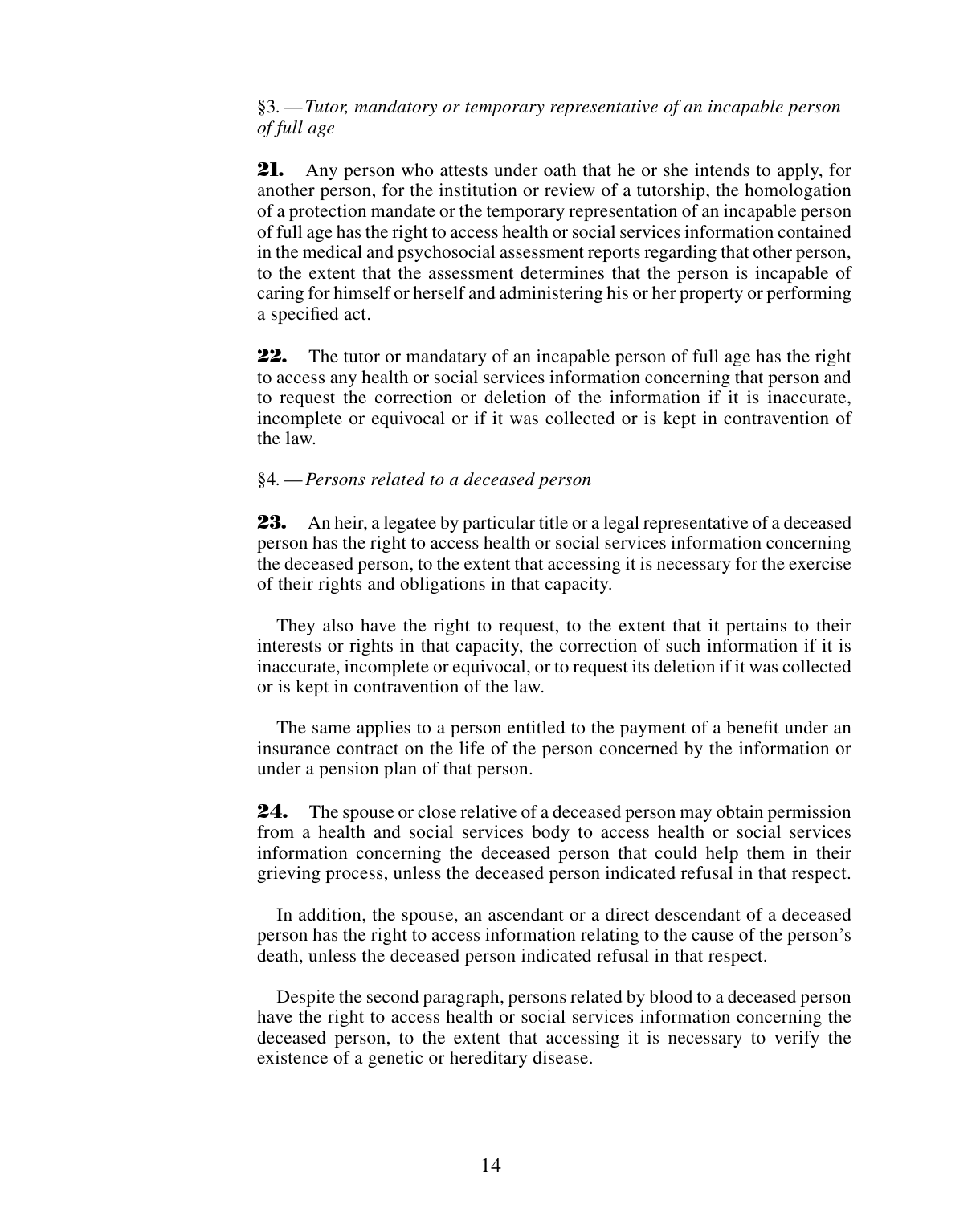**25.** The person having parental authority has the right to access health or social services information concerning a minor under 14 years of age if the minor is deceased. However, that right of access does not extend to information of a psychosocial nature.

#### **DIVISION II**

#### ACCESS BY A HEALTH AND SOCIAL SERVICE PROVIDER

**26.** A health and social service provider who is a professional within the meaning of the Professional Code (chapter C-26) may access any health or social services information concerning a person to whom he or she provides health services or social services, to the extent that the information is necessary for providing those services.

A provider who is not a professional within the meaning of the Professional Code may also, in the cases and on the conditions determined by government regulation, access health or social services information, to the extent that the information is necessary for providing health services or social services.

**27.** Despite section 26, information obtained under the Youth Protection Act is accessible, in a context where health or social services are provided, only to a health and social service provider acting under that Act.

In addition, a health and social service provider may access health or social services information obtained under Chapters VIII, IX and XI of the Public Health Act only if authorized by a public health director or the national public health director.

**28.** The Government may, by regulation, limit access to certain health or social services information or a category of such information, including because the risk of injury that would be caused by the disclosure of the information is clearly greater than the anticipated benefits for the persons concerned by the information.

Despite section 26, a health and social service provider may access such information only in the cases and on the conditions prescribed by government regulation and only to the extent that the information is necessary for providing health services or social services.

**29.** A health and social service provider who is a professional within the meaning of the Professional Code may access health or social services information that is necessary for the purposes of teaching, training and reflective practice. Sections 27 and 28 apply to such access.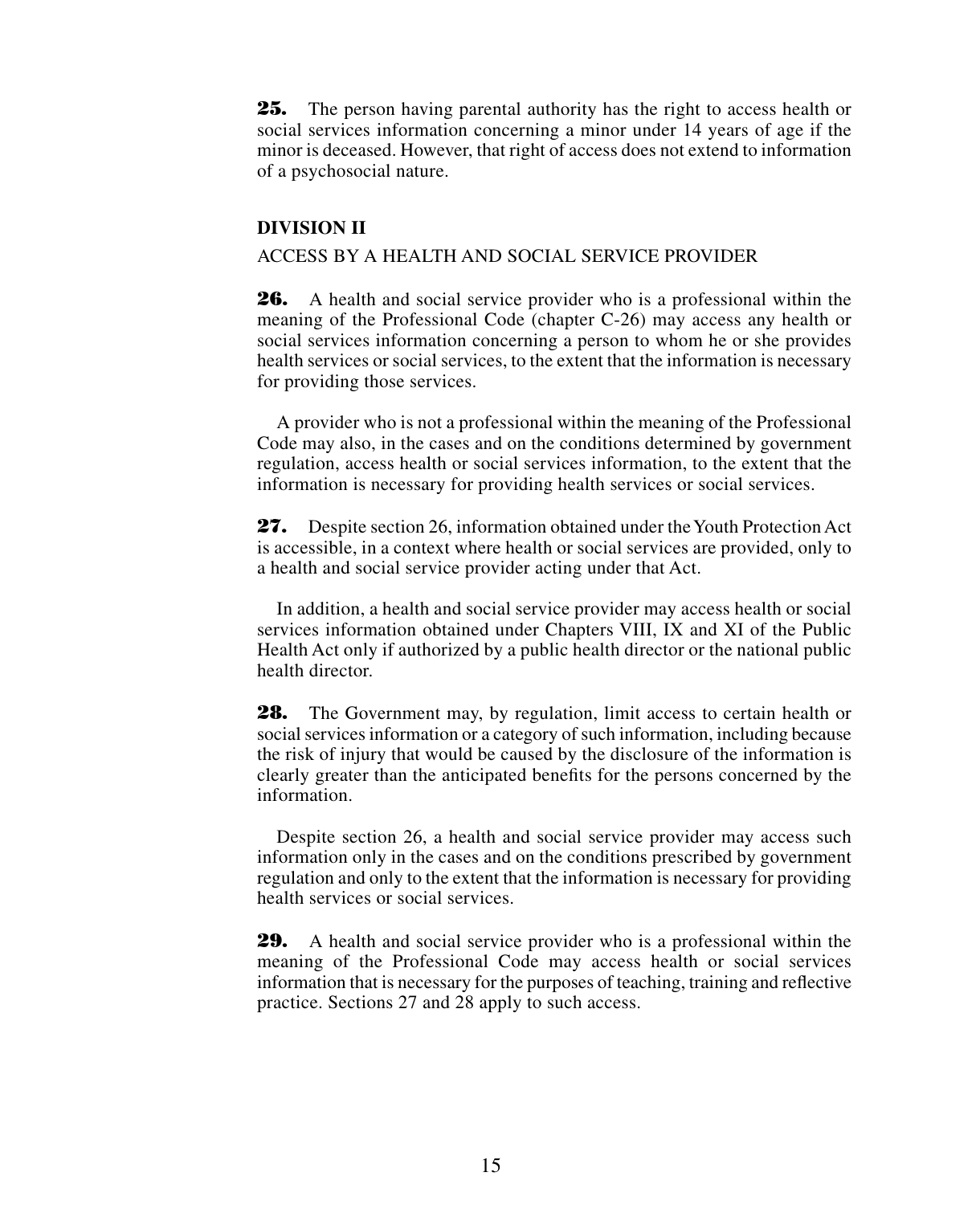#### **DIVISION III**

## ACCESS BY A RESEARCHER

**30.** A researcher may, without the consent of the person concerned, access health or social services information necessary for carrying out a research project where so authorized in accordance with this division.

A person may, however, refuse access to information concerning him or her for the purpose of soliciting his or her participation in a research project.

A person may also refuse access to information concerning him or her where the research project is not carried out by a researcher attached to a health and social services body referred to in Schedule I, a public health and social services institution or a private health and social services institution under agreement that operates a hospital centre. Such a refusal may cover access to all or part of the information of the person concerned and may pertain to one or more research themes or categories of research activities.

For the purposes of this division, a researcher is attached to a health and social services body referred to in Schedule I, a public health and social services institution or a private health and social services institution under agreement that operates a hospital centre if the researcher practices his or her profession in a centre operated by such an institution or if the researcher conducts research on his or her own behalf or on behalf of such an institution or body under a contract of enterprise or for services.

**31.** A researcher attached to a health and social services body referred to in Schedule I, a public health and social services institution or a private health and social services institution under agreement that operates a hospital centre who wishes to access, without the consent of the person concerned, health or social services information necessary for carrying out a research project must present a written request for authorization to that effect to the most senior officer of the institution or body to which the researcher is attached or to the person designated by the officer.

The researcher must enclose with the request

(1) a detailed presentation of the activities related to the research project;

(2) a privacy impact assessment, which must be proportionate to the sensitivity of the information concerned, the purposes for which it is to be used, the quantity and distribution of the information, the medium on which it is stored and its format; and

(3) the approval of the project by a research ethics committee.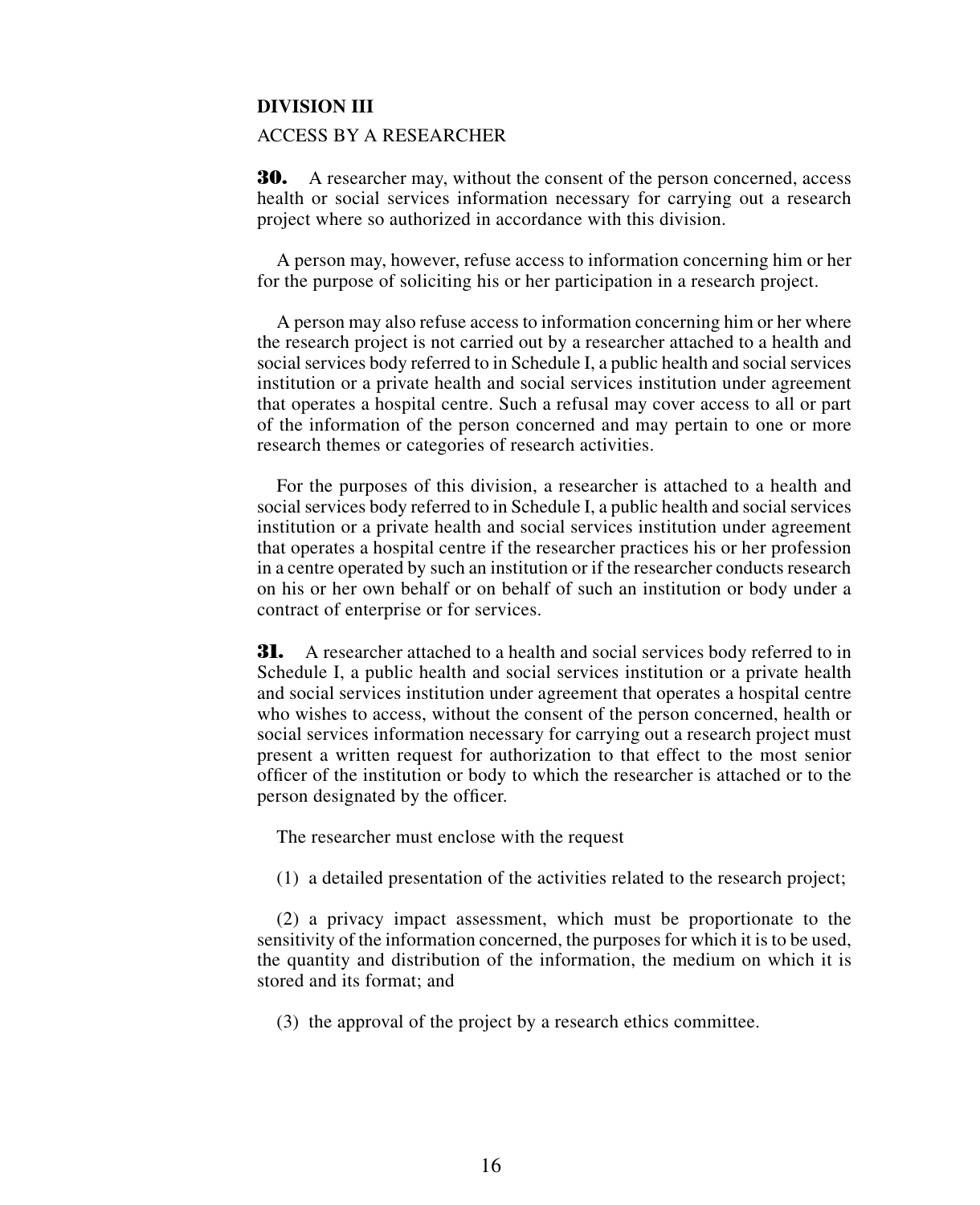Before authorizing access to the health or social services information requested, the institution's or body's most senior officer or the person designated by the officer must consult the bodies that hold the information requested, which have 10 days to submit observations. The officer or person may then authorize access to the information that is necessary for the research project, except information for which access has been refused under the second paragraph of section 30, if, once the officer has assessed the request and the observations obtained, if applicable, he or she considers that the following criteria are met:

(1) it is unreasonable to require obtaining the consent of the persons concerned;

(2) the objective of the research project outweighs, with regard to the public interest, the impact of access to the information on the privacy of the person concerned; and

(3) the security measures for ensuring the protection of the information that have been or will be put in place for carrying out the research project comply with the health and social services information governance rules referred to in sections 41 and 42 and the special rules defined by the health and social services network information officer under section 47.

The authorization must be granted for a limited period and may be subject to conditions. In accordance with the third paragraph of section 5, where it is possible to carry out the research project accessing only information in a form not allowing the person concerned to be identified directly, the authorization must provide that the necessary information must be accessed only in that form. A copy of the authorization must be sent to each health and social services body consulted.

At any time, if the most senior officer of the institution or body or the person designated by the officer has reason to believe that the generally accepted standards of ethics and scientific integrity, the security measures for ensuring the protection of the information that have been put in place or the conditions attached to the authorization are not being complied with, or that the protection of the information is otherwise compromised, he or she may revoke the authorization without delay or formality.

**32.** A researcher not referred to in section 31 who wishes to access, without the consent of the person concerned, health or social services information necessary for carrying out a research project must present a written request for authorization to the research access centre referred to in section 62. In such a case, the researcher must attach to the request the documents required under the second paragraph of section 31.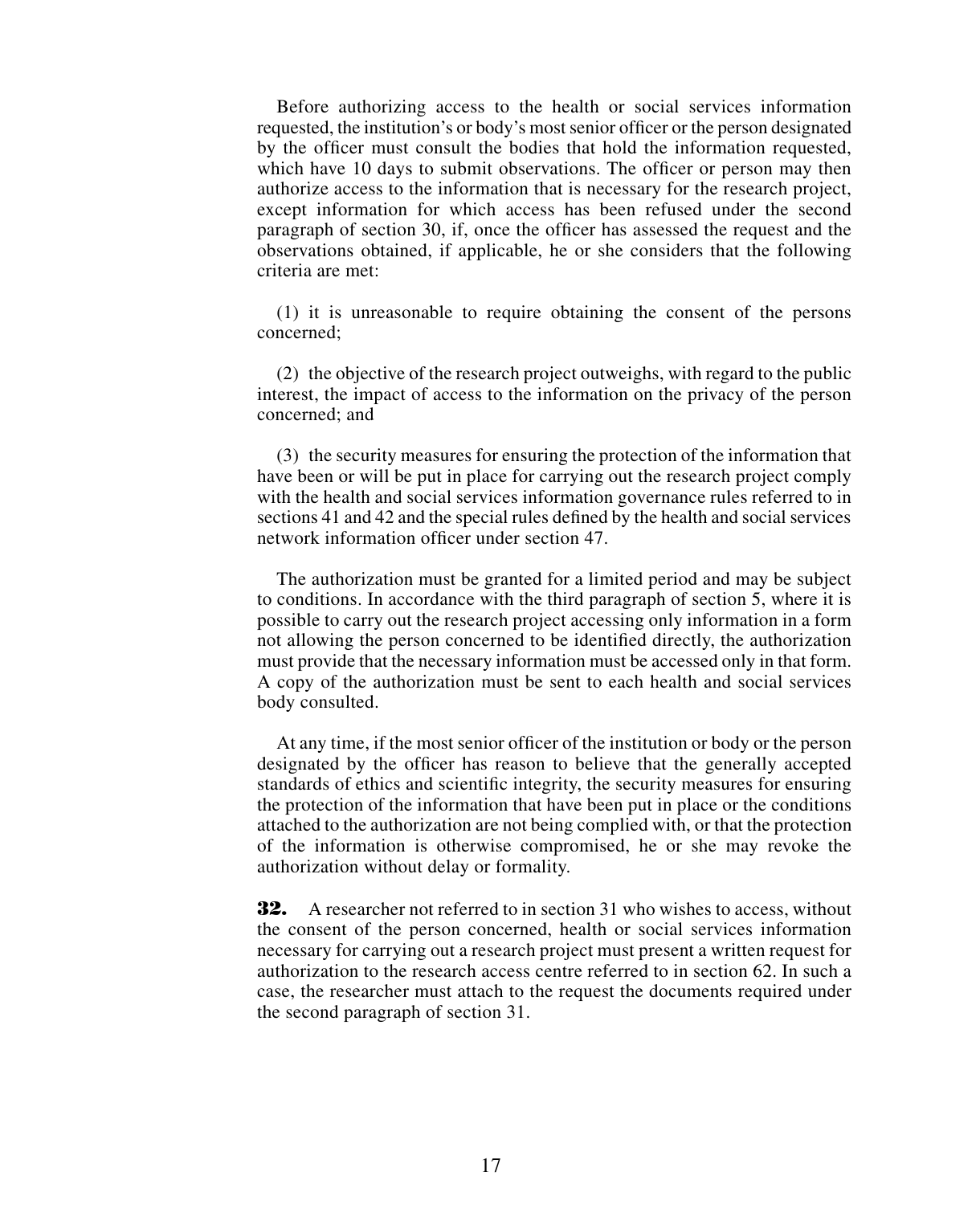The access centre may authorize access to the information necessary for the research project, except information for which access has been refused under the second or third paragraph of section 30, if, once the centre has assessed the request, it considers that the criteria set out in the third paragraph of section 31 are met.

The access centre and the researcher must then enter into an agreement that stipulates, in particular, that the information covered by the authorization

(1) may be made accessible only to persons who need to examine it to exercise their functions and who have signed a confidentiality agreement;

(2) may not be used for purposes other than those specified in the detailed presentation of the activities related to the research project;

(3) may not be paired with any other information than that provided for in the detailed presentation of the activities related to the research project; and

(4) may not be released, published or otherwise distributed in a form allowing the persons concerned to be identified.

The agreement must also

(1) specify the information that must be provided to the persons concerned if information concerning them is used for the purpose of soliciting their participation in a research project;

(2) specify, where it is possible to carry out the research project by accessing the information in a form not allowing the person concerned to be identified directly, in accordance with the third paragraph of section 5, that the necessary information must be accessed only in that form;

(3) provide for security measures for ensuring the protection of the information;

(4) determine a preservation period for the information;

(5) set out the obligation to notify the access centre of the destruction of the information; and

(6) provide that the access centre must be informed without delay

(*a*) of non-compliance with any condition set out in the agreement;

(*b*) of any failure to comply with the security measures for ensuring the protection of the information that are provided for in the agreement; and

(*c*) of any event that could breach the confidentiality of the information.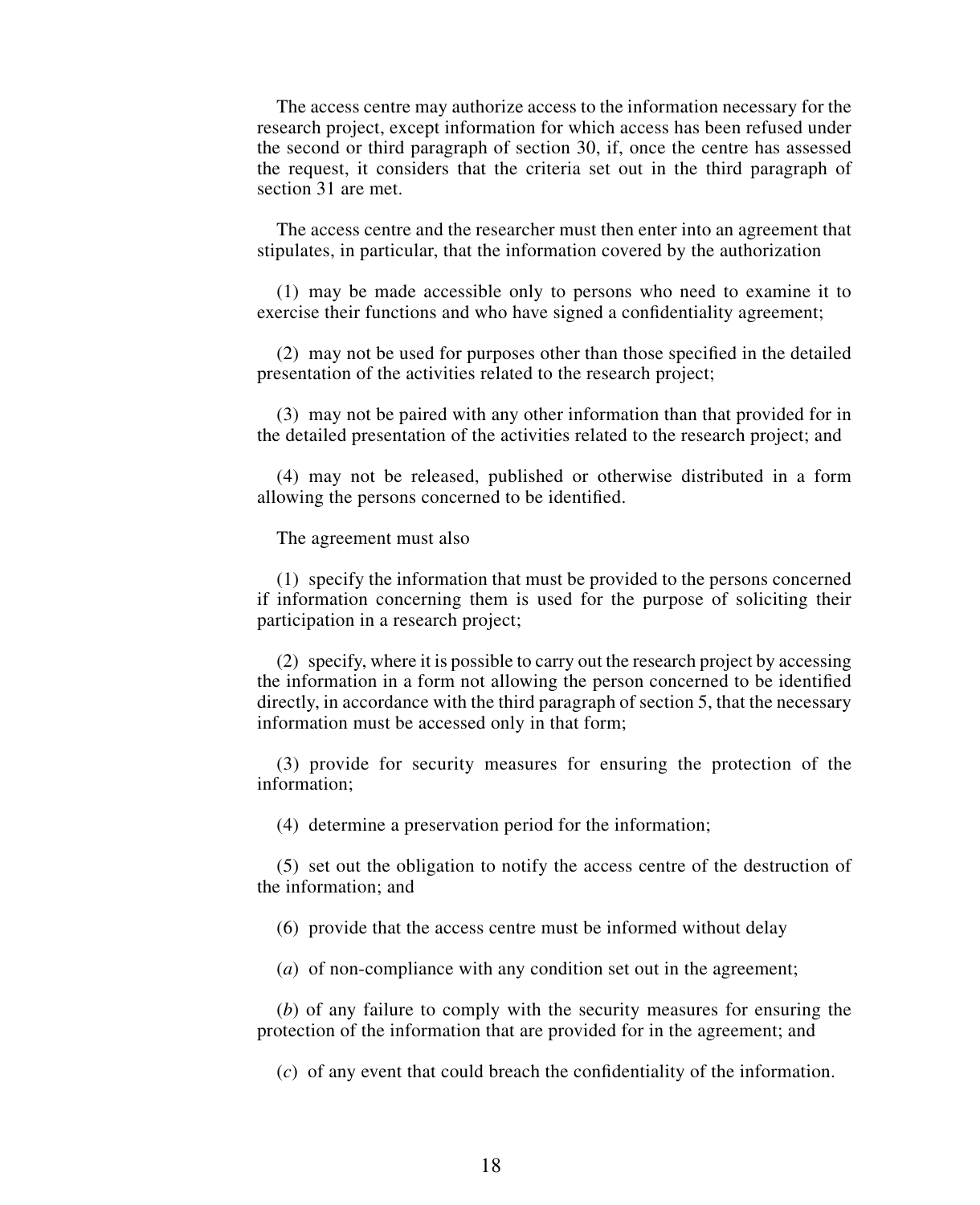At any time, if the access centre has reason to believe that the generally accepted standards of ethics and scientific integrity, the security measures for ensuring the protection of the information that have been put in place or any other measure provided for in the agreement is not being complied with, or that the security of the information is otherwise compromised, it may revoke the authorization without delay or formality.

**33.** Despite section 32, where the health or social services information necessary for a research project is designated information within the meaning of the Act respecting the Institut de la statistique du Québec (chapter I-13.011), a researcher attached to a public body within the meaning of that Act must address the Institut de la statistique du Québec to obtain communication of the information in accordance with that Act.

In addition, where health or social services information is accessed in accordance with sections 31 and 32 of this Act by a researcher attached to a public body within the meaning of the Act respecting the Institut de la statistique du Québec and must, for the purposes of the research project, be compared, combined or paired, including, where applicable, with information communicated in accordance with Chapter I.2 of the Act respecting the Institut de la statistique du Québec, the Institut may access it to compare, combine or pair it. The Institut may then use the information only for the purposes of that project and the Institut must destroy the information once the project is completed.

#### **DIVISION IV**

#### ACCESS BY ANOTHER PERSON, A PARTNERSHIP OR A BODY

**34.** A health and social services body may allow a person, partnership or body to access health or social services information it holds, to the extent that the information is necessary for the application of an Act in Québec, where the release, transmission or disclosure of the information or any other action enabling its examination is expressly provided for by law.

**35.** A health and social services information access authorization manager referred to in section 49 may authorize a health and social services body to access health or social services information held by another health and social services body in any of the following cases:

(1) the access to the information is necessary for the application of an Act in Québec, without the release, transmission or disclosure of the information or any other action enabling its examination being expressly provided for by law;

(2) the access is necessary for fulfilling its mission or its purpose, exercising its functions or activities or implementing a program under its management;

(3) the access is clearly for the benefit of the person concerned; or

(4) the access is justified by exceptional circumstances.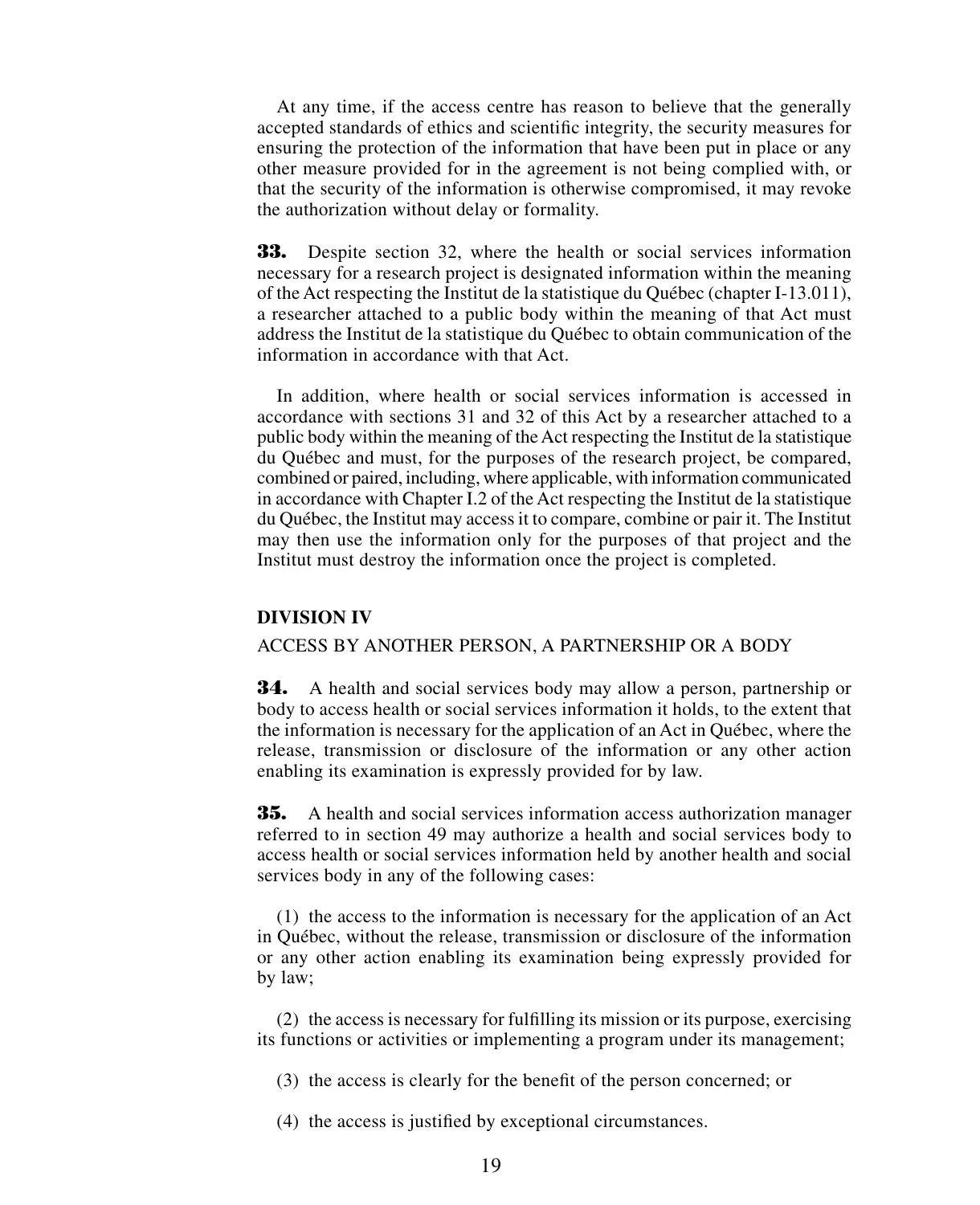The access authorization manager may also, in any of the above cases, authorize a public body within the meaning of the Act respecting Access to documents held by public bodies and the Protection of personal information (chapter A-2.1) or a body of another government to access health or social services information. Where the authorization is given to a body of another government, the access must be governed by a written agreement entered into in accordance with the law.

**36.** Any request for authorization addressed to the health and social services access authorization manager under section 35 must

(1) establish that the access requested corresponds to one of the cases provided for in that section;

(2) set out the security measures for ensuring the protection of the information that have been or will be put in place, which measures must be compliant with the health and social services information governance rules referred to in sections 41 and 42 and the special rules defined by the health and social services network information officer under section 47;

(3) be accompanied by a privacy impact assessment, which must be proportionate to the sensitivity of the information concerned, the purposes for which it is to be used, the quantity and distribution of the information, the medium on which it is stored and its format; and

(4) if the information covered by the request must be used to put in place an automated decision system, be accompanied by an algorithmic impact assessment enabling an assessment of the risks of injury.

The access authorization manager may authorize access for the time and on the conditions the manager determines, where, once the manager has assessed the request, he or she considers that the following criteria are met:

(1) it is unreasonable to require obtaining the consent of the person concerned;

(2) the purposes pursued outweigh, with regard to the public interest, the impact of access to the information on the privacy of the person concerned; and

(3) the security measures for ensuring the protection of the information that have been or will be put in place comply with the health and social services information governance rules referred to in sections 41 and 42 and the special rules defined by the health and social services network information officer under section 47.

In accordance with the third paragraph of section 5, where it is possible to achieve the purposes for which access to information is requested by accessing information in a form not allowing the person concerned to be identified directly, the authorization must provide that the necessary information must be accessed only in that form.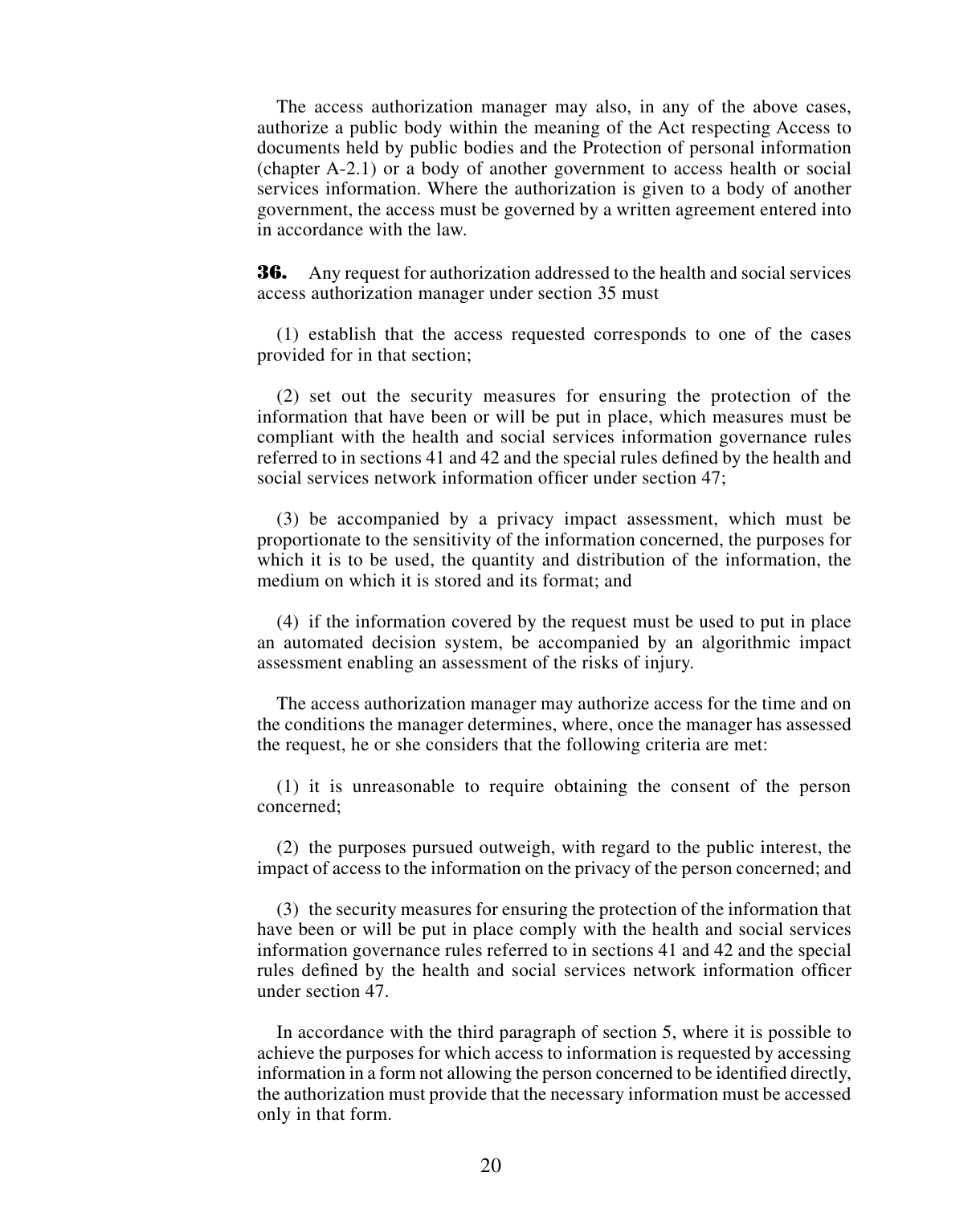At any time, if the access authorization manager has reason to believe that the use of the information is not compliant with the authorization, that the security measures for ensuring the protection of the information that have been put in place or the conditions attached to the authorization are not being complied with or that the protection of the information is otherwise compromised, the manager may revoke the authorization without delay or formality.

At the expiry of the authorization or, where its term is longer than one year, on each anniversary date, the applicant must report to the access authorization manager, in the form the latter determines, on the use of the information accessed and on compliance with the conditions set out in the authorization.

**37.** A health and social services body may allow any person exposed to danger or that person's representative or any person who can come to that person's aid to access health or social services information that it holds in order to prevent an act of violence, including a suicide, where there is reasonable cause to believe that there is a serious risk of death or serious bodily injury threatening a person or an identifiable group of persons and where the nature of the threat generates a sense of urgency.

For the purposes of the first paragraph, "serious bodily injury" means any physical or psychological injury that is significantly detrimental to the physical integrity or the health or well-being of a person or an identifiable group of persons.

**38.** A health and social services body, except a health and social services institution, may grant the Director of Criminal and Penal Prosecutions or a person or body responsible by law for the prevention, detection or repression of crime or statutory offences access to health or social services information that the body holds and that is necessary to prosecute an offence under an Act applicable in Québec.

**39.** A health and social services body may allow a person, partnership or body it has entrusted with carrying out a mandate or performing a contract of enterprise or for services, other than a contract for the provision of health services or social services, to access health or social services information it holds that is necessary for carrying out the mandate or performing the contract.

Such a mandate or contract must be given in writing and, where given to a person, partnership or body that is not a health and social services body, it must on pain of nullity, set out

(1) the measures to be taken by the person, partnership or body to ensure, at all times throughout the mandate or contract,

(*a*) that the confidentiality of the information is respected;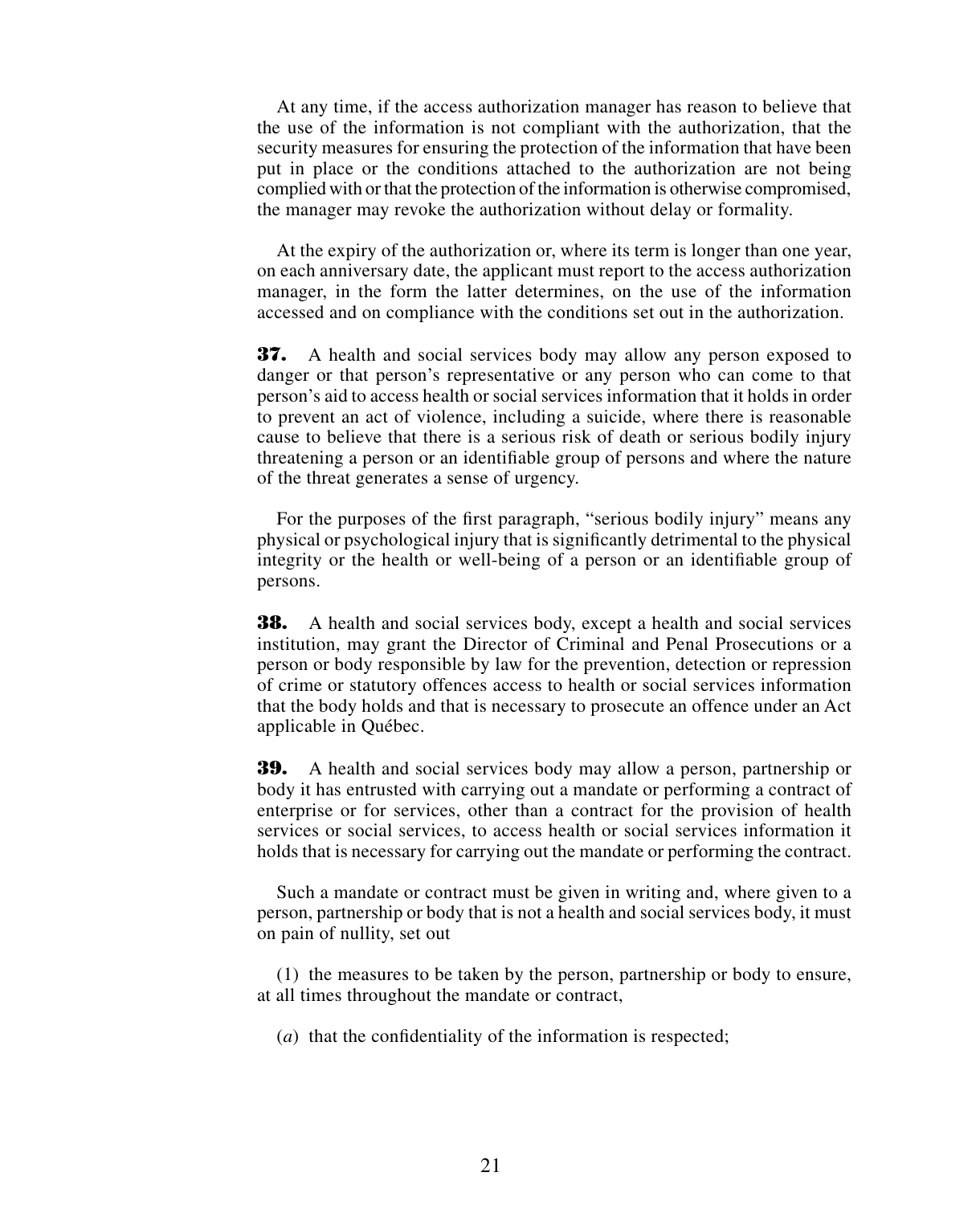(*b*) that the information is protected, which measures must comply with the health and social services information governance rules referred to in sections 41 and 42 and the special rules defined by the health and social services network information officer under section 47; and

(*c*) that the information is used only for carrying out the mandate or performing the contract; and

(2) the following obligations to be complied with by the person, partnership or body that carries out the mandate or performs the contract:

(*a*) send to the health and social services body, before the information is accessed, a confidentiality agreement completed by every person who could access the information in carrying out the mandate or performing the contract;

(*b*) use only technological products or services authorized by the health and social services body to access, use or keep the information where the mandate is carried out or the contract is performed remotely;

(*c*) immediately notify the most senior officer of the health and social services body or the person designated by the officer, where applicable, of any violation or attempted violation by any person of an obligation relating to the protection of information provided for in this section;

(*d*) allow the health and social services body to conduct any verification or investigation relating to the protection of the information;

(*e*) send to the health and social services body, free of charge and whenever so required, all information obtained or produced in carrying out the mandate or performing the contract; and

(*f*) not keep the information at the end of the mandate or contract, and dispose of it in a secure manner.

Where a person, partnership or body retains a third person to carry out a mandate or perform a contract, the health and social services body concerned must be notified. The third person is then subject to the same obligations as those imposed on the person, partnership or body in accordance with the second paragraph. However, the third person must send the person, partnership or body the confidentiality agreement required under subparagraph *a* of subparagraph 2 of the second paragraph and the notice required under subparagraph *c* of subparagraph 2 of that paragraph.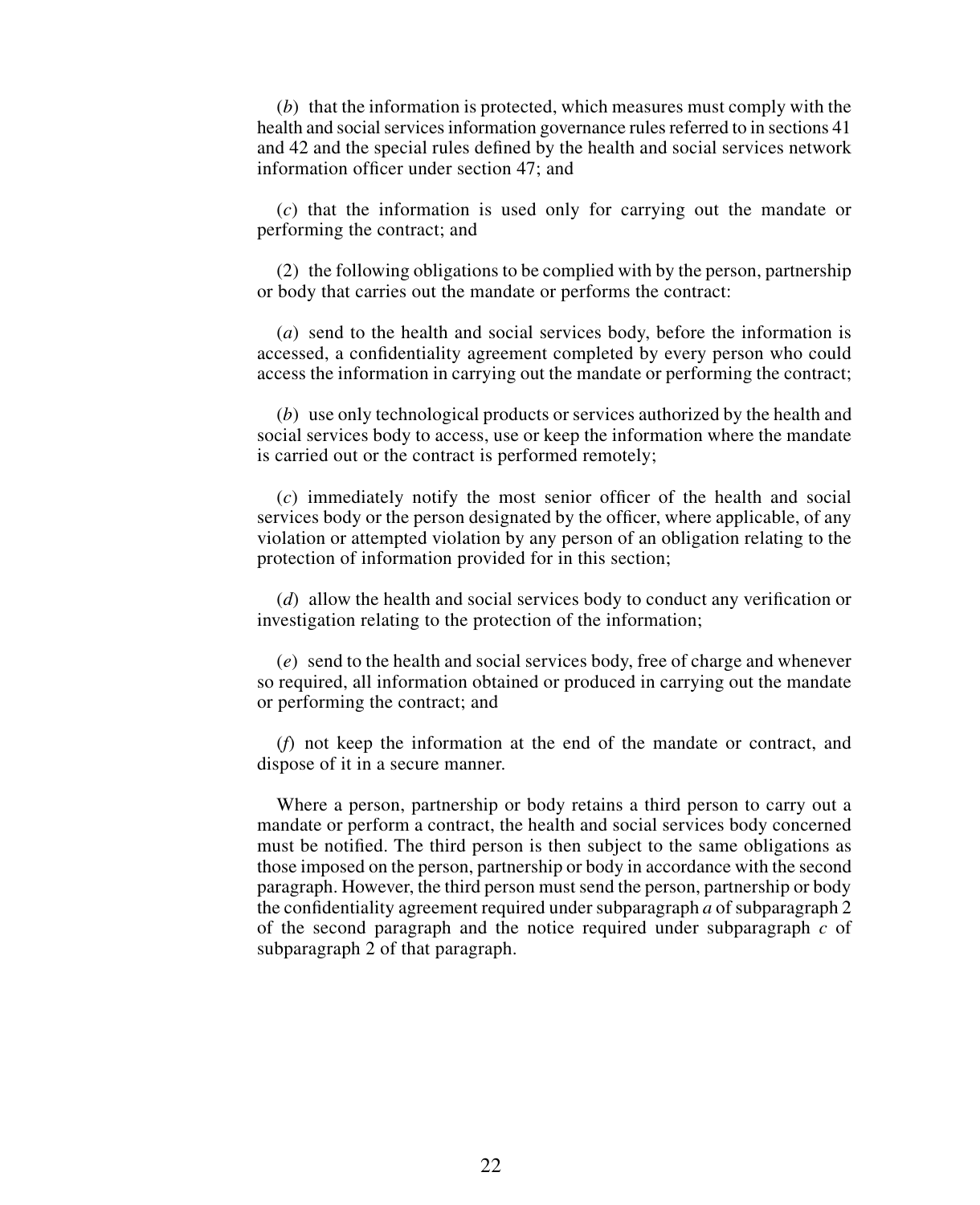## **CHAPTER IV**

## GOVERNANCE AND RESPONSIBILITIES RELATING TO HEALTH AND SOCIAL SERVICES INFORMATION

#### **DIVISION I**

#### MINISTER OF HEALTH AND SOCIAL SERVICES

§1.—*Health and social services information governance rules*

**40.** The Minister is responsible for defining rules for the governance of health and social services information by health and social services bodies.

Those rules are applicable to all health and social services bodies, and the Minister sees to it that they are complied with. The Minister publishes the rules on his or her department's website.

**41.** Health and social services information governance rules pertain to, among other things,

(1) the responsibilities of health and social services bodies, including with respect to keeping and monitoring logs, and minimizing the risk of a confidentiality incident;

(2) the guidelines used by health and social service providers who are professionals within the meaning of the Professional Code in assessing whether it is necessary to access information in a context where health or social services are provided;

(3) the conditions on which access to information may be allowed in order to prevent an act of violence, including a suicide; and

(4) the terms for keeping and destroying information.

The above rules are sent simultaneously to the Commission d'accès à l'information and to the secretariat of the Conseil du trésor and come into force 30 days after their approval by the Commission.

**42.** The Minister also defines governance rules for the following subjects:

(1) the quality of information and, more specifically, the technical norms or standards to be used, in particular with respect to the categorization of information;

(2) the maintenance and evaluation of technological products or services; and

(3) the mobility and valorization of information.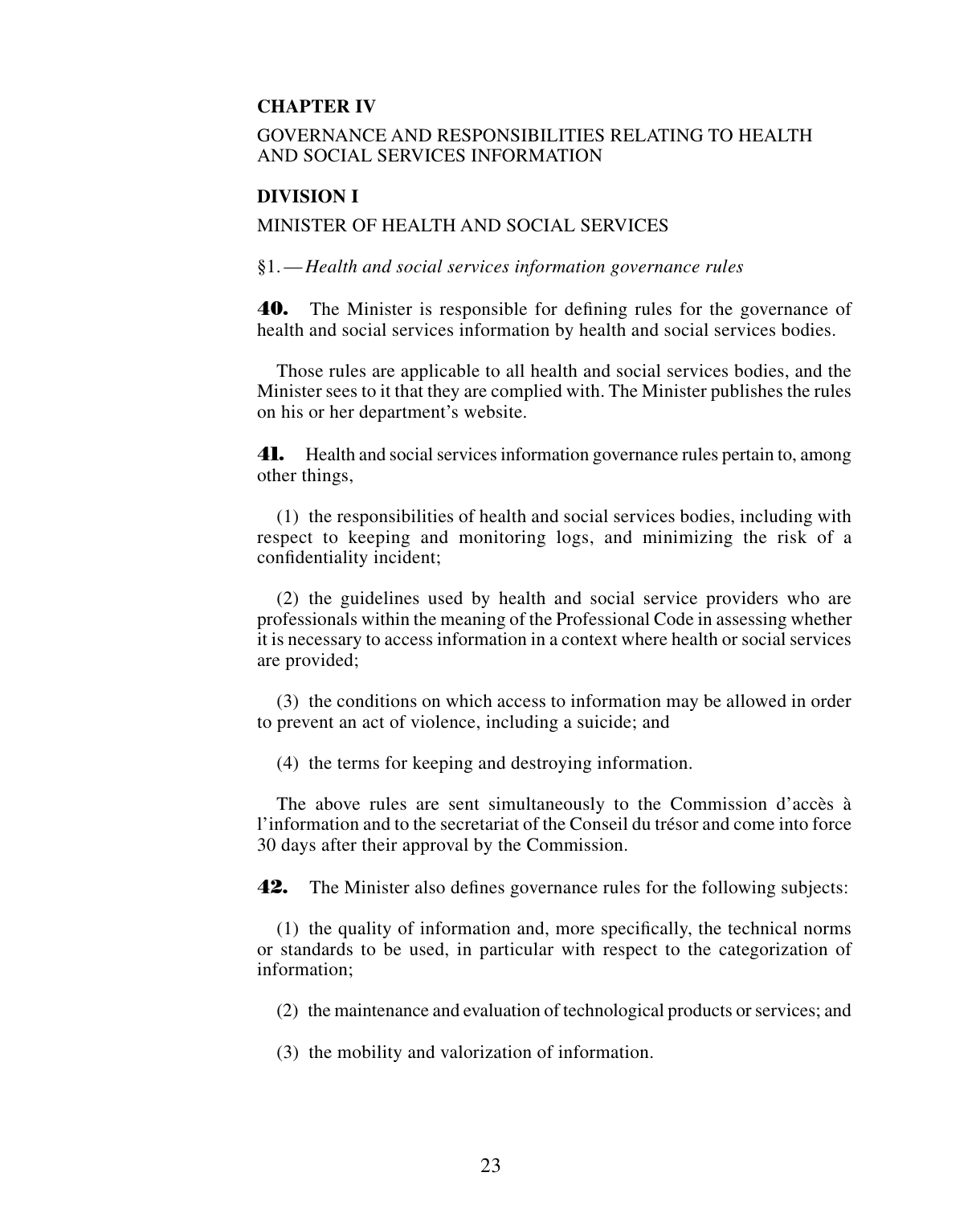The rules must comply with the guidelines, standards, strategies, directives, rules and application instructions made under the Act respecting the governance and management of the information resources of public bodies and government enterprises (chapter G-1.03).

They are sent simultaneously to the Commission d'accès à l'information and to the secretariat of the Conseil du Trésor and come into force 30 days after they are received by the Commission and the Conseil du Trésor.

#### §2.—*Certification of certain technological products or services*

**43.** The Government may, by regulation, determine the cases and circumstances in which only a certified technological product or service may be used by a health and social services body.

The Minister may also determine, by regulation,

(1) the certification procedure for a technological service or product, including the documents to be sent by the supplier; and

(2) the criteria for obtaining and maintaining certification, in particular with respect to the security provided by the product or service, its functionalities and its interoperability with other devices, systems and information assets used by health and social services bodies.

The certification of a product or service covered by the regulation is ensured by the Minister or by any person, partnership or body to whom or which the Minister entrusts responsibility for the product or service.

**44.** A health and social services body may not, in the cases or circumstances provided for in a regulation referred to in section 43, acquire or use a noncertified technological product or service.

Likewise, a technological product or service supplier that, under a contract entered into with a health and social services body, supplies a certified technological product or service to the body is required to maintain the product's or service's certification throughout the term of the contract.

**45.** Any person designated by the Minister or by the person, partnership or body responsible for certification, as applicable, may, in order to ensure the compliance of a certified technological product or service, require any information or document from any supplier of certified technological products or services or from any health and social services body.

**46.** The Minister publishes a list of the certified technological products and services on his or her department's website.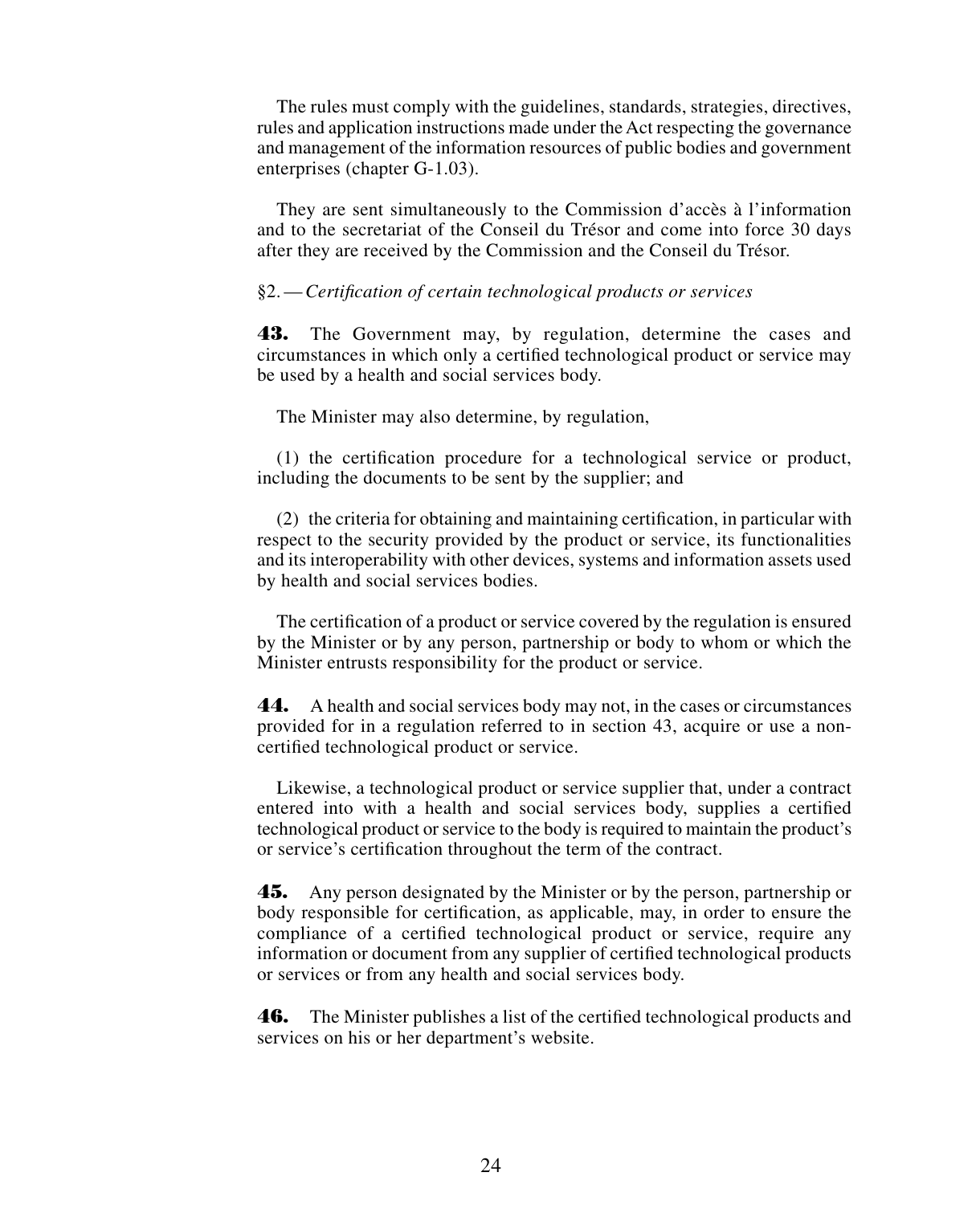#### **DIVISION II**

#### HEALTH AND SOCIAL SERVICES NETWORK INFORMATION **OFFICER**

**47.** The health and social services network information officer designated by the Minister under section 8 of the Act respecting the governance and management of the information resources of public bodies and government enterprises defines, in exercising the functions devolved to him or her under section 10.1 of that Act, and in keeping with the health and social services information governance rules referred to in sections 41 and 42, special rules applicable to the management of such information that pertain to, among other things,

(1) information security management and the guiding principles concerning security;

(2) the protection and confidentiality of information contained in technological products or services;

(3) identity management with respect to the persons concerned by information and to the persons, partnerships and bodies that may access that information;

(4) access authorization management with respect to technological products or services as well as methods for authenticating persons, in accordance with defined degrees of trust;

(5) the physical and logical security of infrastructures, the security of accesses to information, and integrated security risk management and incident management;

(6) the categorization of information; and

(7) the obligations concerning reporting on the security of technological products or services used by health and social services bodies.

The special rules come into force after being approved by the Conseil du trésor. They apply to all health and social services bodies.

**48.** The health and social services network information officer ensures compliance with the special rules the officer defines.

For that purpose, the officer or any person he or she designates may require any person, partnership or body to provide him or her with any information or document.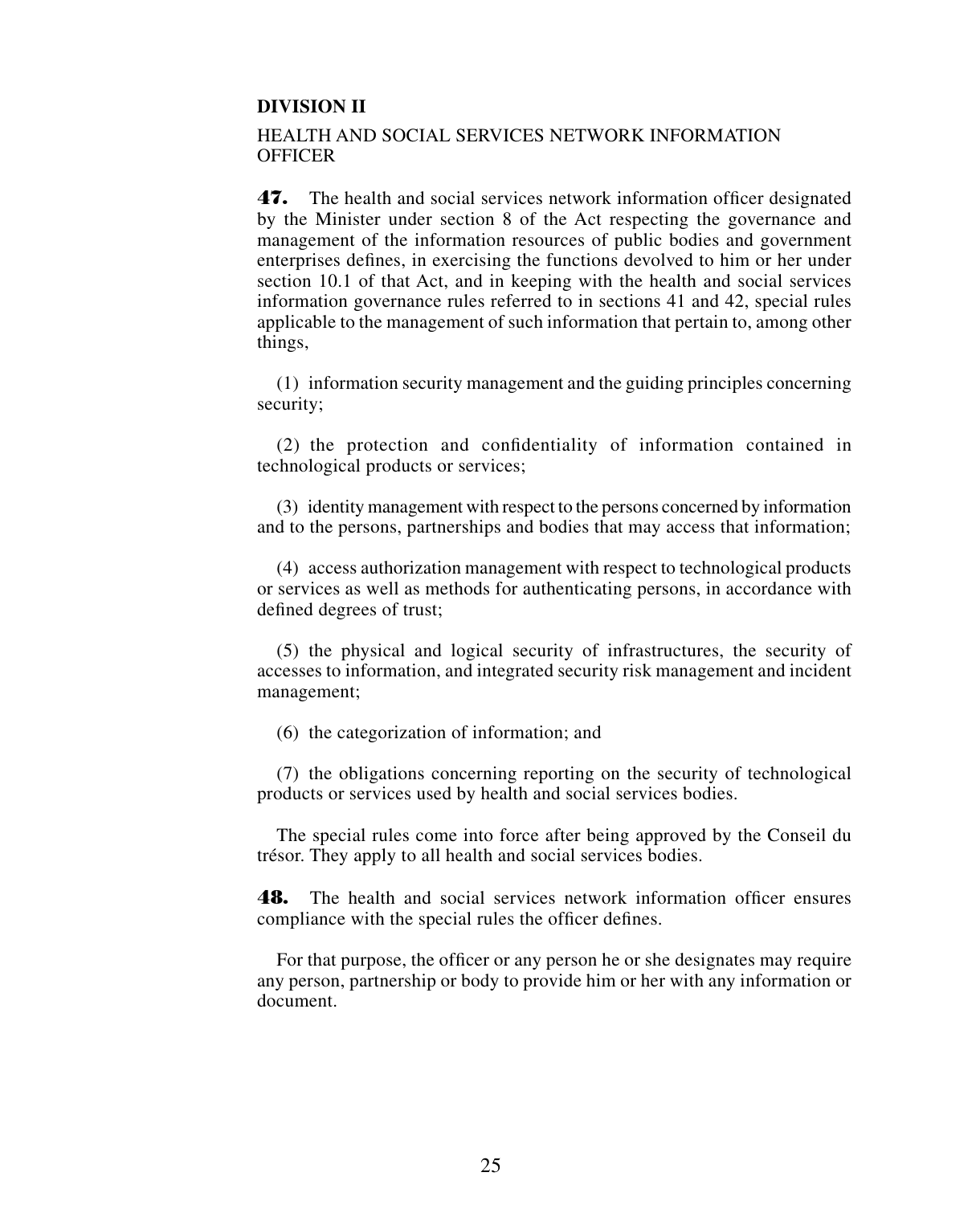## **DIVISION III**

## HEALTH AND SOCIAL SERVICES INFORMATION ACCESS AUTHORIZATION MANAGER

**49.** The delegated manager of government digital data for the Ministère de la Santé et des Services sociaux acts as health and social services information access authorization manager. The latter is responsible for, among other things, supporting the Minister in the administration of this Act and, more specifically, authorizing any access in any of the cases provided for in section 35.

**50.** The health and social services information access authorization manager must keep a register of every access he or she has authorized. The register must include

(1) the names of the persons, partnerships or bodies that have been granted an authorization;

(2) a description of the information covered by each authorization and its origin;

(3) a description of the purposes for which each access was authorized;

(4) the duration of and conditions applicable to each authorization, including, if applicable, the special security measures necessary for ensuring the protection of the information that were imposed by the manager; and

(5) the processing time for the request for authorization.

The Minister publishes the register on his or her department's website.

#### **DIVISION IV**

## HEALTH AND SOCIAL SERVICES BODY

§1.—*Protection of health and social services information*

**51.** A health and social services body is responsible for the protection of the health and social services information it holds.

In that respect, it must take the security measures for ensuring the protection of that information that are reasonable given, in particular, the sensitivity of the information, the purposes for which it is to be used, the quantity and distribution of the information, the medium on which it is stored and its format.

It must also see to it that the health and social services information it holds is up to date, accurate and complete so that it serves the purposes for which it was collected or is used.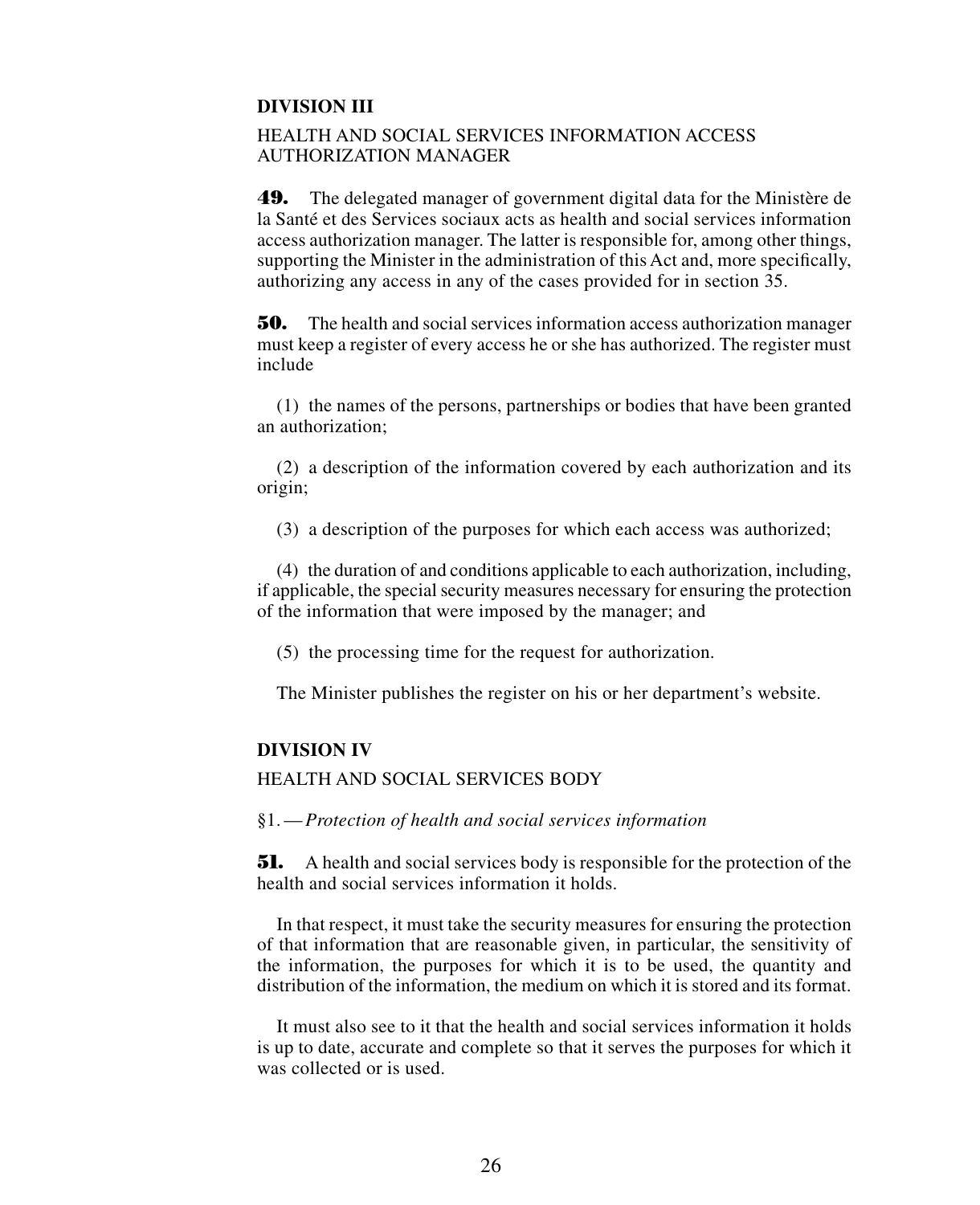**52.** The person exercising the highest authority within a health and social services body must see to ensuring that this Act is implemented and complied with within the body. That person exercises the function of person in charge of the protection of health and social services information.

All or part of those functions may be delegated in writing to a member of the body's personnel, to a professional practising his or her profession within the body, or to a member of its board of directors. That person must be able to exercise them autonomously.

Where the person exercising the highest authority within a public body does not exercise those functions himself or herself, the person must see to it that such exercise is facilitated.

In the case of a health and social services body referred to in subparagraph 4 of the first paragraph of section 4, the person in charge of the protection of health and social services information within the body with which it has entered into an agreement acts in that capacity for both bodies, unless they agree otherwise.

The title and contact information of the person in charge of the protection of health and social services information are published on the body's website or, failing that, made available to the public by any other appropriate means.

**53.** A health and social services body must log all accesses to the health and social services information it holds, as well as all uses of such information by any member of the body's personnel and any professional practising his or her profession within the body, including any student and trainee. Such logging must make it possible to identify the information accessed or used, the person who accessed or used it and the date and time it was accessed or used.

Each year, the body sends to the Minister a report whose form and content are determined by the Minister and that concerns all such accesses and uses, excluding those in a context where health or social services are provided. Each year, the Minister sends a summary of the reports so obtained to the Commission d'accès à l'information.

In the case of a health and social services body referred to in Schedule I, a public health and social services institution or a private health and social services institution under agreement that operates a hospital centre, the report referred to in the second paragraph must also pertain to the accesses to health or social services information authorized in accordance with section 31.

#### §2.—*Health and social services information governance policy*

**54.** A health and social services body must adopt a governance policy implementing the rules defined by the Minister.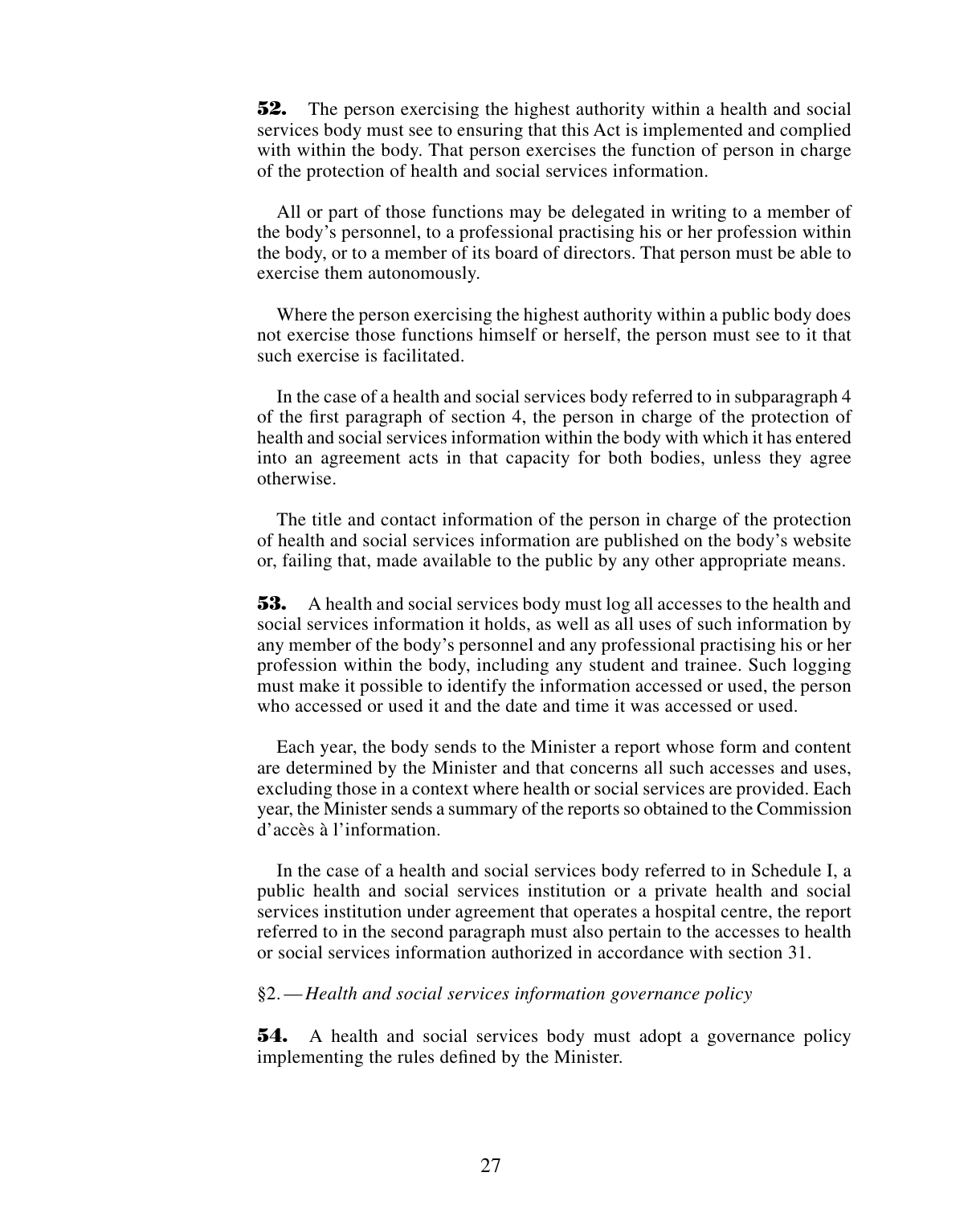This policy must set out, among other things,

(1) the roles and responsibilities of the members of the body's personnel and the professionals practising their profession within the body, including students and trainees, with regard to health and social services information throughout its life cycle;

(2) the categories of persons who may, in the exercise of their functions, access the various health and social services information held by the body;

(3) the logging mechanisms and the security measures for ensuring the protection of the health and social services information that the body puts in place;

(4) an update schedule for the technological products or services the body uses;

(5) a procedure for processing confidentiality incidents;

(6) a procedure for processing complaints regarding the protection of health and social services information; and

(7) a description of the training and awareness activities concerning the protection of the health and social services information the body provides to its personnel members and the professionals practising their profession within the body, including students and trainees.

In the case of a health and social services body referred to in subparagraph 4 of the first paragraph of section 4, the policy of the body with which it has entered into an agreement applies to both bodies, unless they agree otherwise.

The health and social services body must make the policy known to the members of its personnel and the professionals practising their profession within the body, including students and trainees. It must also publish the policy on its website or, failing that, make it available to the public by any other appropriate means.

#### §3.—*Technological products or services*

**55.** A health and social services body must conduct a privacy impact assessment for any project to acquire, develop or overhaul technological products or services or any electronic service delivery project, where the project involves the collection, use, keeping or destruction of health or social services information or access to such information.

It must also ensure that such a project allows computerized information collected from the person concerned to be accessible to that person in a structured, commonly used technological format.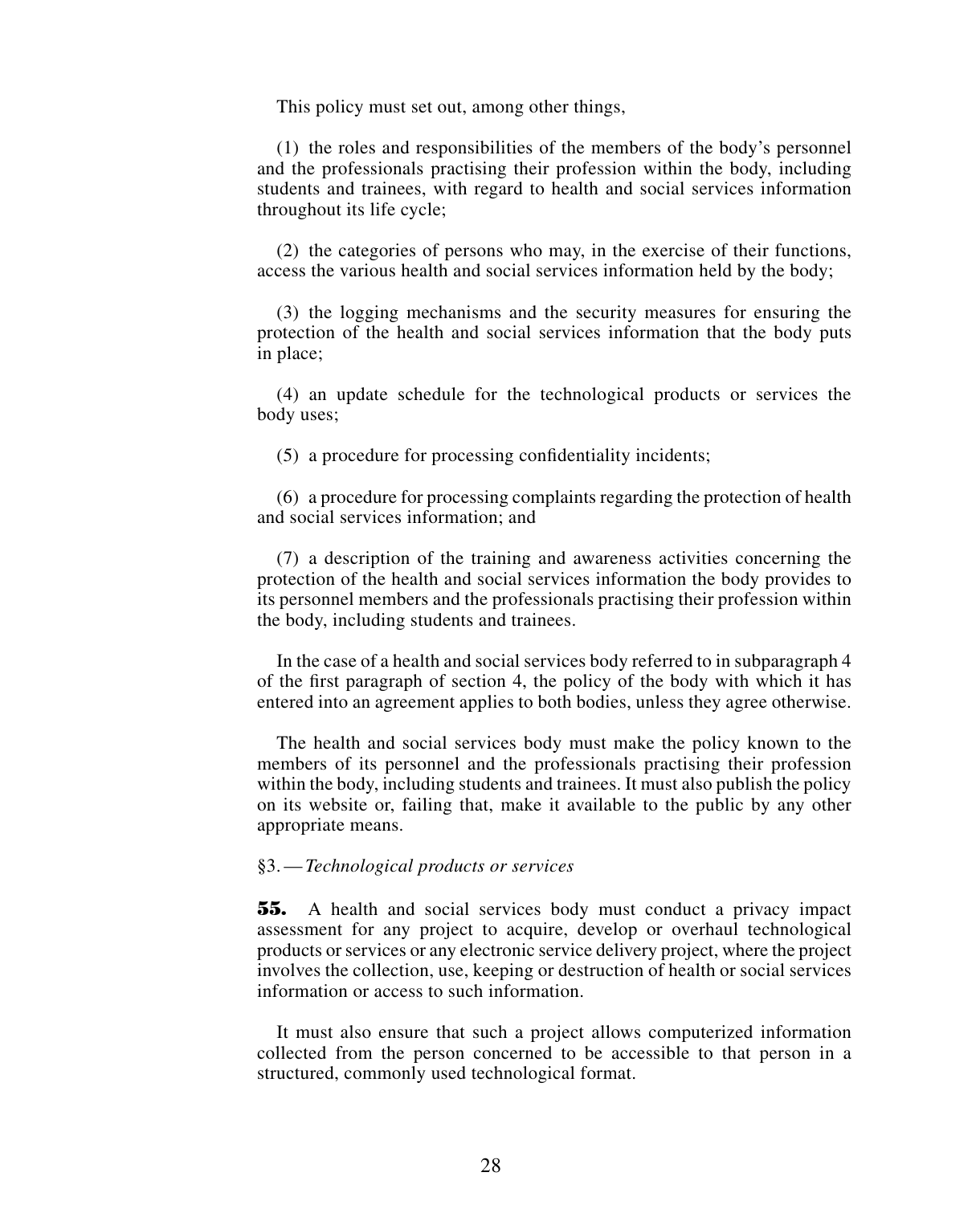The assessment referred to in the first paragraph must be proportionate to the sensitivity of the information concerned, the purposes for which it is to be used, the quantity and distribution of the information, the medium on which it is stored and its format.

**56.** A health and social services body must record in a register any technological product or service it uses. The content of the register may be determined by a government regulation.

The body must publish the register on its website or, failing that, make it available to the public by any other appropriate means.

#### §4.—*Confidentiality incident*

**57.** A health and social services body that has cause to believe that a confidentiality incident involving health or social services information it holds has occurred or that there is a risk of such an incident occurring must take reasonable measures to reduce the risk of injury and to prevent new incidents of the same nature.

If the incident presents a risk of serious injury, the body must promptly notify the Minister and the Commission d'accès à l'information. It must also notify any person whose information is concerned by the incident, failing which the Commission may order it to do so. It may also notify any person, partnership or body that could reduce the risk and send the person, partnership or body, without the consent of the person concerned, any information necessary for that purpose.

Despite the second paragraph, a person whose information is concerned by an incident need not be notified so long as doing so could hamper an investigation conducted by a person or body responsible by law for the prevention, detection or repression of crime or statutory offences.

A government regulation may determine the content and terms of the notices provided for in this section.

**58.** In assessing the risk of injury to a person whose health or social services information is concerned by a confidentiality incident, a health and social services body must consider, in particular, the sensitivity of the information concerned, the anticipated consequences of its use and the likelihood that such information will be used for injurious purposes. The body must also consult the person in charge of the protection of health and social services information within the body.

**59.** A health and social services body must keep a register of confidentiality incidents. A government regulation may determine the content of the register.

A copy of the register must be sent to the Minister or the Commission d'accès à l'information at their request.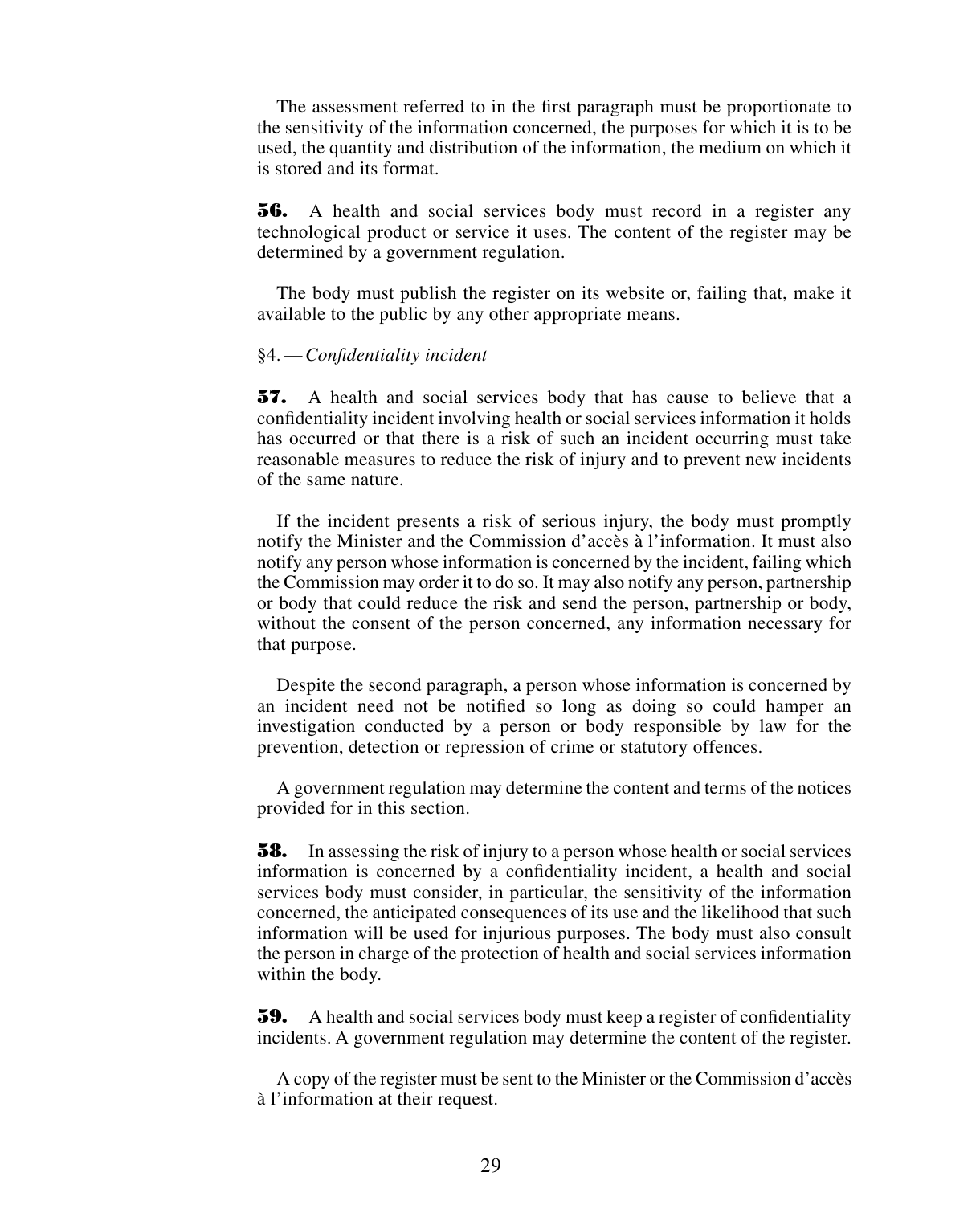#### §5.—*Keeping and destruction of health and social services information*

**60.** A government regulation may determine the minimum period for which certain health or social services information held by a health and social services body must be kept. That period may vary according to, among other factors, the category of information or of health and social services bodies concerned.

Such a regulation must not have the effect of extending the preservation period for the information obtained under the Youth Protection Act beyond the periods set out in that Act.

**61.** Subject to section 60 or the provisions of the Archives Act (chapter A-21.1) or the Professional Code, where the purposes for which health or social services information was collected or used are achieved, a health and social services body must destroy the information.

#### **DIVISION V**

#### RESEARCH ACCESS CENTRE

**62.** The Government, on the recommendation of the Minister, designates a body to act as research access centre from among the bodies referred to in section 2 of the Act respecting the governance and management of the information resources of public bodies and government enterprises.

The access centre is responsible for ensuring the coordination and control of accesses for research purposes following a request for authorization addressed to it in accordance with section 32. For that purpose, the functions of the access centre include

(1) processing all requests for authorization submitted to it;

(2) obtaining all the health or social services information to which it authorizes access;

(3) producing information files or analyses and allowing access to them; and

(4) exercising any other function entrusted to it by the Government.

Information obtained by the access centre in accordance with subparagraph 2 of the second paragraph may be accessible only for the purposes of a research project it has authorized and the information must be destroyed at the end of the project.

**63.** The Minister may designate, from among the bodies referred to in section 2 of the Act respecting the governance and management of the information resources of public bodies and government enterprises, one or more bodies charged with assisting, to the extent determined by the Minister, the access centre in the exercise of its functions.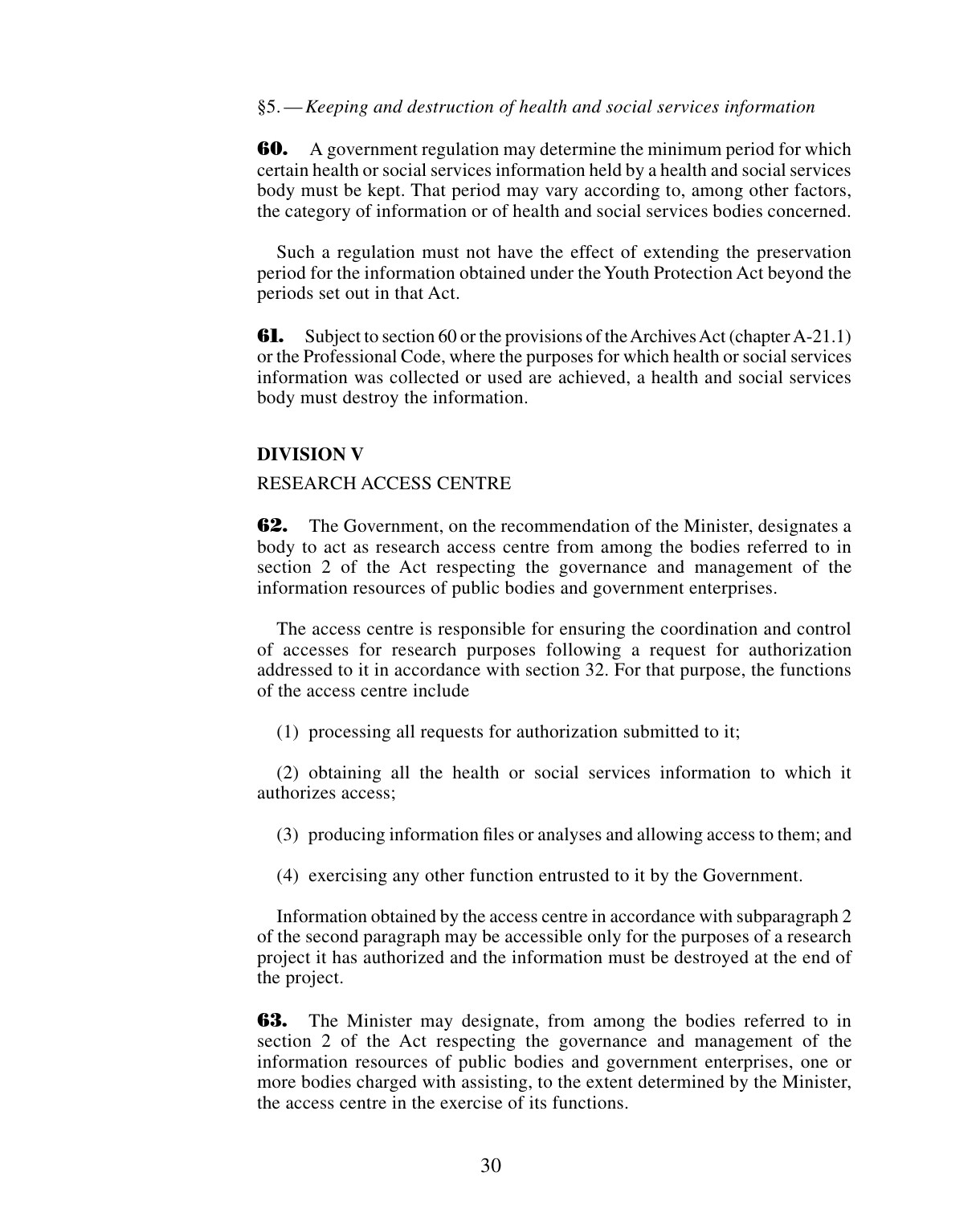**64.** The access centre, as well as any body charged with assisting it, must take the measures necessary for ensuring, at all times, compliance with the highest recognized information protection standards, in particular by taking into account the health and social services information governance rules referred to in sections 41 and 42 and the special rules defined by the health and social services network information officer under section 47.

To that end, the access centre must, among other things, adopt a governance policy, which policy also applies to bodies charged with assisting it. Section 54 applies to the access centre with respect to the adoption of that policy, with the necessary modifications.

**65.** Each year, the access centre sends to the Minister and to the Commission d'accès à l'information a report whose form and content are determined by the Minister concerning the accesses to health and social services information it has authorized.

## **CHAPTER V**

### TERMS OF ACCESS TO HEALTH AND SOCIAL SERVICES INFORMATION

## **DIVISION I**

## ACCESS BY THE PERSON CONCERNED AND CERTAIN PERSONS RELATED TO THAT PERSON

**66.** A request to access or rectify health or social services information must be made in writing by a natural person who proves his or her identity and his or her status as a person authorized to access or rectify it.

The request is to be addressed to the person in charge of the protection of health and social services information within the health and social services body concerned.

This section does not limit a person's access to health or social services information concerning him or her by any other means put at his or her disposal nor its rectification by a person other than the person in charge of the protection of health and social services information.

**67.** The person in charge of the protection of health and social services information must give the applicant a notice, in writing, of the date on which the request was received. The notice must specify, among other things, the time limits prescribed for responding to the request, and the effect under the law of a failure, by the person in charge, to comply with those time limits. In addition, the person in charge must inform the applicant of the review proceedings provided for in Division II of Chapter VII.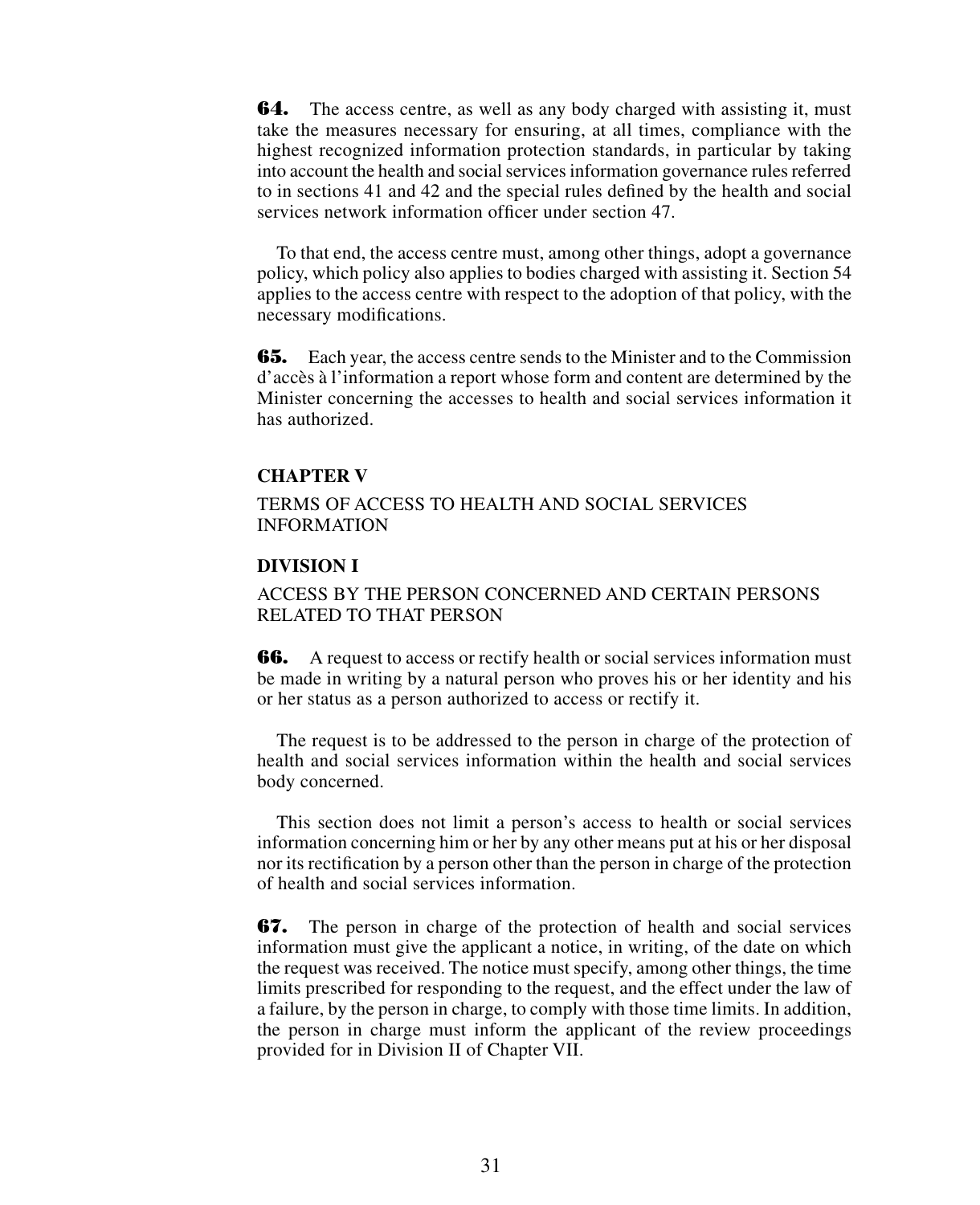**68.** The person in charge of the protection of health and social services information must respond to a request for access or rectification promptly and not later than 30 days after the date the request was received.

On failing to respond to a request within the applicable time, the person in charge is deemed to have refused to grant the request, and the failure gives rise to review proceedings as provided for in Division II of Chapter VII, as if it were a refusal to grant the request.

**69.** Where the person in charge of the protection of health and social services information grants a request for access, the health and social services body must allow the person concerned to examine the information sought on the premises during regular working hours or by remote access and to obtain a copy of it.

Such access is free of charge, subject to reasonable fees that may be required from the applicant for the transcription, reproduction or transmission of the information. In such a case, the body must inform the applicant, in advance, of the approximate amount that will be claimed from the applicant for the transcription, reproduction or transmission of the information.

At the applicant's request, computerized health and social services information must be made accessible in the form of a written and intelligible transcript. In addition, unless doing so causes serious practical difficulties, such information, where collected from the applicant and not created or inferred from information concerning him or her, must be made accessible to the applicant in a structured, commonly used technological format.

If the applicant is a handicapped person, reasonable accommodation must be provided, on request, to enable the applicant to exercise his or her right of access.

**70.** Where the person in charge of the protection of health and social services information grants a request for rectification, the health and social services body must issue to the person concerned, free of charge, a copy of any amended or added health or social services information or, as applicable, an attestation of the deletion of information.

The body must also, at the request of the person concerned, send a copy of those documents to the body from which it received the information, if applicable, or to every person, partnership or body that accessed that information in accordance with this Act.

**71.** The person in charge of the protection of health and social services information must give reasons for any refusal to grant a request and indicate the provision of law on which the refusal is based. The person in charge must render his or her decision in writing and send a copy of it to the applicant.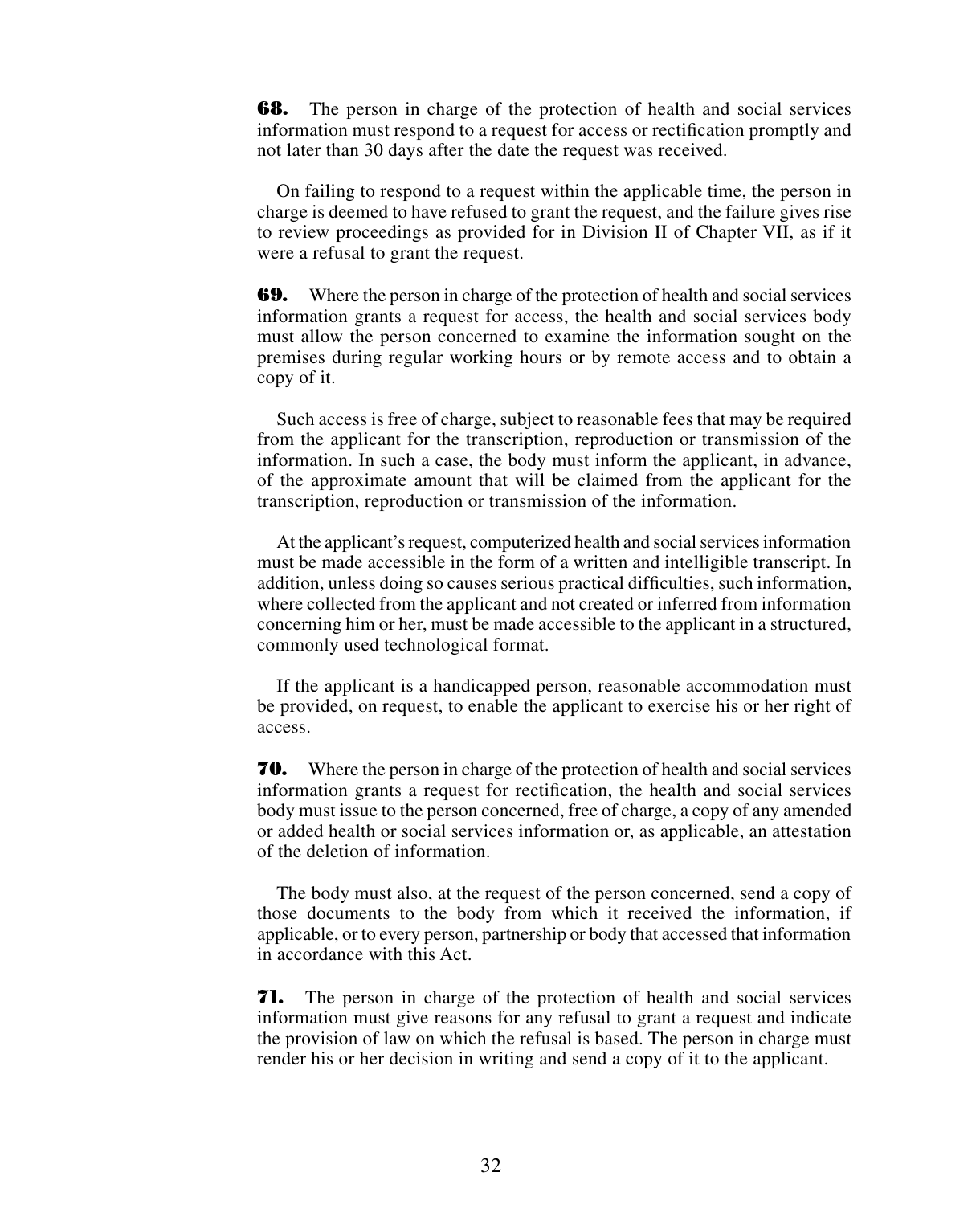The decision must be accompanied by the text of the provision on which the refusal is based and by a notice informing the applicant of the review proceedings provided for in Division II of Chapter VII and indicating, in particular, the time within which they may be brought.

The person in charge must keep the information concerned for as long as is required to enable the person concerned to exhaust the recourses available to him or her under the law.

**72.** Where the person in charge of the protection of health and social services information refuses to grant, in whole or in part, a request for rectification, the health and social services body must, at the request of the person concerned, register the request for rectification with the information.

The person in charge must also, at the request of the person concerned, send a copy of that registration to the body from which it received the information, if applicable, or to every person, partnership or body that accessed the information in accordance with this Act.

## **DIVISION II**

## ACCESS BY A HEALTH AND SOCIAL SERVICE PROVIDER, A RESEARCHER OR ANY OTHER PERSON, PARTNERSHIP OR BODY

**73.** Access under Division II of Chapter III is to be in accordance with the procedure and by the means determined by regulation of the Minister.

The regulation may also determine the procedure and means for access under Divisions III and IV of Chapter III, except the communication of information designated in an order made under section 13.1 of the Act respecting the Institut de la statistique du Québec, which is to be in accordance with Chapters I.1 and I.2 of that Act.

**74.** Before allowing or authorizing access from outside Québec to health or social services information under Divisions III and IV of Chapter III, a health and social services body or the health and social services information access authorization manager must ensure that a privacy impact assessment has been conducted. Such an assessment must, in particular, take into account

- (1) the sensitivity of the information;
- (2) the purposes for which it is to be used;

(3) the protection measures, including those that are contractual, that would apply to it; and

(4) the legal framework applicable in the State from which the information would be accessed, including the health or social services information protection principles applicable in that State.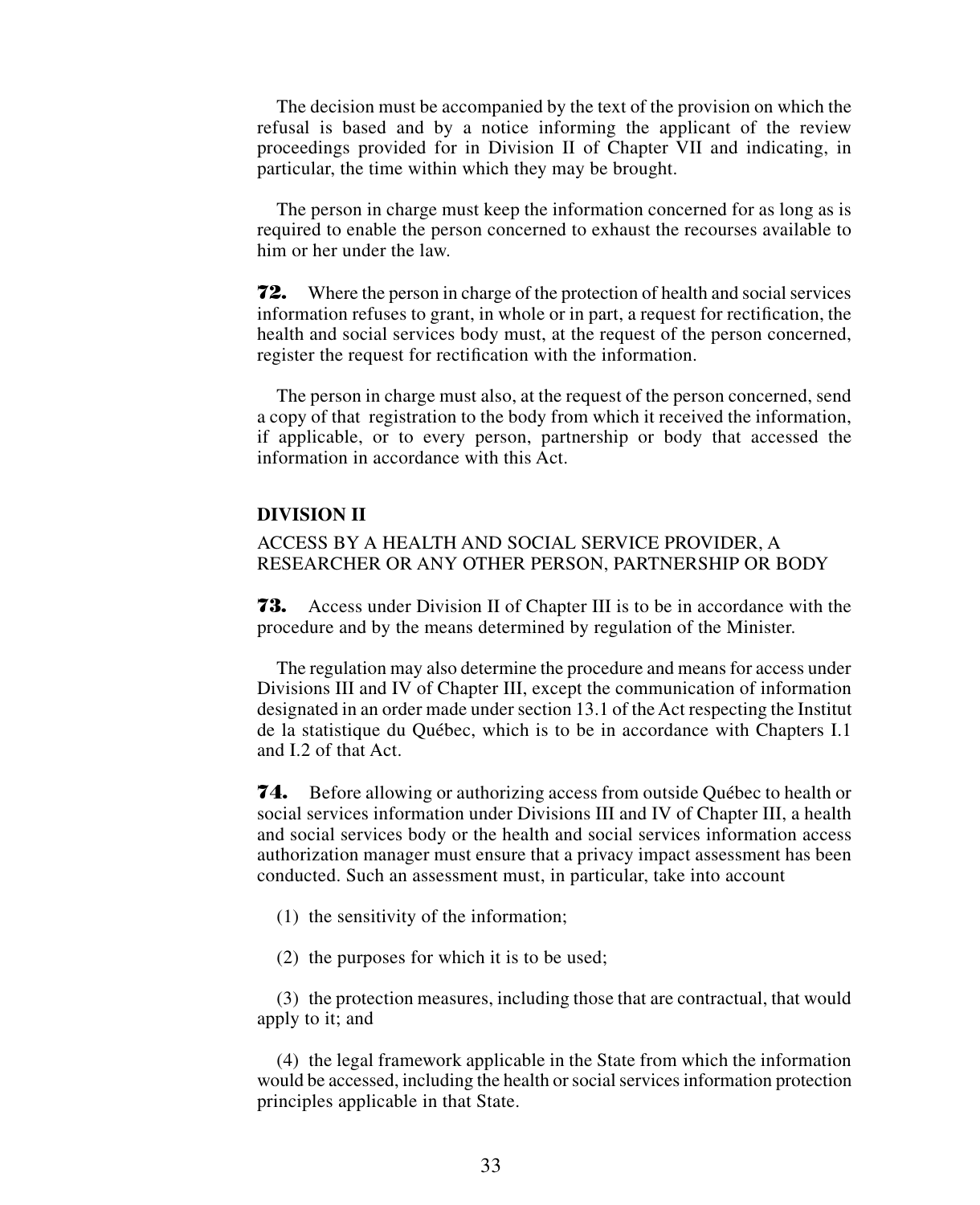Such access may be allowed or authorized if the assessment establishes that the information would receive adequate protection, in particular in light of generally recognized principles regarding the protection of personal information. The access to the information must be the subject of a written agreement that takes into account, in particular, the results of the assessment and, if applicable, the terms agreed on to mitigate the risks identified in the assessment.

The same applies where a health and social services body entrusts a person, partnership or body from outside Québec with the task of collecting, using, allowing access to or keeping such information on its behalf.

This section does not apply to access in a case described in subparagraph 3 of the first paragraph of section 35 or in section 37. Nor does it apply to access within the scope of an international commitment referred to in Chapter III of the Act respecting the Ministère des Relations internationales (chapter M-25.1.1) or within the scope of an agreement referred to in Chapter III.1 or III.2 of that Act, or a communication or disclosure of information under section 133 of the Public Health Act.

#### **CHAPTER VI**

#### OVERSIGHT

**75.** The Commission d'accès à l'information is responsible for overseeing the carrying out of this Act. It must also ensure respect for and promotion of the protection of health and social services information, in particular by using awareness tools.

The functions and powers provided for in this chapter are exercised by the chair, the vice-chair responsible for the oversight division and the members assigned to that division of the Commission.

**76.** Every health and social services body must, at the request of the Commission, provide it with any information it requires on the carrying out of this Act.

**77.** In the exercise of its oversight functions, the Commission may authorize any person to act as an inspector for the purpose of verifying compliance with this Act or the regulations.

**78.** An inspector may, in the exercise of inspection functions,

(1) enter, at any reasonable time, any premises where a health and social services body carries out its activities;

(2) use any computer, equipment or other thing that is on the premises to access information contained in a device, system or information asset or to inspect, examine, process, copy or print out such information;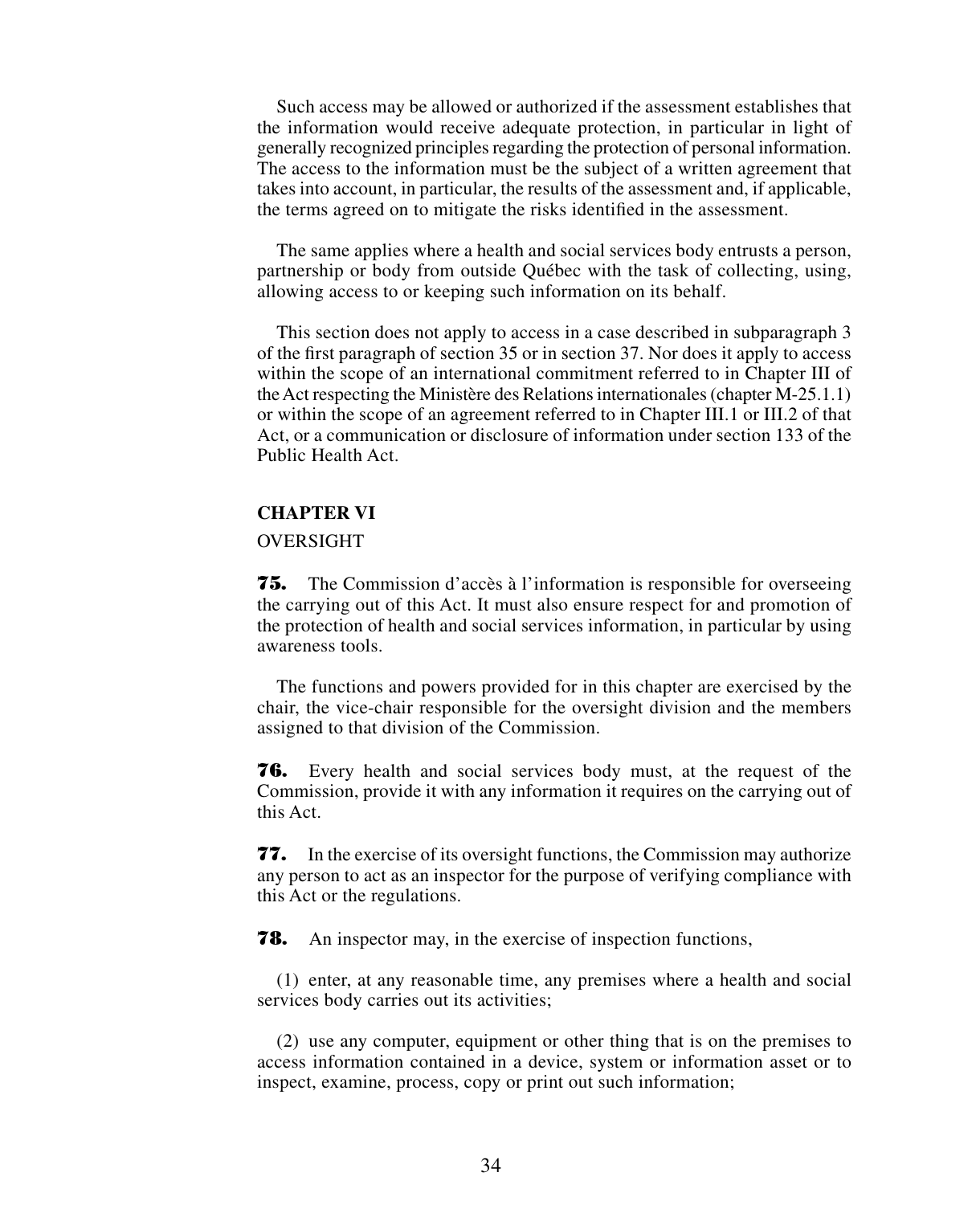(3) take photographs of the premises and equipment; and

(4) require the persons present to provide any information relating to the application of this Act that is necessary for the discharge of inspection functions and to produce, for examination or reproduction, any document or extract of a document containing such information.

An inspector may be accompanied by a person with special expertise or ask a health and social services body to have an expert assessment conducted and provide the inspector with the resulting report, if such an assessment is considered necessary. The expenses incurred for the expert assessment are to be assumed by the body.

**79.** The Commission may, on its own initiative or following a complaint by a person, investigate or charge a person with investigating any matter relating to the protection of health and social services information as well as the practices of a health and social services body in relation to such information.

On completion of an investigation, the Commission may recommend or order that a health services and social services body, after providing it with the opportunity to submit observations, take any measure for protecting the information covered by this Act.

**80.** Inspectors or investigators must, on request, identify themselves and produce a certificate of authority.

No judicial proceedings may be brought against an inspector or an investigator for an act performed in good faith in the exercise of inspection or investigation functions.

**81.** The Commission may, by a formal demand notified by any appropriate method, require any person, whether subject to this Act or not, to file, within a reasonable time specified in the demand, any information or documents enabling the Commission to verify compliance with this Act or the regulations.

The person to whom the demand is made must comply with it within the specified time regardless of whether the person has already filed such information or documents in response to a similar demand or to fulfil an obligation under this Act or the regulations.

**82.** The Commission may, when a confidentiality incident is brought to its attention, order any person, partnership or body, after giving the person, partnership or body an opportunity to submit observations, to take any measure to protect the rights granted to the persons concerned by this Act, for the time and on the conditions the Commission determines. It may, in particular, order that the health or social services information involved be returned to the health and social services body or destroyed.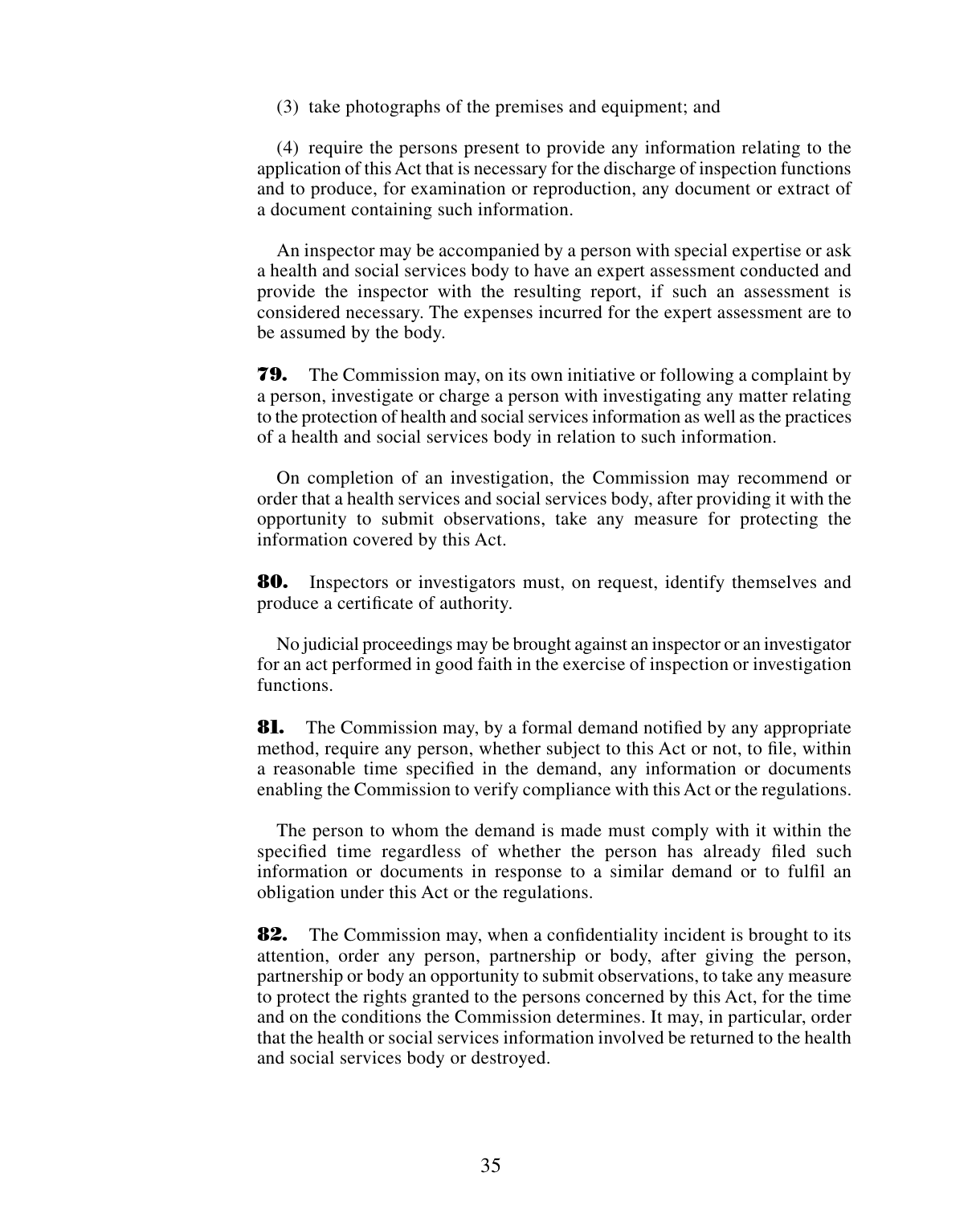If a person, partnership or body to whom an order applies was not given prior notice because, in the opinion of the Commission, urgent action is required or there is a danger of irreparable injury being caused, the person, partnership or body may, within the time specified in the order, submit observations so that the order may be reviewed by the Commission.

**83.** A member of the Commission may act alone on behalf of the Commission to exercise the powers provided for in sections 77, 79 and 120.

The chair of the Commission may delegate all or part of the powers devolved to it by section 77 to a member of the Commission's personnel.

**84.** Any order issued by the Commission's oversight division becomes enforceable in the same manner as a decision referred to in section 103.

**85.** A person directly interested may contest, before a judge of the Court of Québec, an order issued by the Commission's oversight division.

The proceeding to contest an order must be filed with the office of the Court of Québec within 30 days after notification of the order and must specify the questions that ought to be examined. Such a proceeding does not suspend the execution of the order. However, on a motion heard and judged on an urgent basis, a judge of the Court of Québec may order otherwise because of the urgency of the situation or the risk of serious and irreparable injury.

The contestation of an order must be served on the Commission and, if applicable, on the other parties within 10 days after it is filed with the office of the Court of Québec. The secretary of the Commission must send a copy of the contested order and the accompanying documents to the office of the Court, to serve as a joint record.

The contestation is governed by the rules of the Code of Civil Procedure (chapter C-25.01) that are applicable in first instance.

Sections 113 and 114 apply to a proceeding brought under this section.

#### **CHAPTER VII**

RECOURSES OF A PERSON CONCERNED AND CERTAIN PERSONS RELATED TO THAT PERSON

#### **DIVISION I**

#### GENERAL PROVISIONS

**86.** The functions and powers of the Commission d'accès à l'information provided for in this chapter are exercised by the chair, the vice-chair responsible for the adjudicative division and the members assigned to that division of the Commission.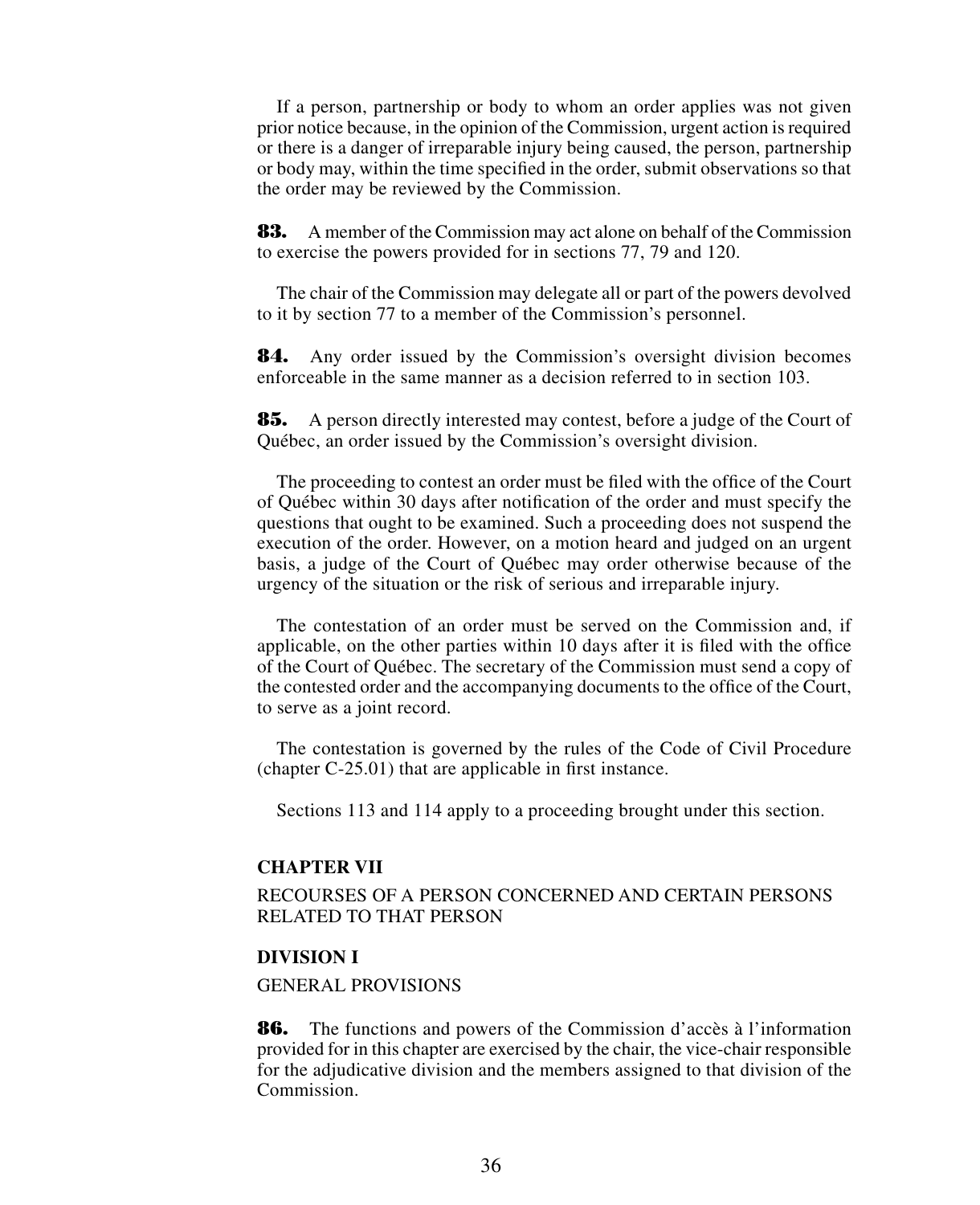**87.** The parties to a proceeding must ensure that their actions, their pleadings and the means of proof they use are proportionate, in terms of the cost and time involved, to the nature and complexity of the matter and the purpose of the application.

The Commission must do likewise in managing each proceeding it is assigned. It must ensure that the measures and acts it orders or authorizes are in keeping with that principle of proportionality, while having regard to the proper administration of justice.

## **DIVISION II**

#### APPLICATION FOR REVIEW

**88.** A person whose request for access or rectification has been refused, in whole or in part, by the person in charge of the protection of health and social services information may apply to the Commission for a review of the decision.

The application for review must be made within 30 days of the date of the decision or of the expiry of the time granted by this Act to the person in charge of the protection of health and social services information for responding to a request for access or rectification. However, the Commission may, for reasonable cause, relieve the applicant from failure to submit the application for review within that time.

**89.** The application for review must be made in writing and briefly state the reasons for which the decision should be reviewed. Notice of the application is given to the health and social services body by the Commission.

**90.** The Commission may authorize a health and social services body to disregard applications that are obviously abusive because of their number or their repetitious or systematic nature or an application whose processing could seriously interfere with the body's activities. It may also limit the scope of the applicant's request or extend the time within which the body must reply.

The body's application must be filed within 30 days after the date the applicant's most recent request was received.

**91.** The Commission may refuse or cease to examine a matter if it has reasonable cause to believe that the application is frivolous or made in bad faith or that its intervention would clearly serve no purpose.

In such cases, the Commission may prohibit a person from bringing an application for review except with the authorization of and subject to the conditions determined by the chair of the Commission. It may, in the same manner, prohibit a person from presenting a pleading in an ongoing proceeding.

**92.** The members of the Commission's personnel must lend assistance in drafting an application for review to every interested person who requires it.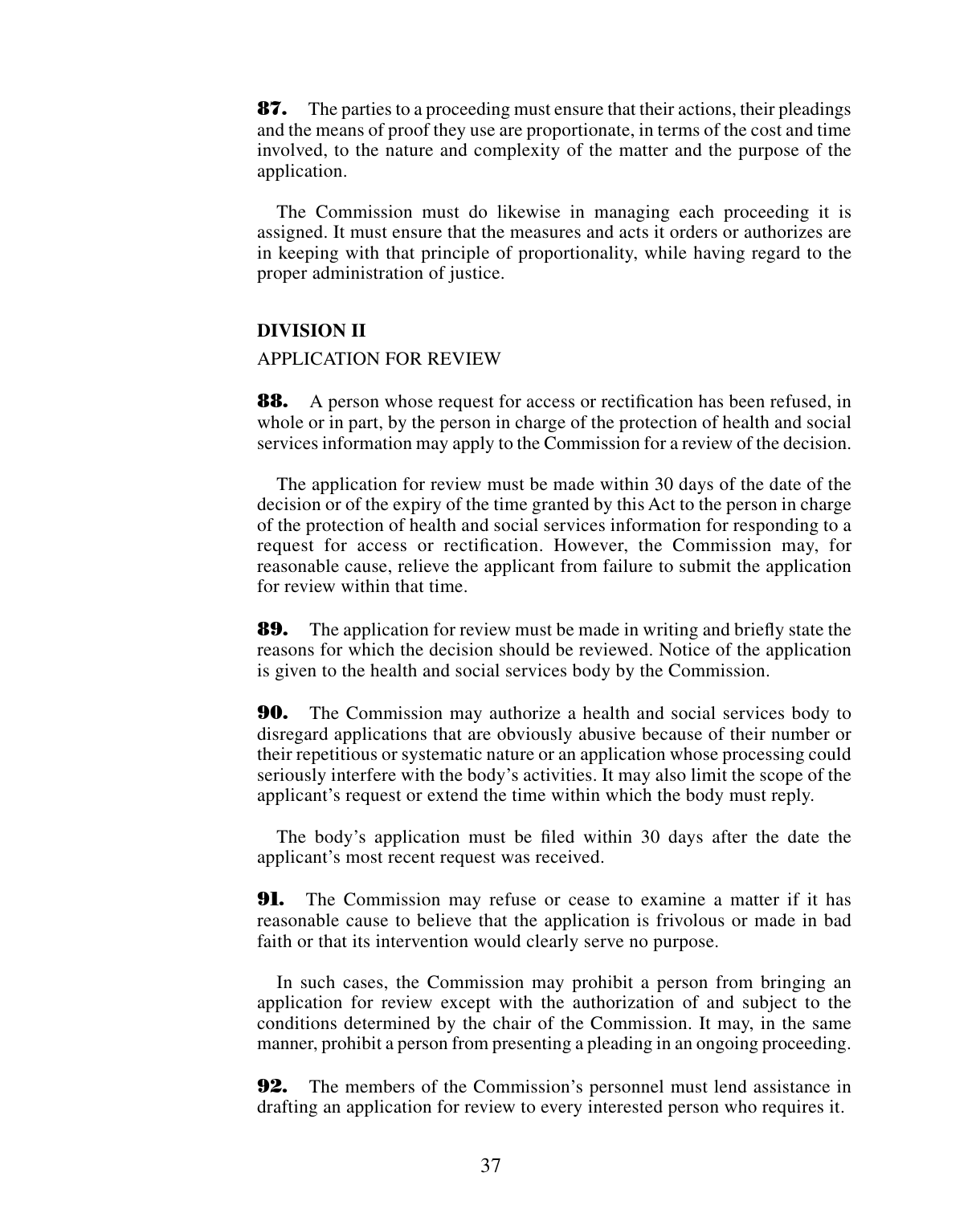**93.** On receiving an application, the Commission may direct a person it designates to attempt to bring the parties to an agreement, if it considers it useful and the circumstances of the case allow it.

If the Commission is of the opinion that no agreement is possible between the parties, it examines the application for review. It must then give the parties an opportunity to submit their observations.

**94.** A member of the Commission may act alone on behalf of the Commission to exercise the powers provided for in sections 88, 90, 91, 102 and 105.

**95.** The Commission must make rules of procedure and proof by regulation. The regulation must include provisions to ensure the accessibility of the Commission and the quality and promptness of its decision-making process. To that end, the regulation must specify the time allotted to proceedings, from the time the application for review is filed until the hearing, if applicable. The regulation must be submitted to the Government for approval.

**96.** The Commission may, at any stage of the proceeding, use technological means that are available to both the parties and itself. It may, even on its own initiative, order that such means be used by the parties. If the Commission considers it necessary, it may also, despite an agreement between the parties, require a person to appear in person at a hearing, conference or examination.

**97.** If a request for rectification is contested, the health and social services body must prove that the health or social services information does not need to be rectified, unless the information was obtained directly from the person concerned or with the person's consent.

#### **DIVISION III**

DECISION OF THE COMMISSION

**98.** The Commission renders, with respect to every application for review submitted to it, a decision in writing giving the reasons on which it is based, and sends a copy of the decision to the parties by any means providing proof of the date of receipt.

**99.** The Commission has all the powers necessary for the exercise of its jurisdiction. It may make any order it considers appropriate to protect the rights of the parties, and decide on any question of fact or of law.

The Commission may, in particular, order a health and social services body to give access to or rectify health or social services information, or refrain from doing so.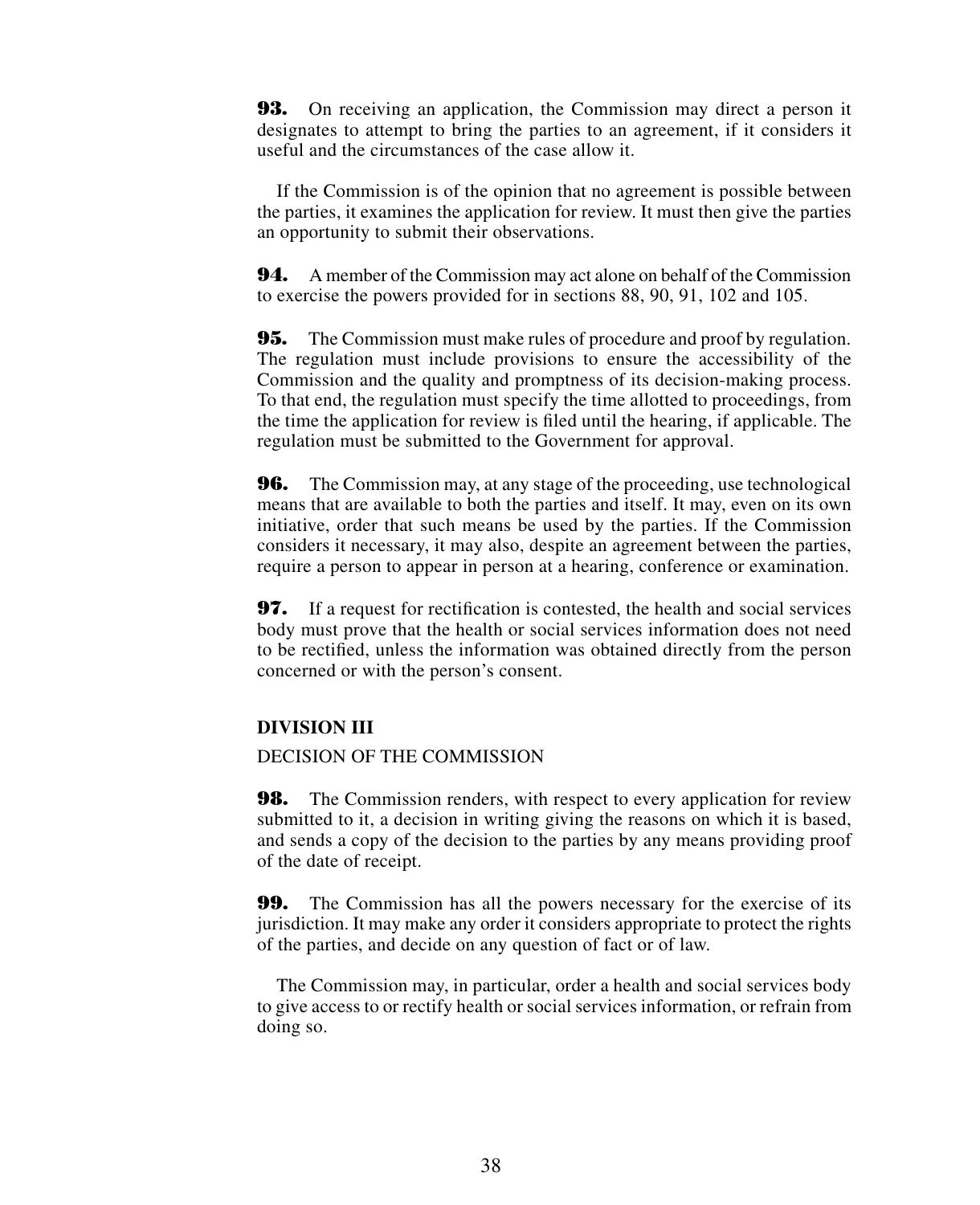**100.** The Commission must exercise its review functions and powers diligently and efficiently. It must make its decision within three months after the matter is taken under advisement, unless the chair extends that time limit for valid reasons.

If a member of the Commission to whom a case is referred does not make a decision within the prescribed time, the chair may, on the chair's own initiative or at the request of one of the parties, remove the member from the case.

Before extending the time limit or removing from the case the member who has not made a decision within the prescribed time, the chair must take into account the circumstances and the interest of the parties.

**101.** The Commission may, in deciding an application for review, set the conditions it considers appropriate to facilitate the exercise of a right conferred by this Act.

**102.** A decision containing an error in writing or in calculation or any other clerical error may be rectified by the Commission or the member who rendered the decision. The same applies to a decision that, through obvious inadvertence, grants more than was requested or fails to rule on part of the application.

The rectification may be made on the Commission's or the concerned member's own initiative as long as execution of the decision has not begun. It may be made at any time on the motion of one of the parties, unless an appeal has been lodged.

The motion is addressed to the Commission and submitted to the member who rendered the decision. If the latter is no longer in office, is absent or is unable to act, the motion is submitted to the Commission.

If the rectification pertains to the operative part of the decision, the period for appealing or executing the rectified decision runs from the date of the rectification.

**103.** A decision of the Commission prescribing a particular course of action to a party is enforceable 30 days after it is received by the parties.

A decision prohibiting a course of action to a party is enforceable from its delivery to the party concerned.

From the time a decision becomes enforceable, a certified copy of the decision may be filed by the Commission or a party in the office of the clerk of the Superior Court of the district of Montréal or Québec or of the district where the head office, business establishment or residence of a party is situated.

The filing of a decision confers on the decision the same force and effect as a judgment of the Superior Court.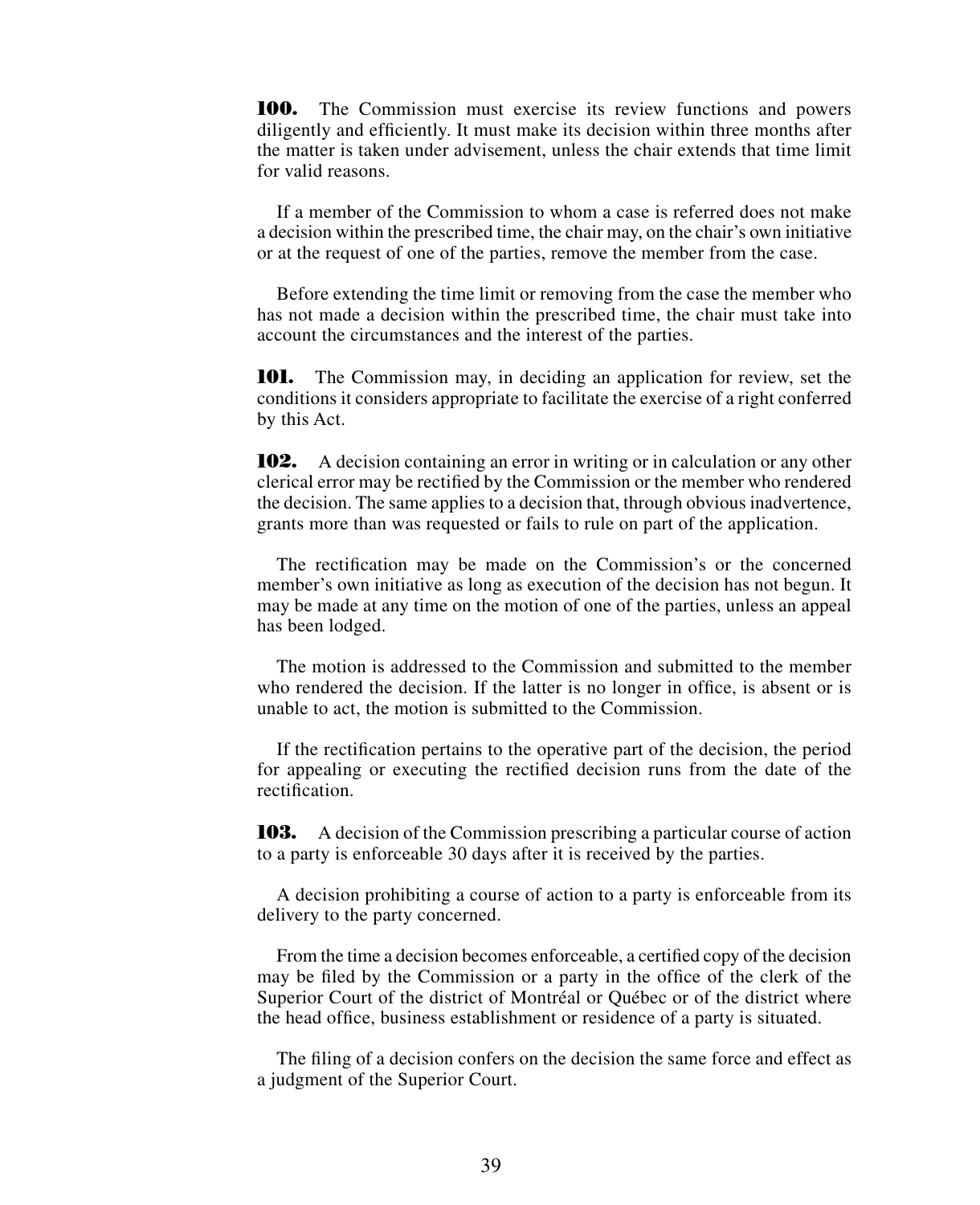**104.** A decision of the Commission on a question of fact within its competence cannot be appealed.

**105.** The Commission may declare an application for review expired if one year has elapsed since the last useful proceeding was filed.

#### **DIVISION IV**

APPEAL FROM A DECISION OF THE COMMISSION

**106.** A person directly interested may bring an appeal from the final decision of the Commission before a judge of the Court of Québec on any question of law or jurisdiction or, with leave of a judge of that court, from an interlocutory decision that will not be remedied by the final decision.

**107.** The application for leave to appeal from an interlocutory decision must specify the questions of law or jurisdiction that ought to be examined in appeal and the reasons the interlocutory decision will not be remedied by the final decision and, after notice to the parties and to the Commission, be filed with the office of the Court of Québec within 10 days after the date on which the parties receive the Commission's decision.

If the application is granted, the judgment authorizing the appeal serves as a notice of appeal.

**108.** The jurisdiction conferred by this division on a judge of the Court of Québec is exercised by only the judges of that court that are appointed by the chief judge.

**109.** The appeal is brought by filing with the Court of Québec a notice to that effect specifying the questions of law or jurisdiction that ought to be examined in appeal.

The notice of appeal must be filed with the office of the Court of Québec within 30 days after notification of the final decision.

**110.** The filing of the notice of appeal or of the application for leave to appeal from an interlocutory decision suspends the execution of the decision of the Commission until the decision of the Court of Québec is rendered. If it is an appeal from a decision ordering a health and social services body to cease or refrain from doing something, the filing of the notice or application does not suspend execution of the decision.

**111.** The notice of appeal must be served on the parties and on the Commission within 10 days after it is filed with the office of the Court of Québec.

The secretary of the Commission must send a copy of the decision under appeal and accompanying documents to the office of the Court, to serve as a joint record.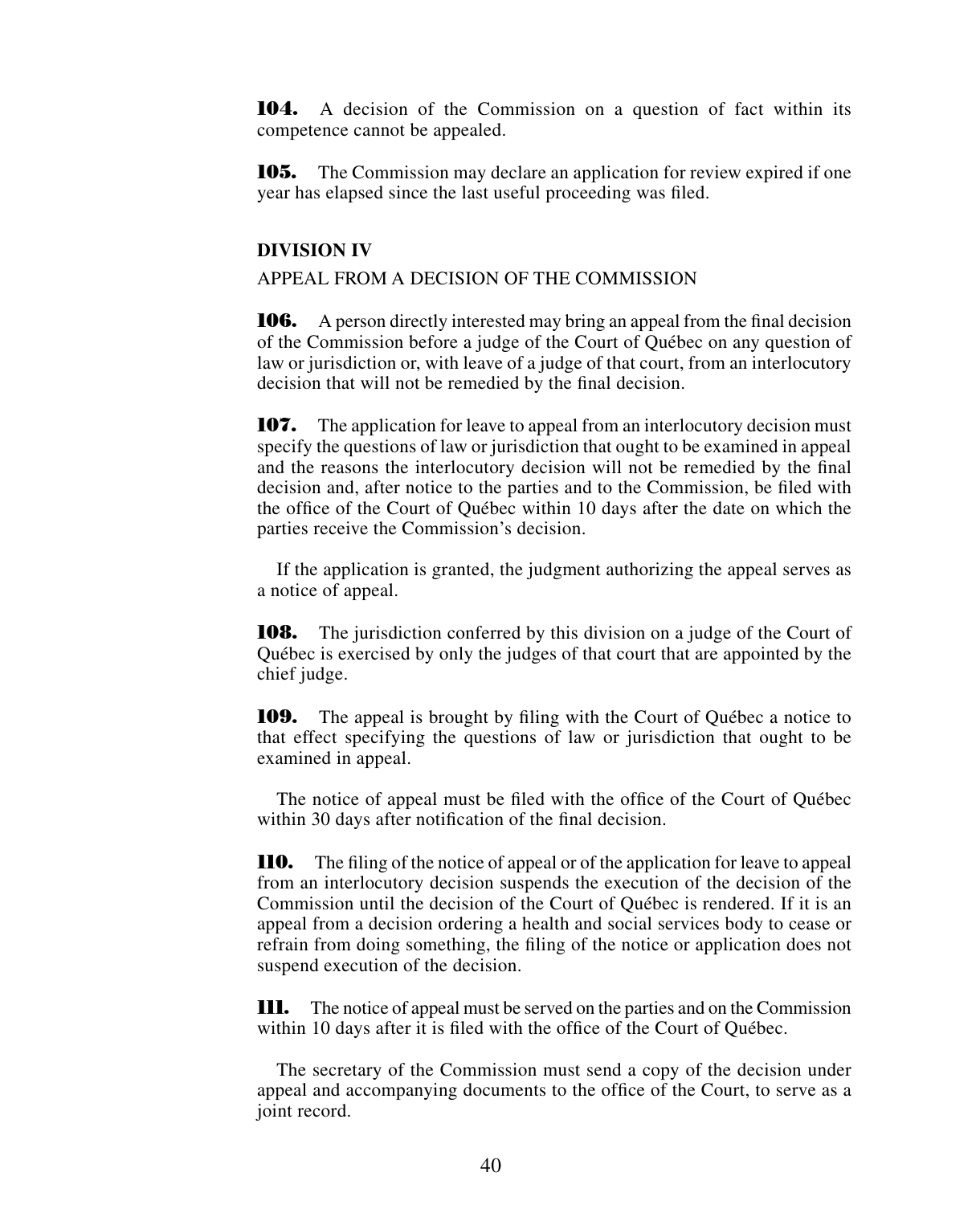**112.** The appeal is governed by articles 351 to 390 of the Code of Civil Procedure, with the necessary modifications. The parties are not required, however, to file a brief stating their contentions.

**113.** The Court of Québec may, in the manner prescribed under the Courts of Justice Act (chapter T-16), make the regulations considered necessary for the carrying out of this division.

**114.** The decision of the judge of the Court of Québec cannot be appealed.

#### **CHAPTER VIII**

### PENAL PROVISIONS

#### **115.** Anyone who

(1) collects, uses, keeps, destroys or accesses health or social services information in contravention of this Act or a regulation made under this Act,

(2) refuses to allow access to information that is accessible under this Act or impedes such access, in particular by destroying, modifying or concealing the information or by unduly delaying its transmission,

(3) hinders the health and social services information access authorization manager or a person in charge of the protection of health and social services information in the exercise of the manager's or person's functions,

(4) fails to report, where required to do so, a confidentiality incident to the Minister or to the Commission d'accès à l'information, or

(5) fails to comply with the conditions set out in an authorization issued under section 31 or 36 or in an agreement entered into under section 32 or 39

commits an offence and is liable to a fine of \$1,000 to \$10,000 in the case of a natural person and of \$3,000 to \$30,000 in all other cases.

#### **116.** Anyone who

(1) allows access to information that cannot be made accessible under this Act or for which access authorization has been refused under this Act,

(2) identifies or attempts to identify a natural person, without authorization, using de-identified information or using anonymized information,

(3) contravenes section 44,

(4) holds health or social services information without complying with the obligations provided for in Division IV of Chapter IV,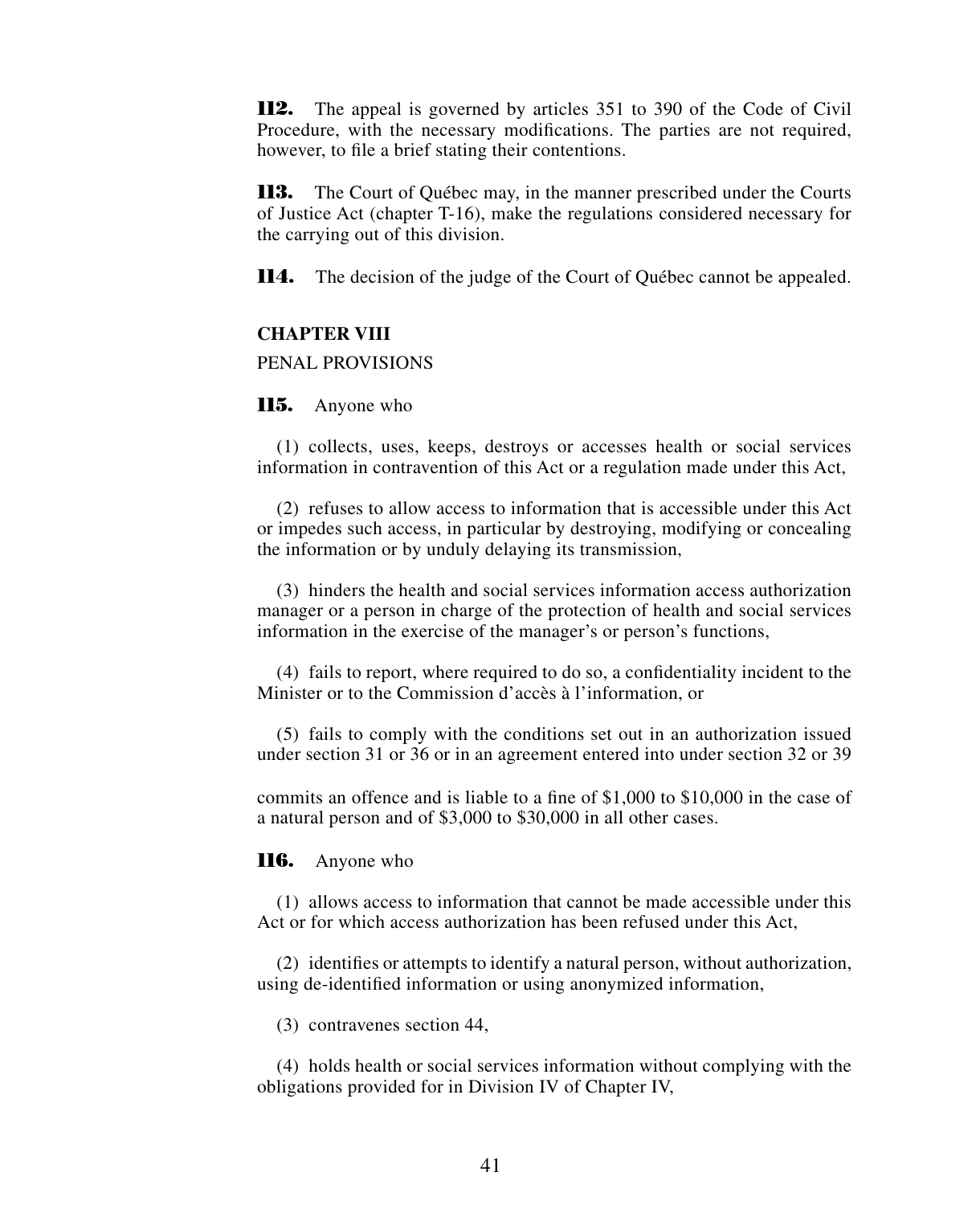(5) impedes the progress of an inquiry or inspection of the Commission d'accès à l'information or the hearing of an application by the Commission by providing it with false or inaccurate information, by omitting to provide information it requires or otherwise,

(6) refuses or neglects to comply, within the prescribed time, with a demand sent under section 81, or

(7) fails to comply with an order of the Commission d'accès à l'information

commits an offence and is liable to a fine of \$5,000 to \$100,000 in the case of a natural person and of \$15,000 to \$150,000 in all other cases.

**117.** Anyone who, by an act or omission, helps or, by encouragement, advice or consent or by an authorization or order, induces a person to commit an offence under this Act or the regulations is considered to have committed the same offence.

**118.** In any penal proceedings relating to an offence under this Act or a regulation under this Act, proof that the offence was committed by a director, agent or employee of any party is sufficient to establish that it was committed by that party, unless the party establishes that due diligence was exercised and all necessary precautions were taken to prevent the commission of the offence.

**119.** In determining the penalty, the judge takes into account, in particular, the offender's commercial objective or the increase in revenues the offender obtained, or intended to obtain, by committing the offence or by omitting to take measures to prevent it.

A judge who, despite the presence of the aggravating factor referred to in the first paragraph, decides to impose the minimum fine must give reasons for the decision.

**120.** The Commission de l'accès à l'information may, in accordance with article 10 of the Code of Penal Procedure (chapter C-25.1), institute penal proceedings for an offence under this chapter.

**121.** In the case of a subsequent offence, the fines under this chapter are doubled.

**122.** The prescription period for penal proceedings for an offence under a provision of this Act is five years after the commission of the offence.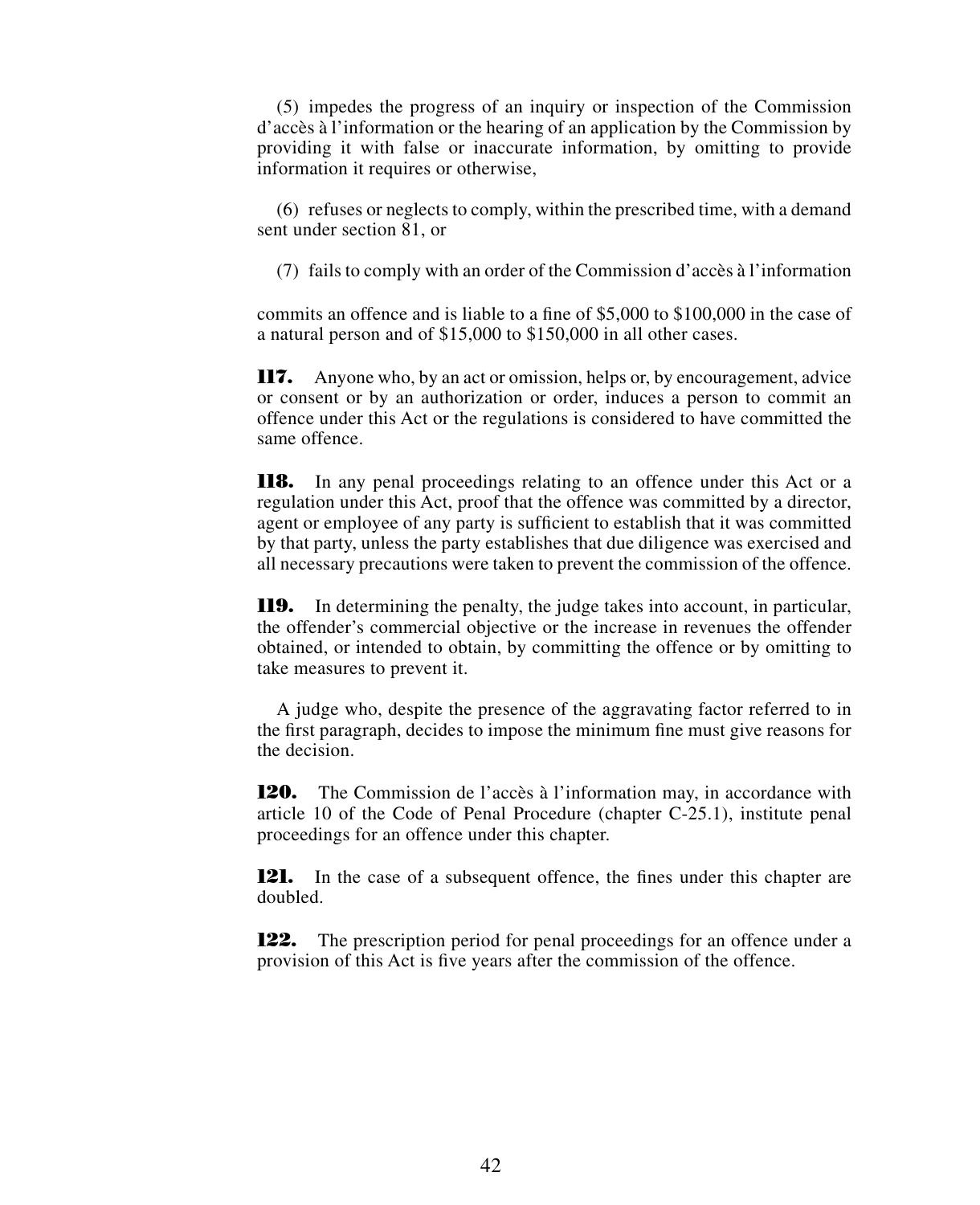## **CHAPTER IX**

#### AMENDING PROVISIONS

## ACT RESPECTING ACCESS TO DOCUMENTS HELD BY PUBLIC BODIES AND THE PROTECTION OF PERSONAL INFORMATION

**123.** Section 2 of the Act respecting Access to documents held by public bodies and the Protection of personal information (chapter A-2.1) is amended by adding the following paragraph at the end:

"(5) to health or social services information within the meaning of the Act respecting health and social services information and amending various legislative provisions (*insert the year and chapter number of that Act*)."

**124.** Section 83 of the Act is amended by striking out the third paragraph.

**125.** Section 84.1 of the Act is amended by replacing "a health services or social services institution referred to in the second paragraph of section 7, the" by "the".

**126.** Section 87.1 of the Act is amended by replacing "A health services or social services institution referred to in the second paragraph of section 7, the" by "The".

**127.** Section 118 of the Act, amended by section 38 of chapter 25 of the statutes of 2021, is again amended by inserting ", of the Act respecting health and social services information and amending various legislative provisions (*insert the year and chapter number of that Act*)" before "and of Division" in the fourth paragraph.

**128.** Section 134.2 of the Act is amended by inserting "or the Act respecting health and social services information and amending various legislative provisions (*insert the year and chapter number of that Act*)" after "this Act".

**129.** Section 179 of the Act, amended by section 69 of chapter 25 of the statutes of 2021, is again amended by inserting ", the Act respecting health and social services information and amending various legislative provisions (*insert the year and chapter number of that Act*)" after "this Act" in the first paragraph.

## ACT TO PROMOTE ACCESS TO FAMILY MEDICINE AND SPECIALIZED MEDICINE SERVICES

**130.** Section 10 of the Act to promote access to family medicine and specialized medicine services (chapter A-2.2) is amended by replacing "in the information system, mentioned in the sixth paragraph of section 2 of the Act respecting the Régie de l'assurance maladie du Québec (chapter R-5), which is designed to allow every insured person, within the meaning of the Health Insurance Act (chapter A-29), to find a physician who agrees to provide medical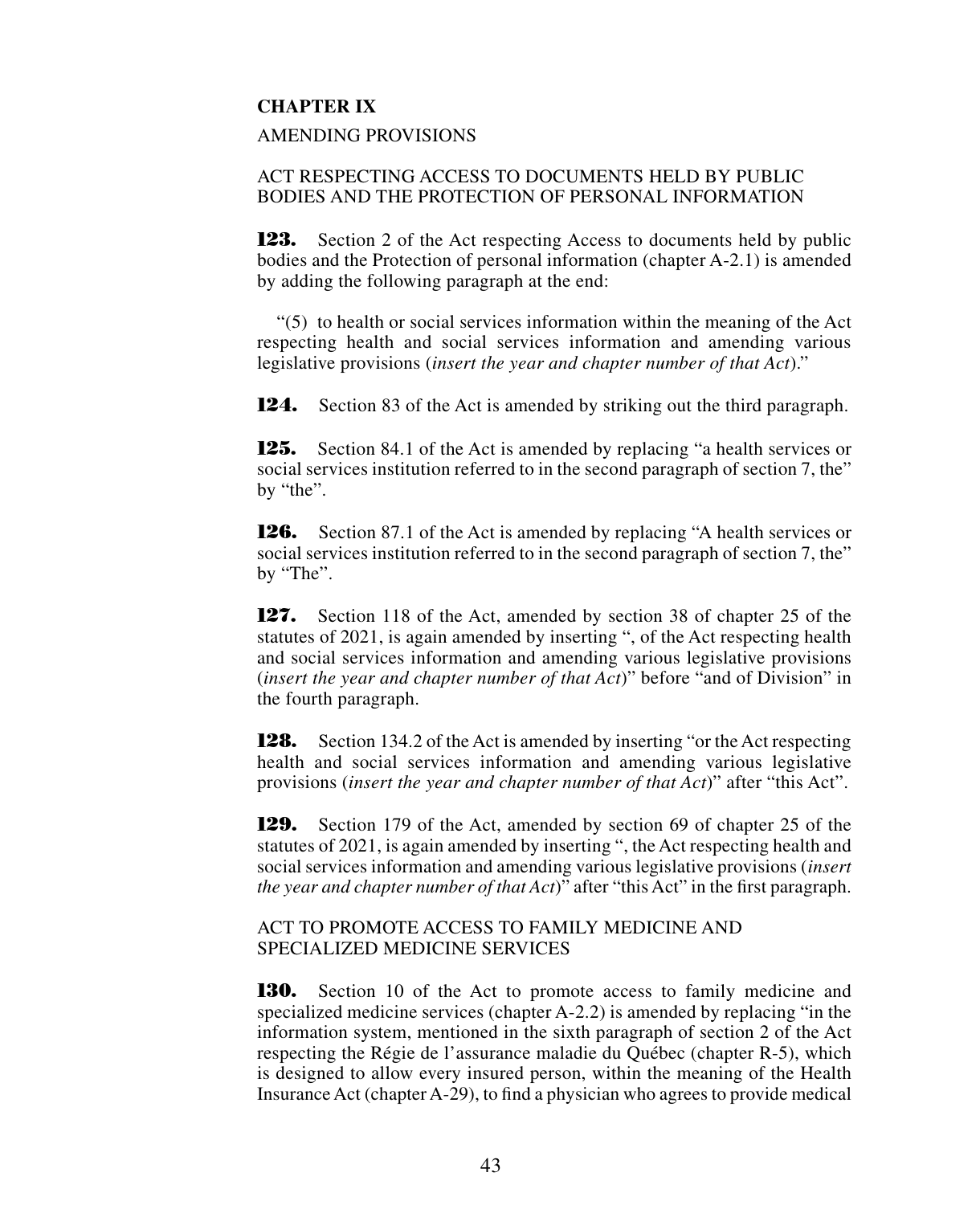care to the person. A government regulation determines the requirements for using the system" in the second paragraph by "in the mechanism referred to in subparagraph 6 of the second paragraph of section 521 of the Act respecting health services and social services (chapter S-4.2), which is designed to enable every person to find a physician providing insured services within the meaning of the Health Insurance Act (chapter A-29), or a health and social services professional belonging to a class of professionals designated by the Minister and practising in premises belonging to a class identified by the Minister, who agrees to provide medical care to the person. A government regulation determines the requirements for using that mechanism".

**131.** Section 11 of the Act is amended

(1) by replacing "the medical appointment system mentioned in the sixth paragraph of section 2 of the Act respecting the Régie de l'assurance maladie du Québec (chapter R-5)" in the first paragraph by "the appointment booking mechanism mentioned in subparagraph 7 of the second paragraph of section 521 of the Act respecting health services and social services (chapter  $S-4.2$ )";

(2) by replacing "system" in the second paragraph by "mechanism".

**132.** Section 13.1 of the Act, enacted by section 65 of chapter 21 of the statutes of 2017, is amended by replacing "medical appointment system described in the sixth paragraph of section 2 of the Act respecting the Régie de l'assurance maladie du Québec (chapter R-5)" by "appointment booking mechanism referred to in subparagraph 7 of the second paragraph of section 521 of the Act respecting health services and social services (chapter S-4.2)".

**133.** Section 72 of the Act is amended by replacing "the medical appointment system mentioned in the sixth paragraph of section 2 of the Act respecting the Régie de l'assurance maladie du Québec (chapter R-5)" in subparagraph 5 of the first paragraph by "the appointment booking mechanism referred to in subparagraph 7 of the second paragraph of section 521 of the Act respecting health services and social services (chapter S-4.2)".

#### WORKERS' COMPENSATION ACT

**134.** Section 55 of the Workers' Compensation Act (chapter A-3) is amended by replacing "Notwithstanding section 19 of the Act respecting health services and social services (chapter S-4.2), an institution within the meaning of that Act" by "An institution within the meaning of the Act respecting health services and social services (chapter S-4.2)".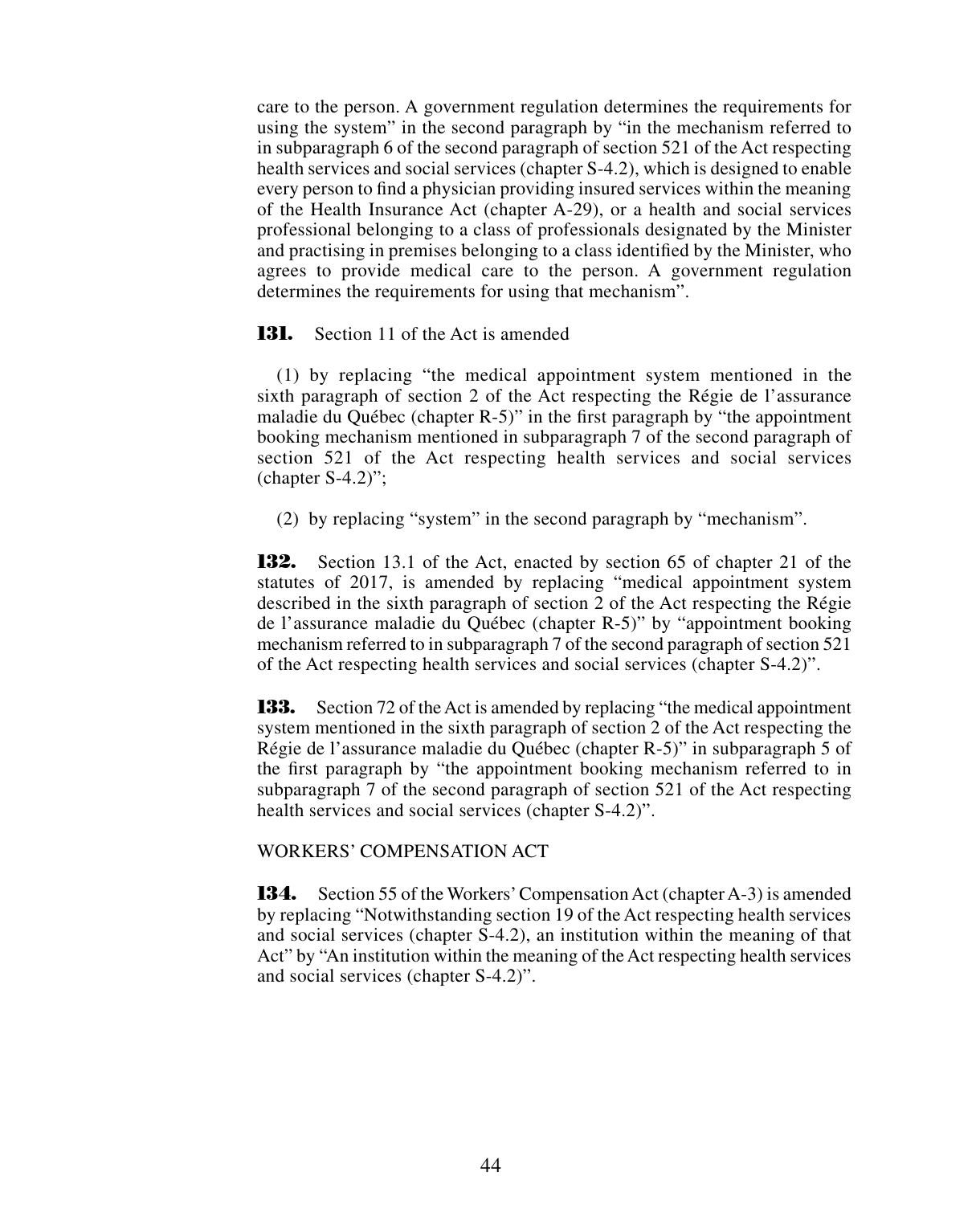## ACT RESPECTING INDUSTRIAL ACCIDENTS AND OCCUPATIONAL DISEASES

**135.** Section 208 of the Act respecting industrial accidents and occupational diseases (chapter A-3.001) is amended by replacing "Notwithstanding section 19 of the Act respecting health services and social services (chapter S-4.2), the health institution" in the first paragraph by "The health institution".

**136.** Section 229 of the Act, amended by section 71 of chapter 27 of the statutes of 2021, is again amended by replacing "Notwithstanding section 19 of the Act respecting health services and social services (chapter S-4.2), within 10 days after a request by the Commission, an institution within the meaning of the Act respecting health services and social services" by "Within 10 days after a request by the Commission, an institution within the meaning of the Act respecting health services and social services (chapter S-4.2)".

**137.** Section 233.4 of the Act, enacted by section 74 of chapter 27 of the statutes of 2021, is amended by replacing "Notwithstanding section 19 of the Act respecting health services (chapter S-4.2), within 10 days after a request by the Commission, an institution within the meaning of that Act" by "Within 10 days after a request by the Commission, an institution within the meaning of the Act respecting health services and social services (chapter S-4.2)".

## ACT RESPECTING CLINICAL AND RESEARCH ACTIVITIES RELATING TO ASSISTED PROCREATION

**138.** Section 30 of the Act respecting clinical and research activities relating to assisted procreation (chapter A-5.01) is amended by striking out paragraph 6.

**139.** Section 42 of the Act is amended by striking out "and section 44" in the first paragraph.

**140.** Section 44 of the Act is repealed.

**141.** Section 44.1 of the Act is amended by replacing "On the basis of the information obtained under section 44, the" by "The".

AUTOMOBILE INSURANCE ACT

**142.** Section 83.15 of the Automobile Insurance Act (chapter A-25) is amended by striking out the fourth paragraph.

HOSPITAL INSURANCE ACT

**143.** Section 12 of the Hospital Insurance Act (chapter A-28) is repealed.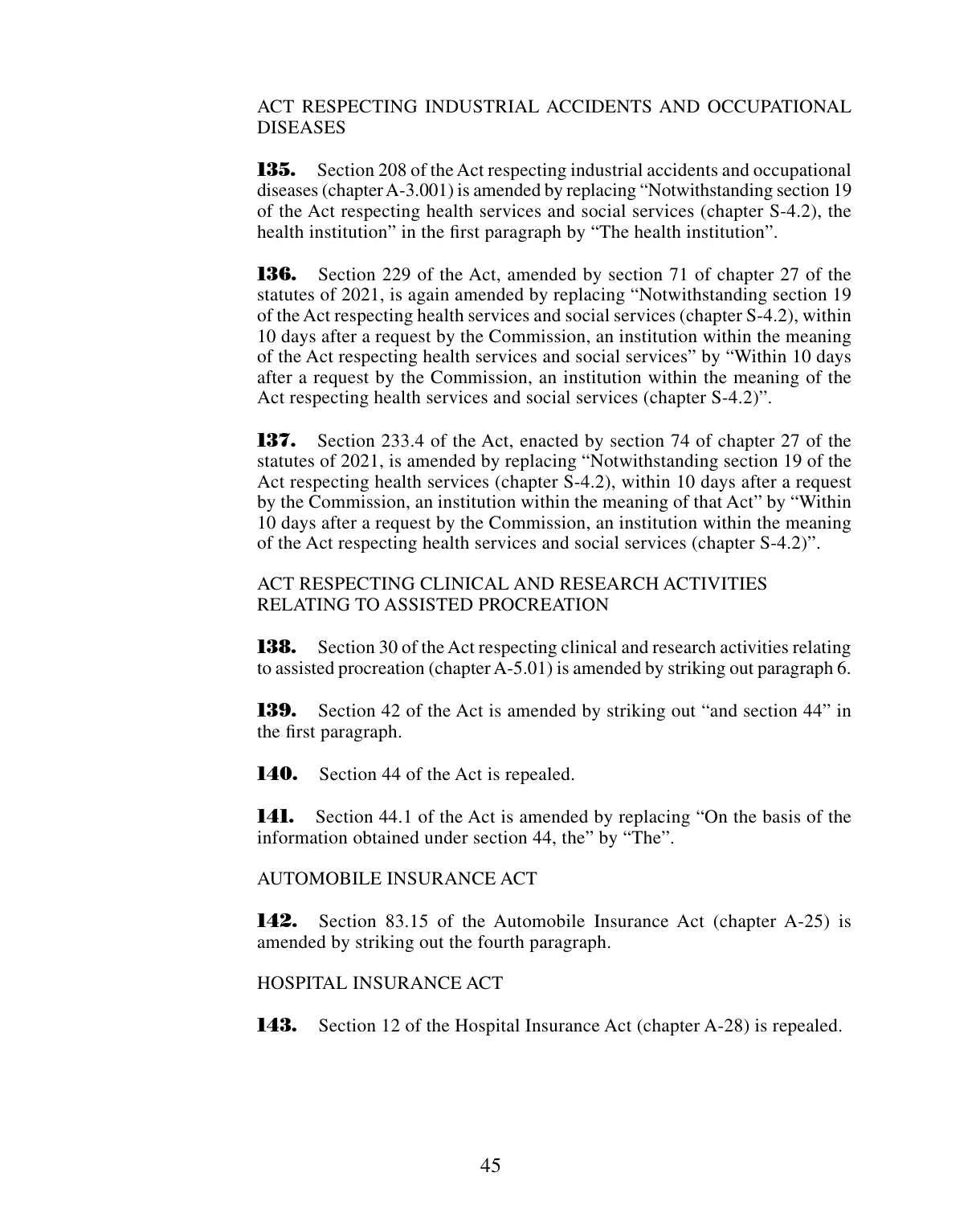## HEALTH INSURANCE ACT

**144.** Section 22.6 of the Health Insurance Act (chapter A-29) is amended by replacing "Despite section 63, the" by "The".

**145.** Section 63 of the Act is replaced by the following section:

"**63.** The Board may communicate to a person who provided an insured service any information relating to the services he offered and that is necessary for invoicing follow-up purposes."

**146.** Section 64 of the Act is amended by replacing the first, second and third paragraphs by the following paragraphs:

"The Board is required to communicate to the Minister of Revenue of Québec or to the Minister of Revenue of Canada, whenever they so request, the following information, to the extent that the information is necessary for the administration of an Act under their responsibility:

- (1) the date on which an insured service was provided;
- (2) the name and address of the person who provided the service; and

(3) the sums paid by the Board for the service and the name of the persons to whom they were paid.

The Board must also communicate to the Minister of Health of Canada, whenever he so requests, the information the Board has obtained for the carrying out of this Act, to the extent that the information is required for the purposes of the Canada Health Act (Revised Statutes of Canada, 1985, chapter C-6)."

**147.** Section 65 of the Act is amended

(1) in the first paragraph,

(*a*) by replacing "Section 63 does not prohibit the disclosure of information obtained for the carrying out of this Act" by "Information obtained for the carrying out of this Act may be communicated";

(*b*) by replacing "regarding the professionals of an institution, to the council of physicians, dentists and pharmacists of such institution" by ", regarding the professionals of such an institution, the council of physicians, dentists and pharmacists of the institution, as well as to a revisory committee established under section 41";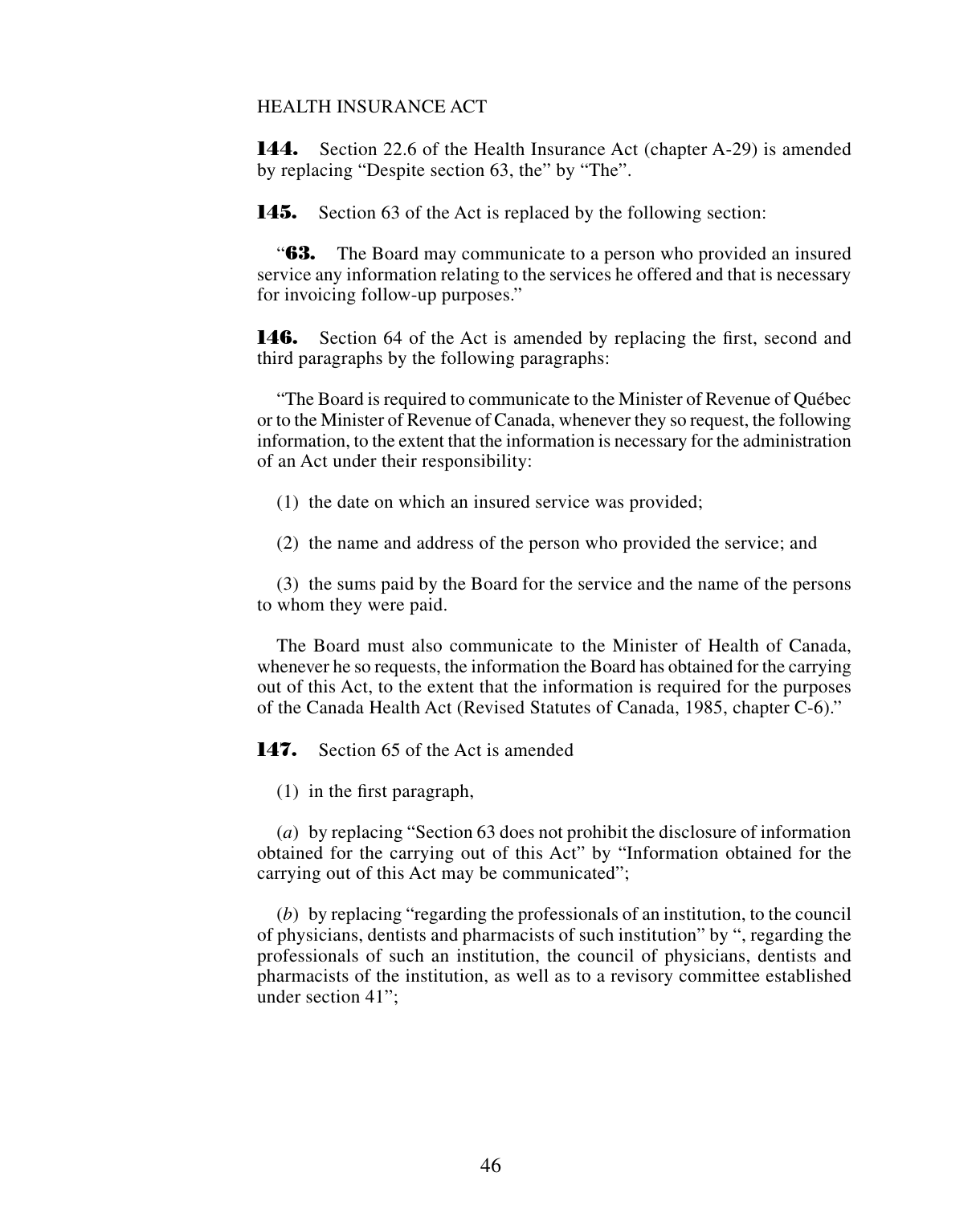(2) by replacing the second paragraph by the following paragraph:

"Such information may also be communicated to the Department of Human Resources and Social Development of Canada, the Department of Citizenship and Immigration of Canada and Héma-Québec as well as to the following departments or bodies of the Gouvernement du Québec: the Ministère de la Santé et des Services sociaux, the Ministère de l'Emploi et de la Solidarité sociale, the Ministère du Travail, the Ministère des Transports, the Ministère de l'Éducation, du Loisir et du Sport, the Ministère de l'Enseignement supérieur, de la Recherche, de la Science et de la Technologie, the Ministère de l'Immigration et des Communautés culturelles, the Ministère des Finances, the Ministère des Ressources naturelles et de la Faune, the Agence du revenu du Québec, Retraite Québec, the Société de l'assurance automobile du Québec, the Commission des normes, de l'équité, de la santé et de la sécurité du travail and the Public Curator, if the information is necessary to prevent, detect or repress an offence under an Act applicable in Québec.";

(3) by replacing all occurrences of "disclose" and "disclosed" in the third, fourth and fifth paragraphs by "communicate" and "communicated", respectively;

(4) by replacing the sixth, seventh, eighth, ninth, tenth and eleventh paragraphs by the following paragraph:

"The Board may communicate to the Minister of Employment and Social Solidarity the nature of the services, medications, devices and other equipment that compensate for a physical deficiency, visual or hearing aids or communication devices whose cost is assumed or reimbursed by the Board under any of subparagraphs *b* and *c* of the first paragraph and the second, third, fifth, sixth, seventh and eighth paragraphs of section 3, the date on which those goods and services were provided and their cost with respect to each person and family eligible under a financial assistance program provided for in Chapter I, II, V or VI of Title II of the Individual and Family Assistance Act (chapter A-13.1.1) and who holds a valid claim booklet issued in accordance with section 70 or 71.1."

**148.** Section 65.0.0.0.1 of the Act, enacted by section 4 of chapter 23 of the statutes of 2021, is amended by replacing "Despite section 65, it" by "It".

**149.** Sections 65.0.1 to 65.0.4.1, 65.1 and 66 of the Act are repealed.

**150.** Section 67 of the Act is replaced by the following section:

"**67.** Despite section 68 of the Act respecting Access to documents held by public bodies and the Protection of personal information (chapter A-2.1), the health and social services information access authorization manager referred to in section 49 of the Act respecting health and social services information and amending various legislative provisions (*insert the year and chapter number of that Act*) may, in accordance with section 36 of that Act, authorize a health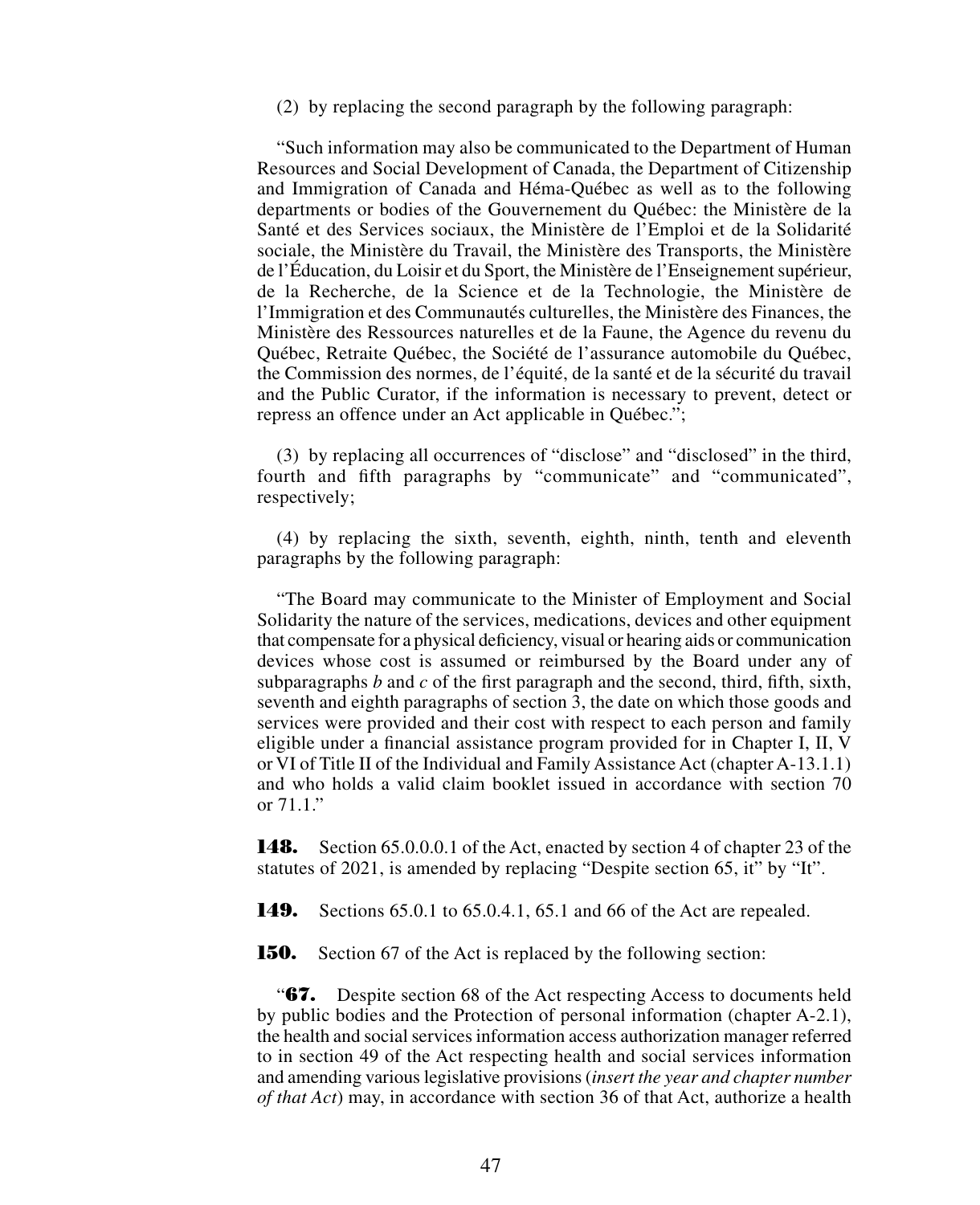and social services body to access information, other than health or social services information within the meaning of that Act, obtained by the Board for the purposes of the Acts it administers where such access is necessary for fulfilling its mission or its purpose, exercising its functions or activities or implementing a program under its management."

**151.** Section 75 of the Act is repealed.

ACT TO AUTHORIZE THE COMMUNICATION OF PERSONAL INFORMATION TO THE FAMILIES OF INDIGENOUS CHILDREN WHO WENT MISSING OR DIED AFTER BEING ADMITTED TO AN INSTITUTION

**152.** Section 10 of the Act to authorize the communication of personal information to the families of Indigenous children who went missing or died after being admitted to an institution (chapter C-37.4) is amended

(1) by striking out the first paragraph;

(2) by striking out "section 63 of the Health Insurance Act (chapter A-29) and" in the second paragraph.

## PUBLIC CURATOR ACT

**153.** Section 28 of the Public Curator Act (chapter C-81), amended by section 143 of chapter 11 of the statutes of 2020, is again amended, in the first paragraph,

(1) by replacing "Notwithstanding section 19 of the Act respecting health services and social services (chapter S-4.2) and section 7 of the Act respecting health services and social services for Cree Native persons (chapter S-5), the" by "The";

(2) by replacing "either of those Acts" by "the Act respecting health services and social services (chapter S-4.2) or the Act respecting health services and social services for Cree Native persons (chapter S-5)".

ACT RESPECTING THE INSTITUT DE LA STATISTIQUE DU QUÉBEC

**154.** Section 13.6 of the Act respecting the Institut de la statistique du Québec (chapter I-13.011) is amended by inserting the following paragraph after paragraph 2:

 $(2.1)$  where the information is held by a public body that is also a health and social services body referred to in the Act respecting health and social services information and amending various legislative provisions (*insert the year and chapter number of that Act*) and the researcher is referred to in section 31 of that Act; or".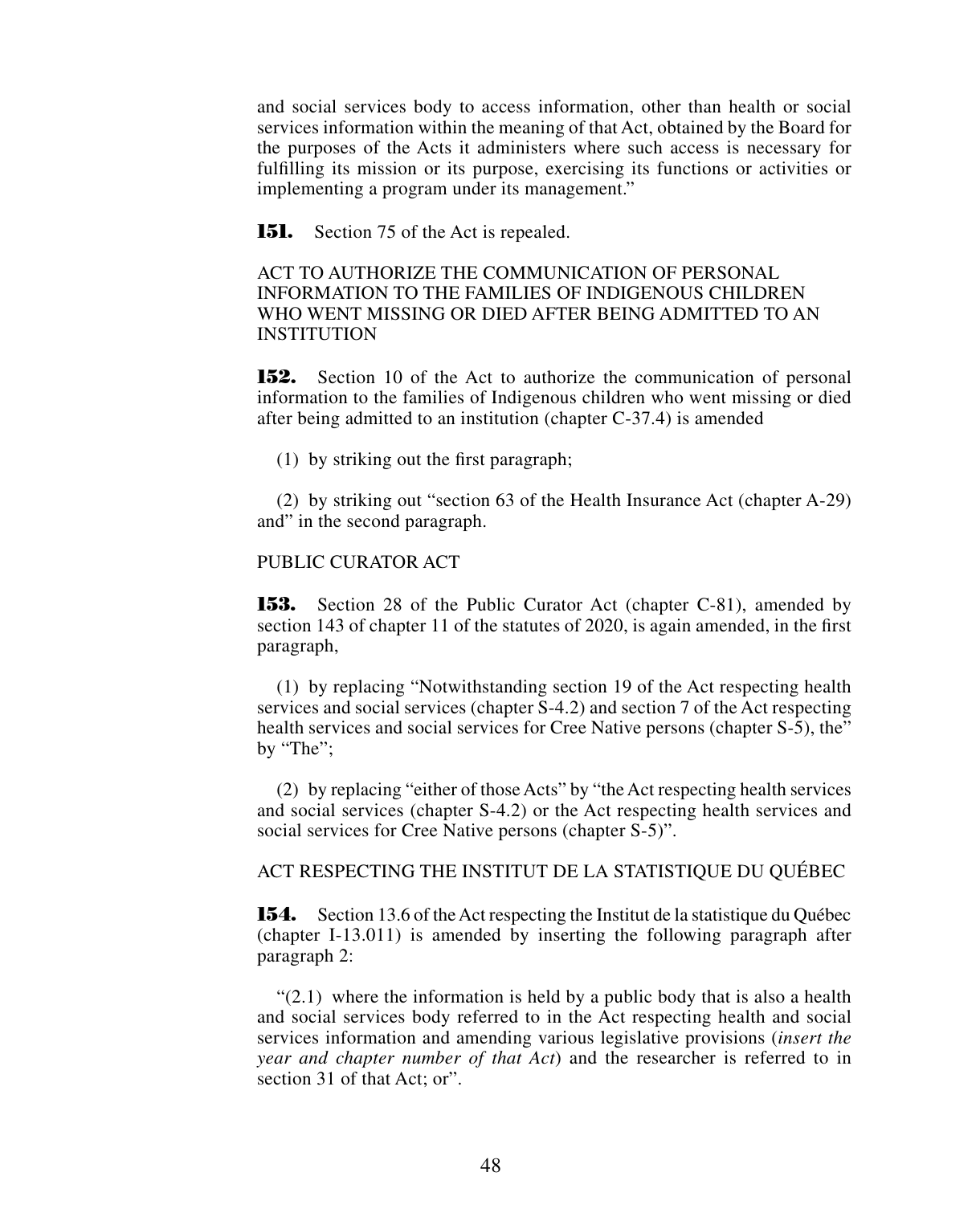## ACT RESPECTING INSTITUT NATIONAL DE SANTÉ PUBLIQUE DU QUÉBEC

**155.** Section 34 of the Act respecting Institut national de santé publique du Québec (chapter I-13.1.1) is repealed.

### ACT RESPECTING ADMINISTRATIVE JUSTICE

**156.** Section 25 of the Act respecting administrative justice (chapter J-3) is amended by striking out ", 9" in the second paragraph.

**157.** Section 3 of Schedule I to the Act is amended by striking out paragraph 9.

ACT RESPECTING THE MINISTÈRE DE LA SANTÉ ET DES SERVICES SOCIAUX

**158.** Sections 5.2 to 5.4 of the Act respecting the Ministère de la Santé et des Services sociaux (chapter M-19.2) are repealed.

**159.** The Act is amended by inserting the following sections after section 10.3:

"**10.3.1.** A person may express in writing, using the form prescribed by the Minister, the person's wish to authorize the post-mortem removal of organs or tissues for transplant, as permitted under article 43 of the Civil Code.

Consent may be revoked at any time, in writing, using the form prescribed by the Minister for that purpose.

"**10.3.2.** The consent form authorizing the removal of organs or tissues, or the accompanying notice, must inform the person concerned

(1) that consent to the removal of organs or tissues is collected for the purposes of a transplant;

(2) that the information appearing on the consent form may be released, on request, to an organization that coordinates organ or tissue donations and is designated on the list drawn up by the Minister and published on his department's website;

(3) that consent may be revoked at any time, in writing, using the form prescribed by the Minister for that purpose; and

(4) that the Minister will not solicit the person's consent again if the person has already given it.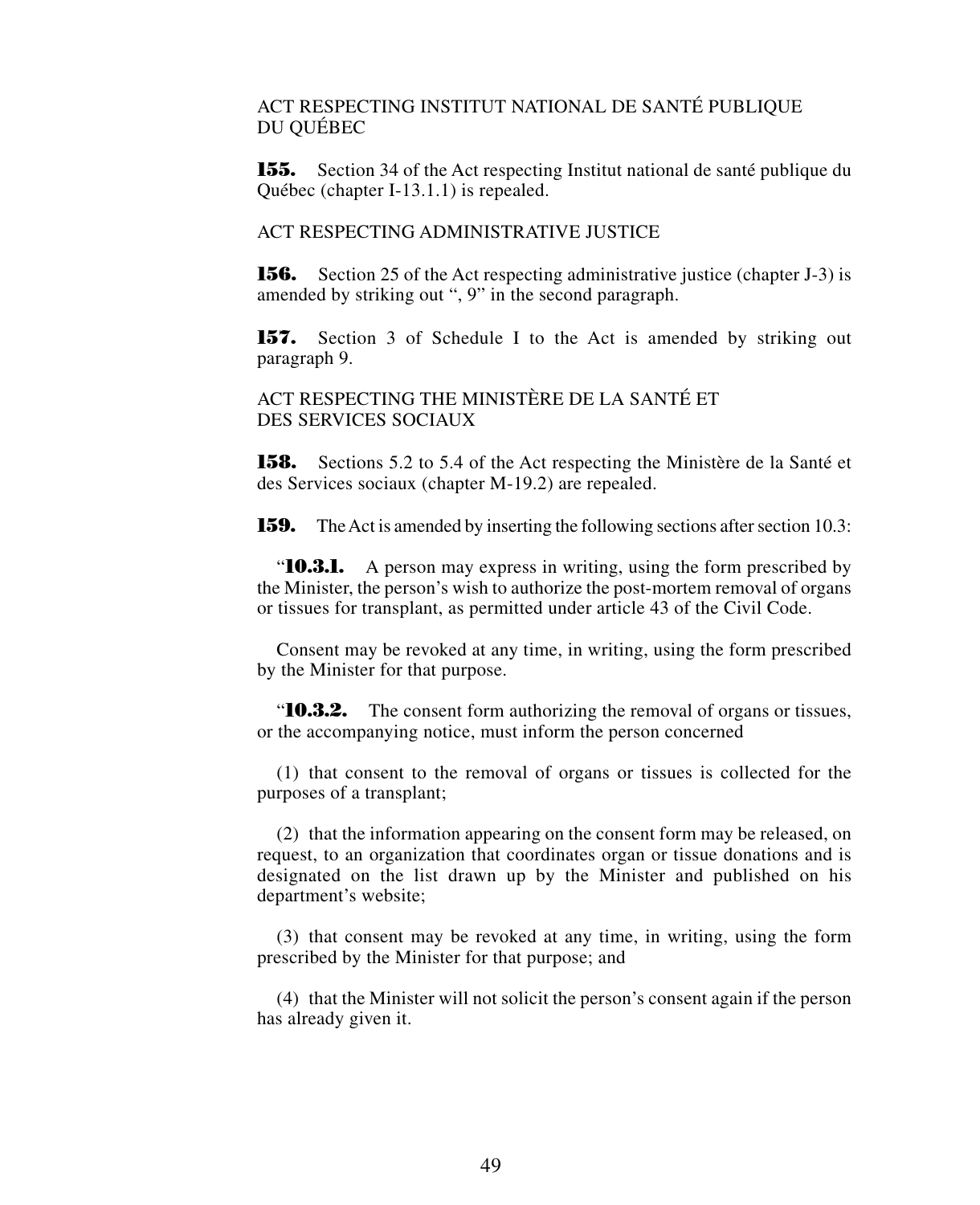"**10.3.3.** The Minister shall use the consent form to collect the following information:

(1) the wish of the person concerned to consent to the post-mortem removal of organs or tissues;

(2) the signature of the person concerned and, if the person is under 14 years of age, the signature of the person having parental authority authorizing the person concerned to give consent;

(3) the date of each signature; and

(4) any other identification information necessary for the exercise of the Minister's functions relating to the consent register for the post-mortem removal of organs and tissues.

The Minister shall enter the information appearing on the consent form into the national information filing system referred to in section 521 of the Act respecting health services and social services (chapter S-4.2).

"**10.3.4.** The Minister shall draw up a list of organizations that coordinate organ or tissue donations to which he may release the information appearing on a consent form. The list is published on his department's website."

The Minister must, on request, release the information appearing on a consent form to such organizations."

ACT TO MODIFY THE ORGANIZATION AND GOVERNANCE OF THE HEALTH AND SOCIAL SERVICES NETWORK, IN PARTICULAR BY ABOLISHING THE REGIONAL AGENCIES

**160.** Sections 115 and 128 of the Act to modify the organization and governance of the health and social services network, in particular by abolishing the regional agencies (chapter O-7.2) are repealed.

ACT RESPECTING THE SHARING OF CERTAIN HEALTH INFORMATION

**161.** The Act respecting the sharing of certain health information (chapter P-9.0001) is repealed.

ACT TO ASSIST PERSONS WHO ARE VICTIMS OF CRIMINAL OFFENCES AND TO FACILITATE THEIR RECOVERY

**162.** Section 77 of the Act to assist persons who are victims of criminal offences and to facilitate their recovery (chapter P-9.2.1) is amended by striking out the fourth paragraph.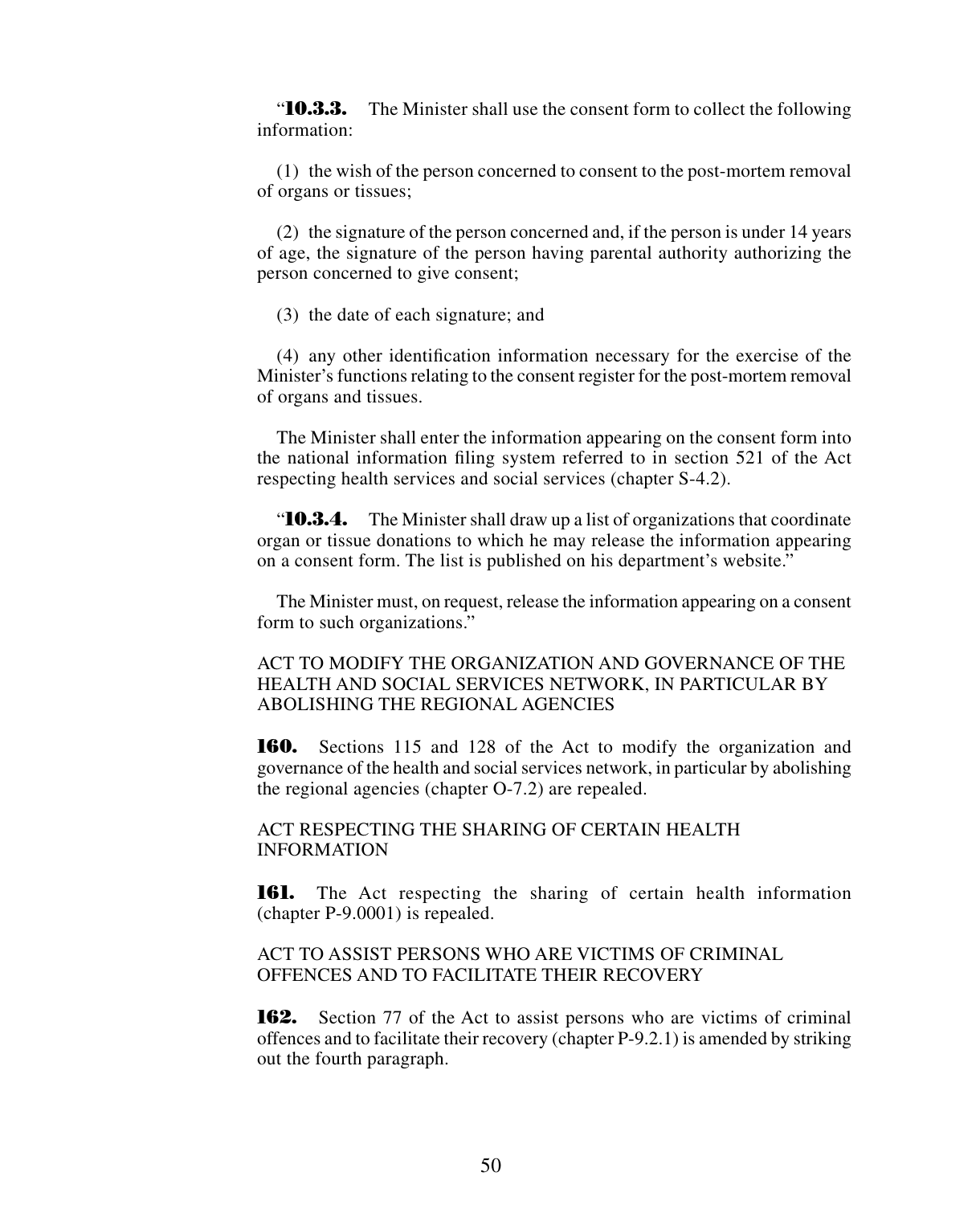## ACT RESPECTING THE HEALTH AND SOCIAL SERVICES OMBUDSMAN

**163.** Section 14 of the Act respecting the Health and Social Services Ombudsman (chapter P-31.1) is amended by striking out ", notwithstanding section 19 of that Act.".

**164.** Section 37 of the Act is replaced by the following section:

"**37.** Section 76.9 of the Act respecting health services and social services (chapter S-4.2) applies, with the necessary modifications, to any user's complaint record kept by the Health Services Ombudsman in the exercise of his functions under this Act."

## YOUTH PROTECTION ACT

**165.** Section 26 of the Youth Protection Act (chapter P-34.1) is amended by replacing "Notwithstanding section 19 of the Act respecting health services and social services (chapter S-4.2) and section 7 of the Act respecting health services and social services for Cree Native persons (chapter S-5), a" in the first paragraph by "A".

**166.** Section 35.4 of the Act is amended by replacing "Notwithstanding section 19 of the Act respecting health services and social services (chapter S-4.2), at" in the first paragraph by "At".

**167.** Section 36 of the Act is amended by replacing "Notwithstanding section 19 of the Act respecting health services and social services (chapter S-4.2), if" in the first paragraph by "If".

**168.** Section 37.4.2 of the Act is amended

(1) by replacing "with the Act respecting health services and social services (chapter S-4.2)" by "with the Act respecting health and social services information and amending various legislative provisions (*insert the year and chapter number of that Act*)";

(2) by adding the following paragraph at the end:

"This section applies despite section 12, subdivisions III and IV of Division I and Divisions II to IV of Chapter III of the Act respecting health and social services information and amending various legislative provisions."

**169.** Section 37.4.3 of the Act is amended by replacing "with the Act respecting health services and social services (chapter S-4.2)" in the second paragraph by "with the Act respecting health and social services information and amending various legislative provisions (*insert the year and chapter number of that Act*)".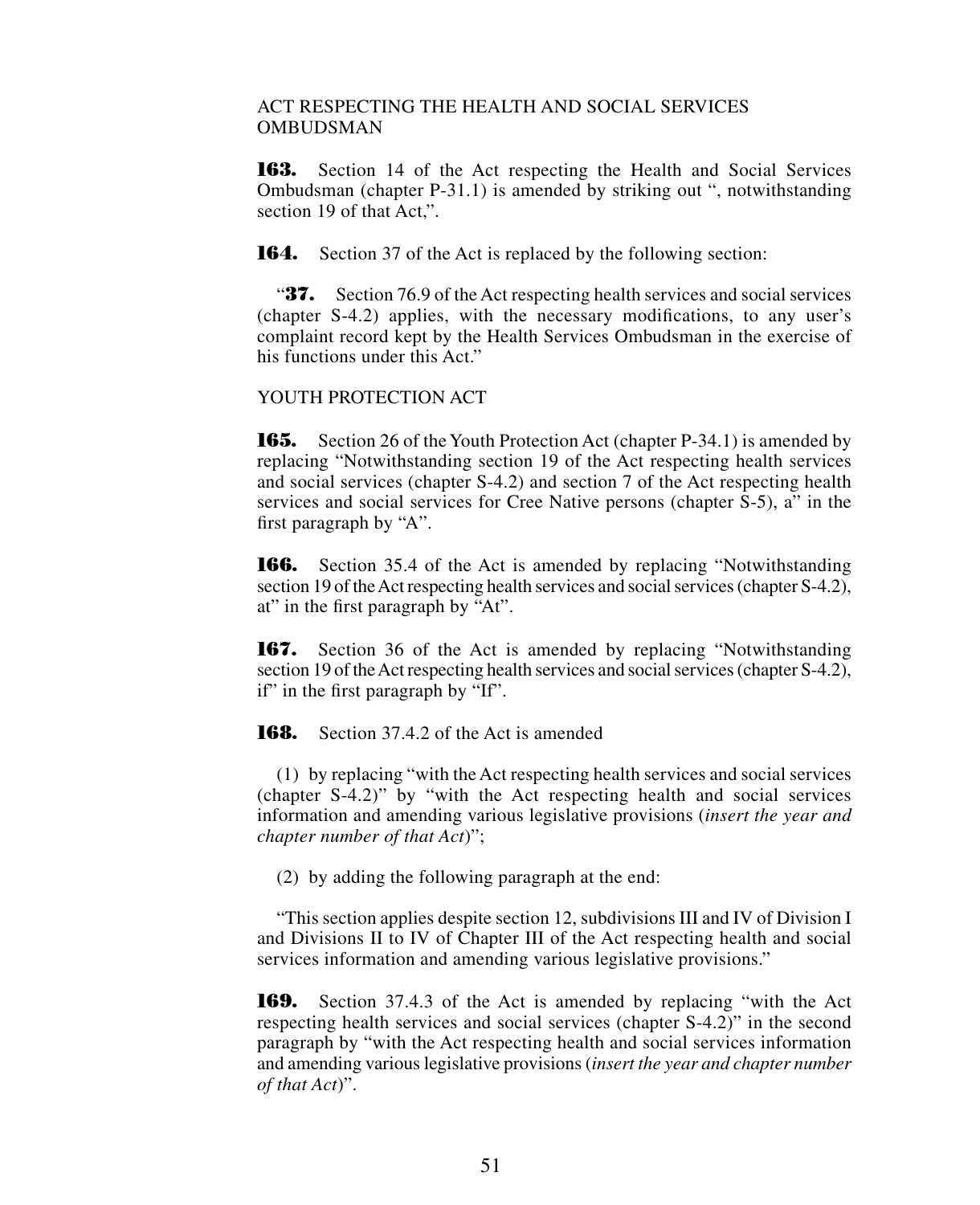**170.** Section 72.5 of the Act is amended by replacing "Notwithstanding subparagraph 1 of the first paragraph of section 53 of the Act respecting Access to documents held by public bodies and the Protection of personal information (chapter A-2.1), no" in the first paragraph by "No".

**171.** Section 72.8 of the Act is amended by inserting "and notwithstanding section 37 of the Act respecting health and social services information and amending various legislative provisions (*insert the year and chapter number of that Act*)" at the end of the fourth paragraph.

**172.** Section 72.11 of the Act is amended by replacing "Despite section 19 of the Act respecting health services and social services (chapter S-4.2), an" in the first paragraph by "An".

## ACT RESPECTING THE PROTECTION OF PERSONS WHOSE MENTAL STATE PRESENTS A DANGER TO THEMSELVES OR TO OTHERS

**173.** Section 5 of the Act respecting the protection of persons whose mental state presents a danger to themselves or to others (chapter P-38.001) is amended by replacing "relating to access to the person's record contained in the legislation respecting health services and social services" by "of the Act respecting health and social services information and amending various legislative provisions (*insert the year and chapter number of that Act*)".

ACT RESPECTING THE PROTECTION OF PERSONAL INFORMATION IN THE PRIVATE SECTOR

**174.** Section 3 of the Act respecting the protection of personal information in the private sector (chapter P-39.1) is amended by adding the following paragraph at the end:

"(3) to health or social services information within the meaning of the Act respecting health and social services information and amending various legislative provisions (*insert the year and chapter number of that Act*)."

ACT RESPECTING THE RÉGIE DE L'ASSURANCE MALADIE DU QUÉBEC

**175.** Section 2 of the Act respecting the Régie de l'assurance maladie du Québec (chapter R-5) is amended

(1) in the second paragraph,

(*a*) by striking out ", subject to Division VII of the Health Insurance Act," in subparagraph *e*;

(*b*) by striking out "subject to sections 63 and 64 of the Health Insurance Act," in subparagraph *g*;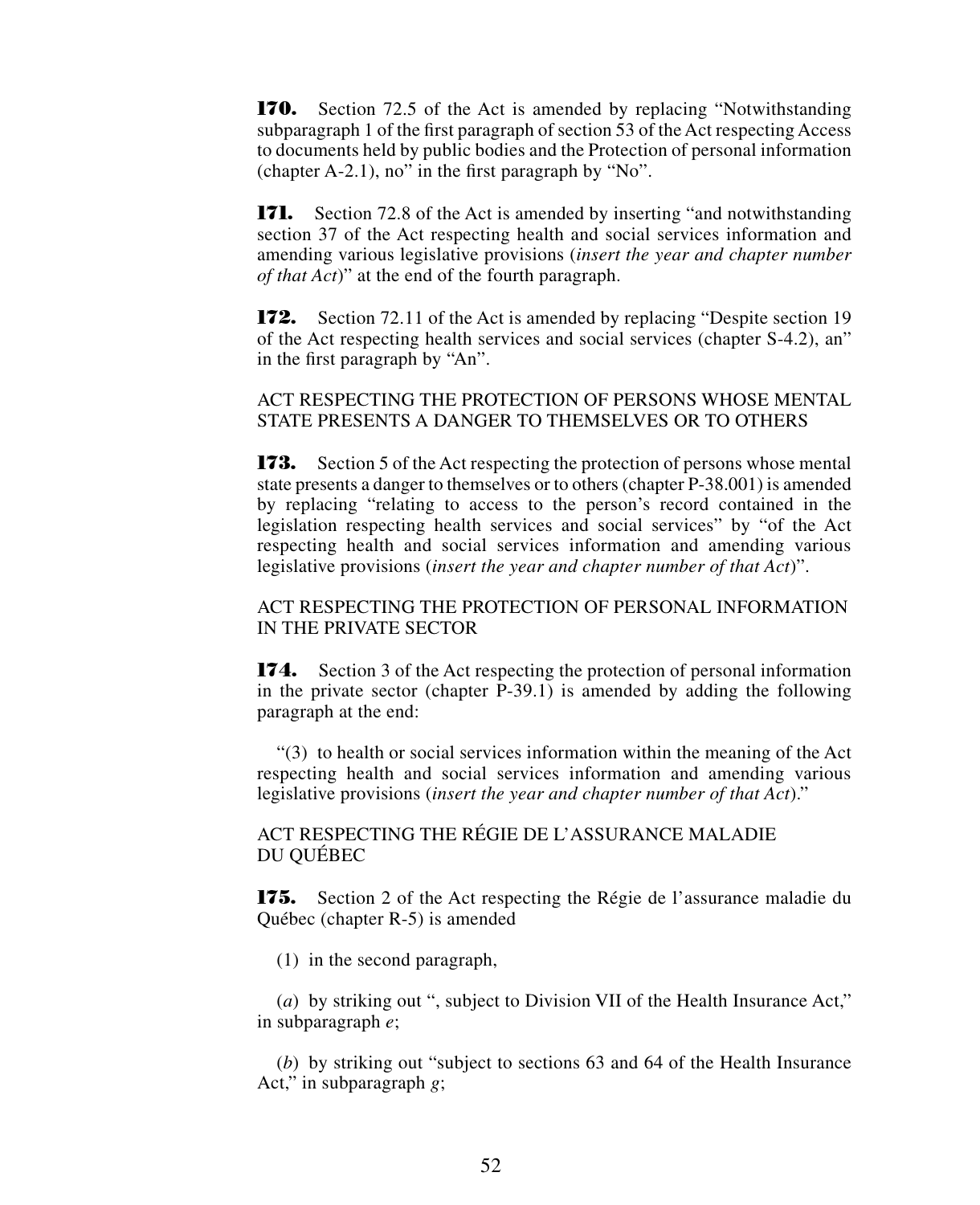(*c*) by striking out ", subject to section 63 of the Health Insurance Act," in subparagraph *h*;

(*d*) by striking out ", subject to the ninth paragraph of section 67 of the Health Insurance Act," in subparagraph *i*;

(2) by striking out "the Act respecting the sharing of certain health information (chapter P-9.0001) and" in the fifth paragraph;

(3) by striking out the sixth and seventh paragraphs.

**176.** Sections 2.0.8 to 2.0.12 of the Act are repealed.

## PUBLIC HEALTH ACT

**177.** Section 38 of the Public Health Act (chapter S-2.2) is replaced by the following sections:

"**38.** The Minister and the public health directors may require any physician, any government department or any body, including any health and social services body within the meaning of the Act respecting health and social services information and amending various legislative provisions (*insert the year and chapter number of that Act*), to provide them with the information necessary for carrying out a surveillance plan.

**38.1.** Where the Minister or a public health director obtains personal or non-personal information necessary for carrying out a surveillance plan from a government department or a body that is not a health and social services body within the meaning of the Act respecting health and social services information and amending various legislative provisions (*insert the year and chapter number of that Act*), the Minister or public health director may enter into an agreement to limit, from among the accesses provided for by that Act, those that will be applicable to that information."

**178.** Section 64 of the Act is amended

(1) by replacing subparagraphs *j* and *k* of paragraph 2 by the following subparagraphs:

"(*j*) the name of the vaccinator and the vaccinator's unique provider number in the register of providers established under the Act respecting health services and social services (chapter S-4.2) or, if the vaccinator has no such number, the vaccinator's title and the number of the vaccinator's licence to practise, and

 $f(k)$  the name, address, telephone number and unique identification number in the register of bodies established under the Act respecting health services and social services of the location where the health services and social services are provided and to which the vaccinator is attached as well as, if applicable, the physical location where the vaccine was administered;";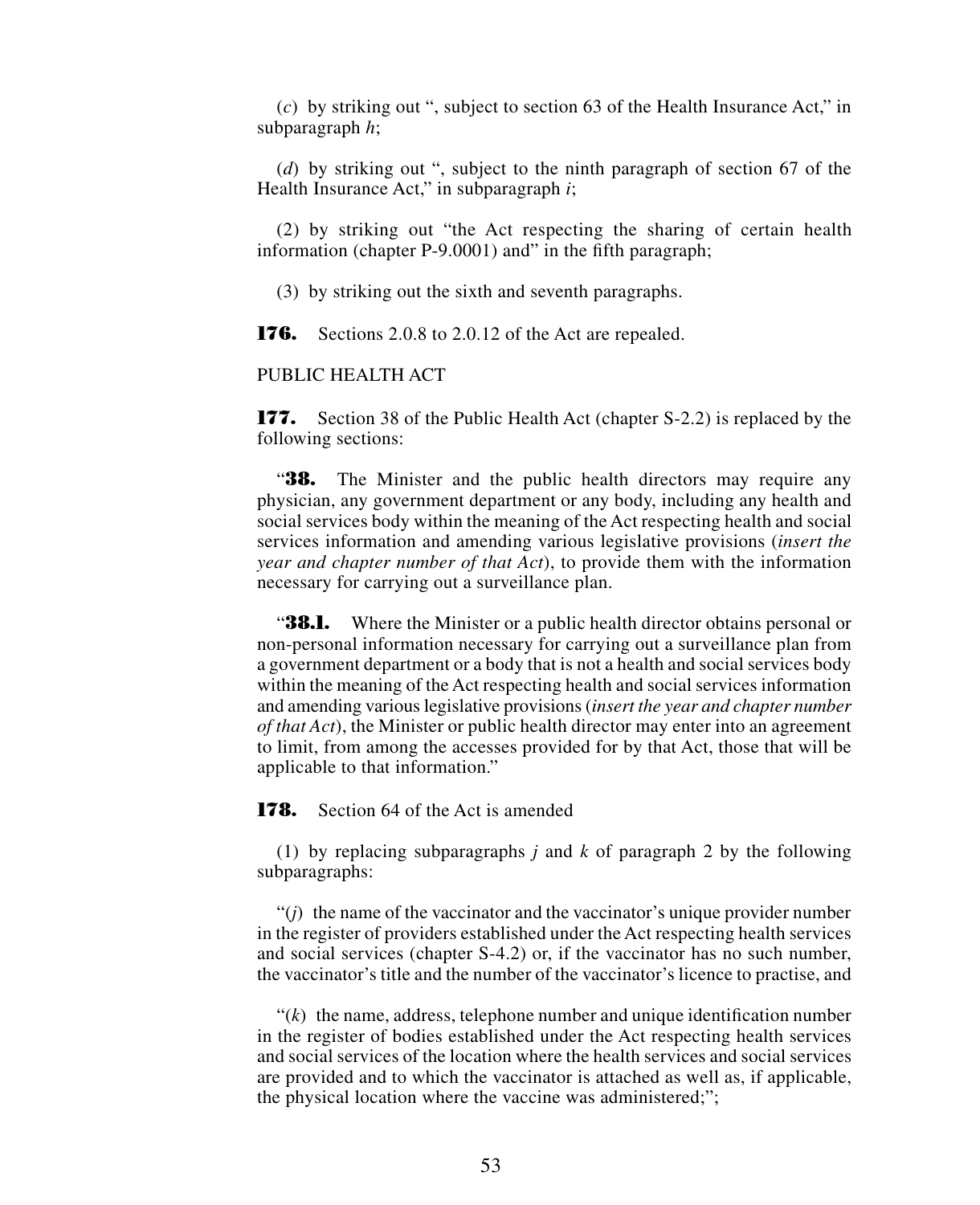(2) by replacing subparagraph *g* of paragraph 3 by the following subparagraph:

 $f'(g)$  in the case of a prescription, the name and the unique identification number in the register of providers established under the Act respecting health services and social services of the person who wrote the prescription or who initiated a therapeutic measure under a prescription or, if the person has no such number, the person's title and the number of the person's licence to practise,".

**179.** Section 66 of the Act is repealed.

**180.** Section 132 of the Act is amended

(1) by striking out the first paragraph;

(2) by replacing "They may, however, communicate any information necessary" in the introductory clause of the second paragraph by "A public health director and the persons exercising their functions for a public health department may communicate the information referred to in section 131 where that information is necessary";

(3) by striking out the third paragraph.

## ACT RESPECTING HEALTH SERVICES AND SOCIAL SERVICES

**181.** Chapter II of Title II of Part I of the Act respecting health services and social services (chapter S-4.2), comprising sections 17 to 28, is repealed.

**182.** Section 76.9 of the Act is replaced by the following section:

**76.9.** A user's complaint record kept for the exercise of functions provided for in Divisions I, II and III is confidential and, subject to the special provisions of this Act, only the following may access it:

(1) the person concerned and certain persons related to that person, in accordance with the Act respecting health and social services information and amending various legislative provisions (*insert the year and chapter number of that Act*);

(2) the local service quality and complaints commissioner, a medical examiner, a review committee, the council of physicians, dentists and pharmacists or an expert from outside the institution that the council calls on under the second paragraph of section 214, as the case may be, in the exercise of their functions.

This section applies despite the Act respecting Access to documents held by public bodies and the Protection of personal information (chapter A-2.1) and despite section 12 and Divisions II to IV of Chapter III of the Act respecting health and social services information and amending various legislative provisions."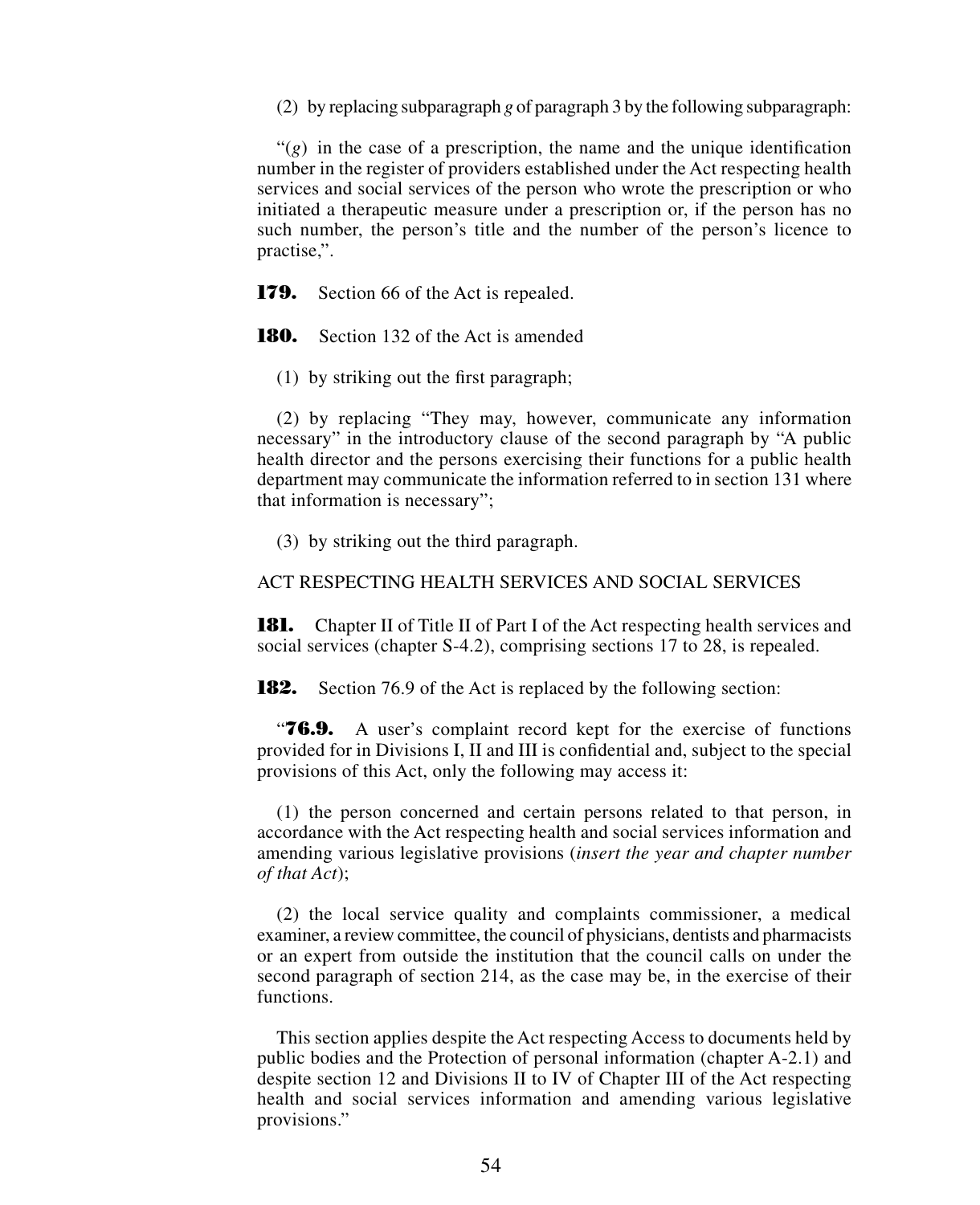**183.** Section 107.1 of the Act is amended by replacing "Sections 27.1 and 27.2 apply" in the fourth paragraph by "Section 39 of the Act respecting health and social services information and amending various legislative provisions (*insert the year and chapter number of that Act*) applies".

**184.** Section 108 of the Act is amended by striking out the fifth paragraph.

**185.** Section 204.1 of the Act is amended by replacing the first paragraph by the following paragraphs:

"When informed of the imminent or recent death of a potential organ or tissue donor, the director of professional services of an institution operating a general and specialized hospital shall diligently notify one of the organizations that coordinate organ or tissue donations and are designated by the Minister in accordance with section 10.3.4 of the Act respecting the Ministère de la Santé et des Services sociaux (chapter M-19.2), and shall verify with one of them whether the potential donor's consent for the post-mortem removal of organs or tissues is recorded in the consent register established by the Ordre professionnel des notaires du Québec and in the national information filing system established under section 521, in order to determine the donor's last wishes expressed in that regard in accordance with the Civil Code.

Where consent has been given for organ or tissue donation, the director of professional services shall send to such an organization any information concerning that potential donor that is necessary for verifying his eligibility for organ or tissue donation and, where applicable, for coordinating such a donation"

**186.** Section 233 of the Act is amended by replacing "in sections 27.3 and" in the second paragraph by "in section".

**187.** The Act is amended by inserting the following subdivision after section 259.11:

#### "§12.—*Communication of information to the Minister*

"**259.12.** An institution must communicate to the Minister, at the Minister's request and in the form and within the time he determines, any statement, statistics, report and other information that he prescribes with regard to its human resources, including the professionals practising their profession within the institution, students and trainees, and that is necessary for the exercise of his functions, excluding all health or social services information within the meaning of the Act respecting health and social services information and amending various legislative provisions (*insert the year and chapter number of that Act*).

Where the information requested by the Minister in accordance with the first paragraph makes it possible to identify a personnel member of the institution or another person referred to in that paragraph, the information may not be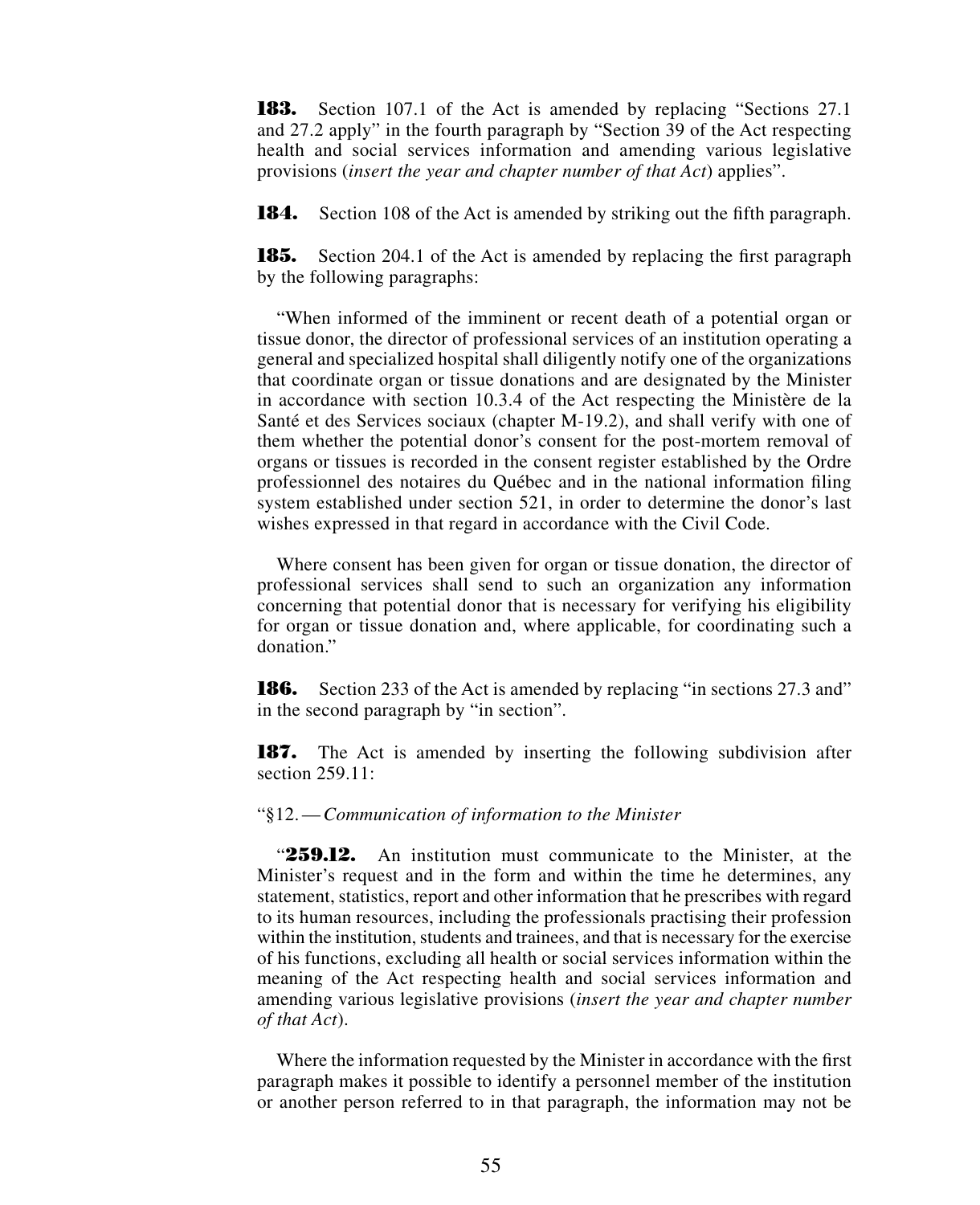communicated unless the health and social services information access authorization manager referred to in section 49 of the Act respecting health and social services information and amending various legislative provisions authorizes its release in accordance with section 36 of that Act.

This section applies to a private institution not under agreement only if the institution is accredited for the purposes of subsidies in accordance with the provisions of Chapter III of Title II of Part III and only to the extent that the information is necessary for the purposes of those provisions.

This section applies despite section 68 of the Act respecting Access to documents held by public bodies and the Protection of personal information (chapter A-2.1)."

**188.** Section 349.3 of the Act is amended by striking out the fourth paragraph.

**189.** Section 431.2 of the Act is amended by striking out the second paragraph.

**190.** Section 433 of the Act is repealed.

**191.** Section 505 of the Act is amended by striking out subparagraph 26 of the first paragraph.

**192.** Section 520.1 of the Act is amended by replacing "an information asset within the meaning of the Act respecting the sharing of certain health information (chapter P-9.0001)" by "any database, information system, telecommunications system or technological infrastructure, or combination of those elements, as well as any computer component of medical equipment".

**193.** Section 520.3.0.1 of the Act is amended

(1) by striking out ", extracting the information to be supplied to the Minister under section 431.2, and processing and managing that data for statistical purposes so the Minister may assess whether the waiting time for a specialized medical service is unreasonable or about to become so. The agreement may authorize the provider to communicate the statistics to the agencies" in the first paragraph;

(2) by replacing the second paragraph by the following paragraph:

"The agreement must stipulate that the provider has the obligations set out in section 39 of the Act respecting health and social services information and amending various legislative provisions (*insert the year and chapter number of that Act*) toward the Minister and the institutions concerned. It must also stipulate that the Minister may access health or social services information in cases where he is authorized to do so in accordance with that Act."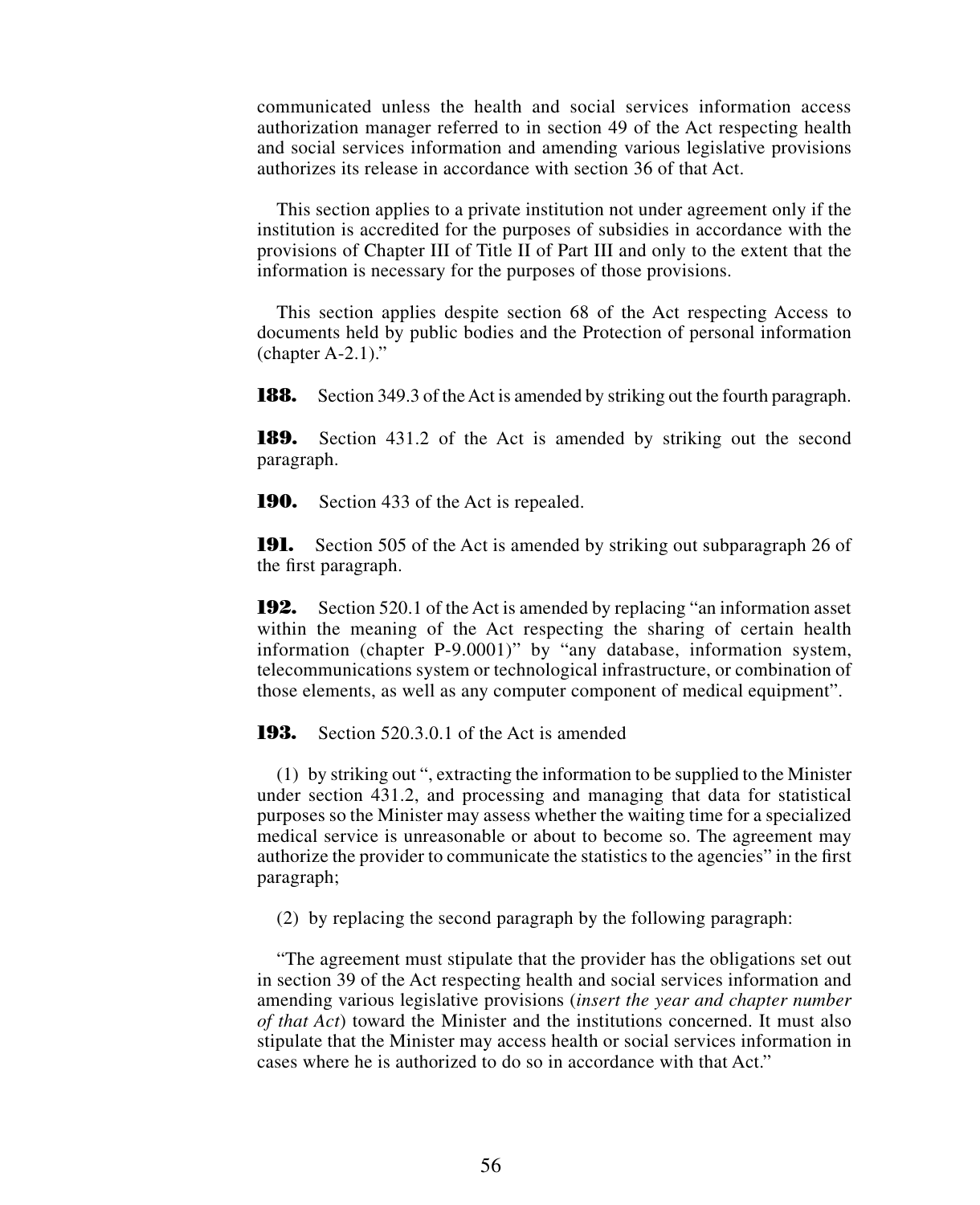**194.** Section 520.3.1 of the Act is amended by striking out the second paragraph.

**195.** The Act is amended by inserting the following Title after section 520.3.1:

#### "**TITLE II**

### "NATIONAL INFORMATION FILING SYSTEM

"**521.** The Minister shall establish a national information filing system.

The system must make it possible to, among other things,

(1) keep the records of users of institutions and of beneficiaries of the Cree Board of Health and Social Services of James Bay;

(2) index the records of persons who receive health services and social services from other health and social services bodies within the meaning of the Act respecting health and social services information and amending various legislative provisions (*insert the year and chapter number of that Act*);

(3) share prescriptions between health and social services bodies within the meaning of that Act and with the persons concerned;

(4) keep a consent register for the post-mortem removal of organs and tissues;

(5) keep a register of advance medical directives governed by the Act respecting end-of-life care (chapter S-32.0001);

(6) put in place a mechanism enabling a person to find a physician providing insured services within the meaning of the Health Insurance Act (chapter A-29), or a health and social services professional belonging to a class of professionals designated by the Minister and practising in premises belonging to a class identified by the Minister, who agrees to provide medical care to the person;

(7) put in place a mechanism for booking appointments with a physician or another health and social services professional referred to in subparagraph 6;

(8) simplify access to information, in accordance with the information protection regimes applicable to it, in particular the one provided for by the Act respecting health and social services information and amending various legislative provisions; and

(9) implement any other functionality determined by regulation of the Minister.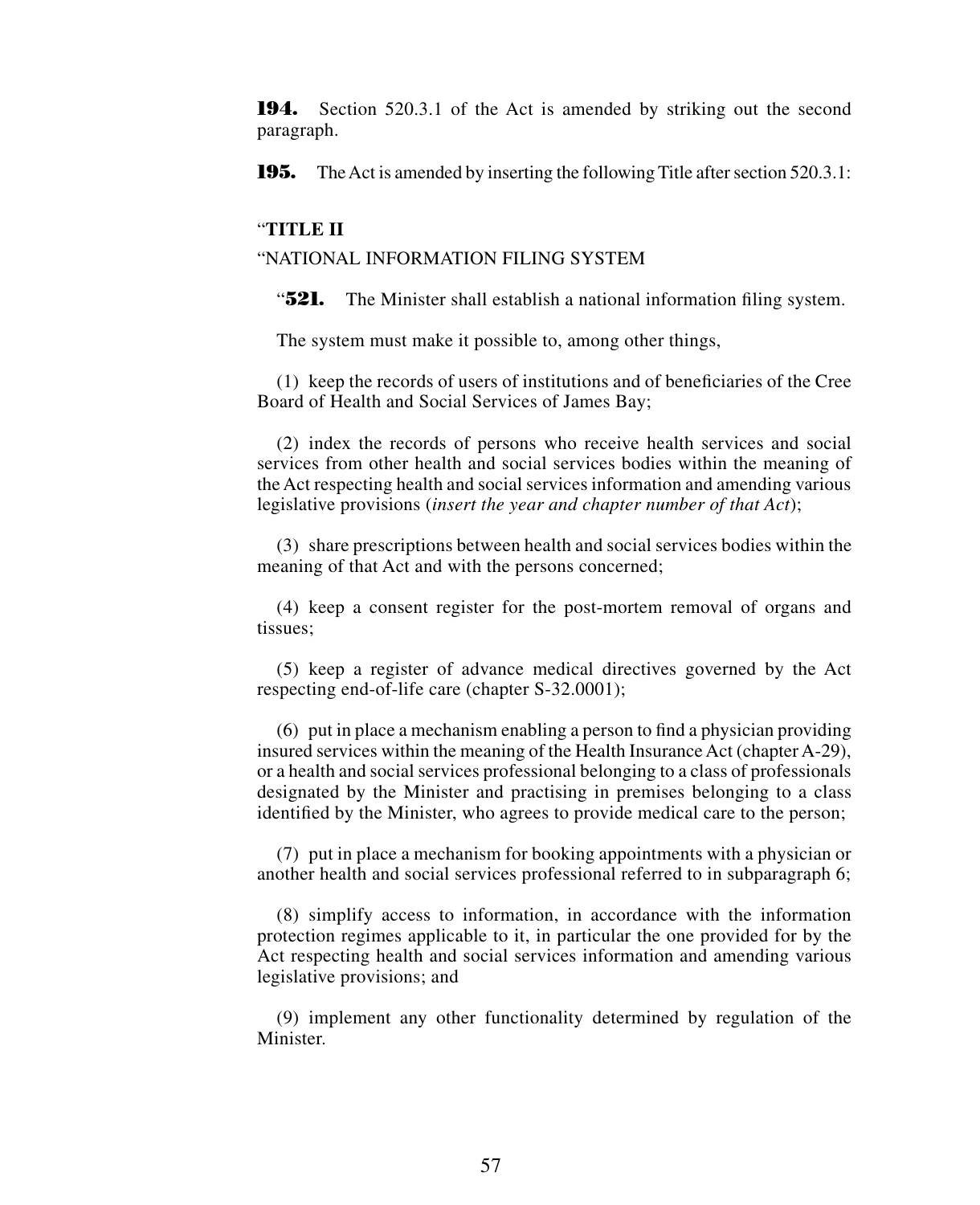It must also enable logging of every access to the system by a person, whether the purpose of the access is to file information in the system or to access such information.

"**522.** The terms and conditions for using the national information filing system are determined by regulation of the Minister.

The regulation may also prescribe

(1) the obligation for all or part of the institutions or for the Cree Board of Health and Social Services of James Bay to use the national information filing system for keeping the records concerning, as the case may be, their users or their beneficiaries; and

(2) the obligation for all or part of the other health and social services bodies within the meaning of the Act respecting health and social services information and amending various legislative provisions (*insert the year and chapter number of that Act*) to allow the indexing of information concerning the persons to whom they offer health services or social services as well as access to that information by means of the national information filing system.

"**523.** The Minister establishes the following registers for, among other things, the operation of the national information filing system:

(1) a register of users enabling the unique identification of every person to whom health services or social services are provided;

(2) a register of providers enabling the unique identification of every health and social service provider within the meaning of the Act respecting health and social services information and amending various legislative provisions (*insert the year and chapter number of that Act*); and

(3) a register of bodies enabling the unique identification of all health and social services bodies referred to in that Act.

The above registers may also be used for any other purpose relating to the organization, planning or provision of services or supply of goods or services in the field of health and social services.

The registration terms for those registers and the information the registers must contain is determined by regulation of the Minister.

"**524.** Where the Minister has cause to believe that a confidentiality incident involving information held in the national information filing system or a register referred to in section 523 has occurred or that there is a risk of such an incident occurring, the Minister must take reasonable measures to reduce the risk of injury and to prevent new incidents of the same nature.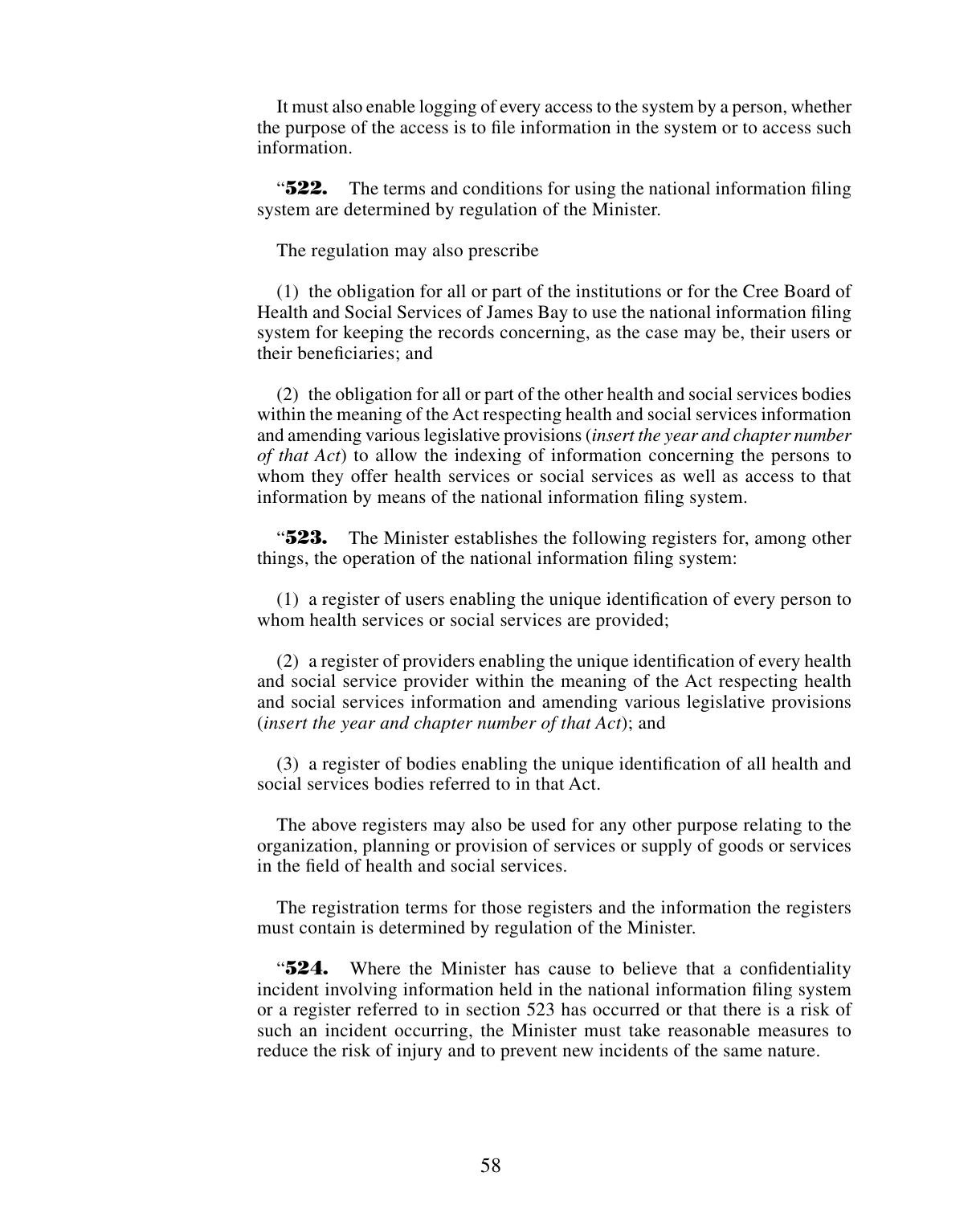If the incident presents a risk of serious injury, the Minister must promptly notify the Commission d'accès à l'information. The Minister must also notify the body holding the information concerned by the incident, as well as any person whose information is concerned by the incident, failing which the Commission may order it to do so. The Minister may also notify any person, partnership or body that could reduce the risk and send the person, partnership or body, without the consent of the person concerned, any information necessary for that purpose.

Despite the second paragraph, a person whose information is concerned by the incident need not be notified so long as doing so could hamper an investigation conducted by a person or body responsible by law for the prevention, detection or repression of crime or statutory offences.

A government regulation may determine the content and terms of the notices provided for in this section.

For the purposes of this Title, "confidentiality incident" means access not authorized by law to information, use not authorized by law of information, loss of information or any other breach of its protection.

"**525.** In assessing the risk of injury to a person whose information is concerned by a confidentiality incident, the Minister must consider, in particular, the sensitivity of the information concerned, the anticipated consequences of its use and the likelihood that such information will be used for injurious purposes.

"**526.** The Minister must keep a register of confidentiality incidents. A government regulation may determine the content of the register.

A copy of the register must be sent to the Commission d'accès à l'information at its request.

"**527.** The Minister may assume the operations management of the national information filing system and of the registers referred to in section 523, or entrust some or all of that management to an operations manager.

When the Minister entrusts some or all of the operations management of the national information filing system or of a register to an operations manager, the Minister enters into a written agreement with the operations manager.

The agreement sets out, among other things, the operations manager's obligation

(1) to put in place security measures for ensuring the protection of information throughout its life cycle as well as its availability in a manner consistent with, as concerns health and social services information within the meaning of the Act respecting health and social services information and amending various legislative provisions (*insert the year and chapter number*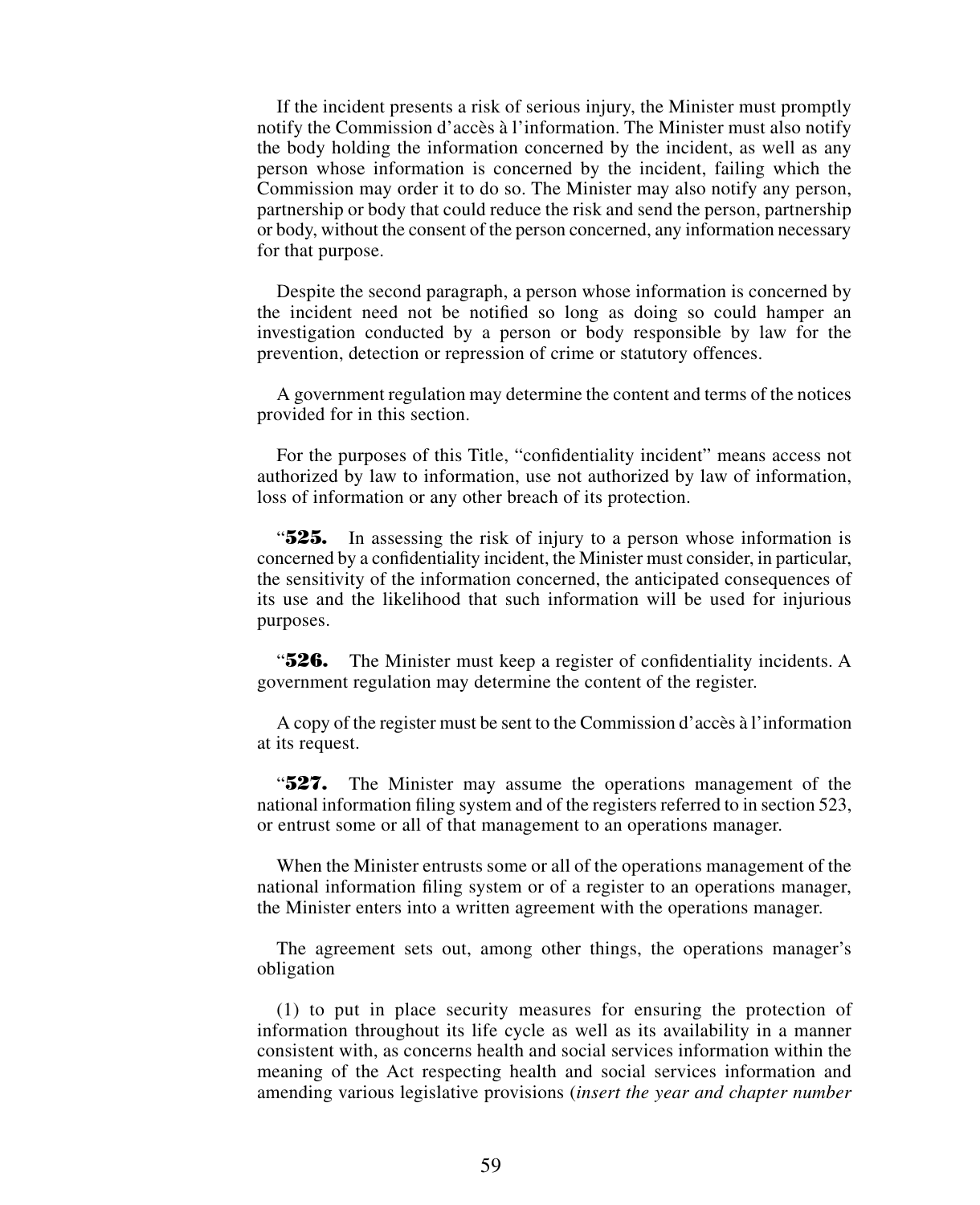*of that Act*), the health and social services information governance rules referred to in sections 41 and 42 of that Act and the special rules defined by the health and social services network information officer under section 47 of that Act;

(2) to proactively monitor the system access logs to detect, among other things, any unauthorized access;

(3) to send to the Minister an annual assessment report to enable the Minister to, among other things, validate the security measures put in place and assess the efficiency and performance of the national information filing system as well as the benefits resulting from it; and

(4) to notify the Minister without delay of any confidentiality incident.

The agreement also sets out the cases and circumstances in which and conditions on which the operations manager may, after notifying the Minister, entrust to a third person, by mandate or by contract of enterprise or for services, all or part of the services dedicated to hosting, operating or using the national information filing system or a register under its management. In such a case, the manager must comply with sections 39 and 74 of the Act respecting health and social services information and amending various legislative provisions, with the necessary modifications.

The Minister may demand from an operations manager any information or document considered necessary to ensure compliance with the obligations set out in the agreement.

"**528.** The Minister or an operations manager to whom the Minister has entrusted the management of any of the registers referred to in section 523 may require from the following persons or bodies any information necessary for keeping those registers or identifying a person, including from a health and social service provider or from a health and social services body within the meaning of the Act respecting health and social services information and amending various legislative provisions (*insert the year and chapter number of that Act*):

- (1) the person concerned;
- (2) the professional order concerned, where applicable;
- (3) a health and social services body; or

(4) any other person or body or category of persons or bodies designated by a regulation of the Minister.

The above persons and bodies must send to the Minister or, where applicable, the operations manager designated by the Minister, the information required and, after doing so, inform them as soon as possible of any change made to the information"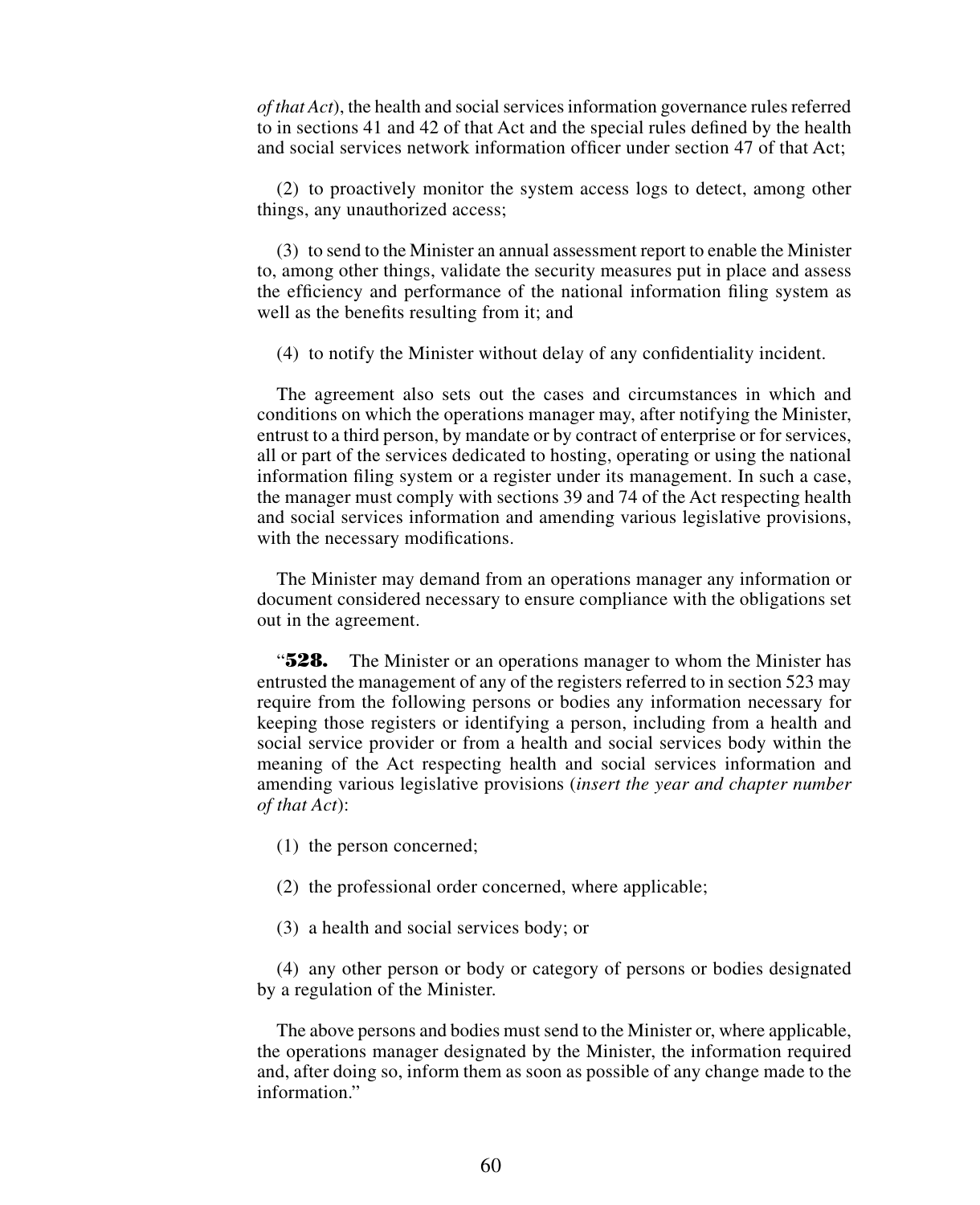**196.** The Act is amended by inserting the following section after section 531.0.1 $\cdot$ 

"**531.0.2.** Every person who contravenes a regulatory provision enacted under subparagraph 2 of the second paragraph of section 522 commits an offence and is liable to a fine of \$2,500 to \$25,000 in the case of a natural person or to a fine of \$7,500 to \$75,000 in the case of a legal person."

ACT RESPECTING HEALTH SERVICES AND SOCIAL SERVICES FOR CREE NATIVE PERSONS

**197.** Sections 7 to 8.1 of the Act respecting health services and social services for Cree Native persons (chapter S-5) are repealed.

ACT RESPECTING PRE-HOSPITAL EMERGENCY SERVICES

**198.** Section 17 of the Act respecting pre-hospital emergency services (chapter S-6.2) is amended by striking out ", notwithstanding section 19 of the Act respecting health services and social services (chapter S-4.2)," in the fourth paragraph.

**199.** Section 118 of the Act is amended by striking out ", notwithstanding section 19 of the Act respecting health services and social services (chapter S-4.2)," in the first paragraph.

ACT RESPECTING END-OF-LIFE CARE

**200.** Section 46 of the Act respecting end-of-life care (chapter S-32.0001) is amended by inserting ", despite the Act respecting health and social services information and amending various legislative provisions (*insert the year and chapter number of that Act*)," after "confidential and" in the first paragraph.

**201.** Section 52 of the Act is amended by replacing "established under section 63" in the second paragraph by "kept by means of the national information filing system established under section 521 of the Act respecting health services and social services (chapter S-4.2)".

**202.** Chapter II of Title III of the Act, comprising sections 63 and 64, is repealed.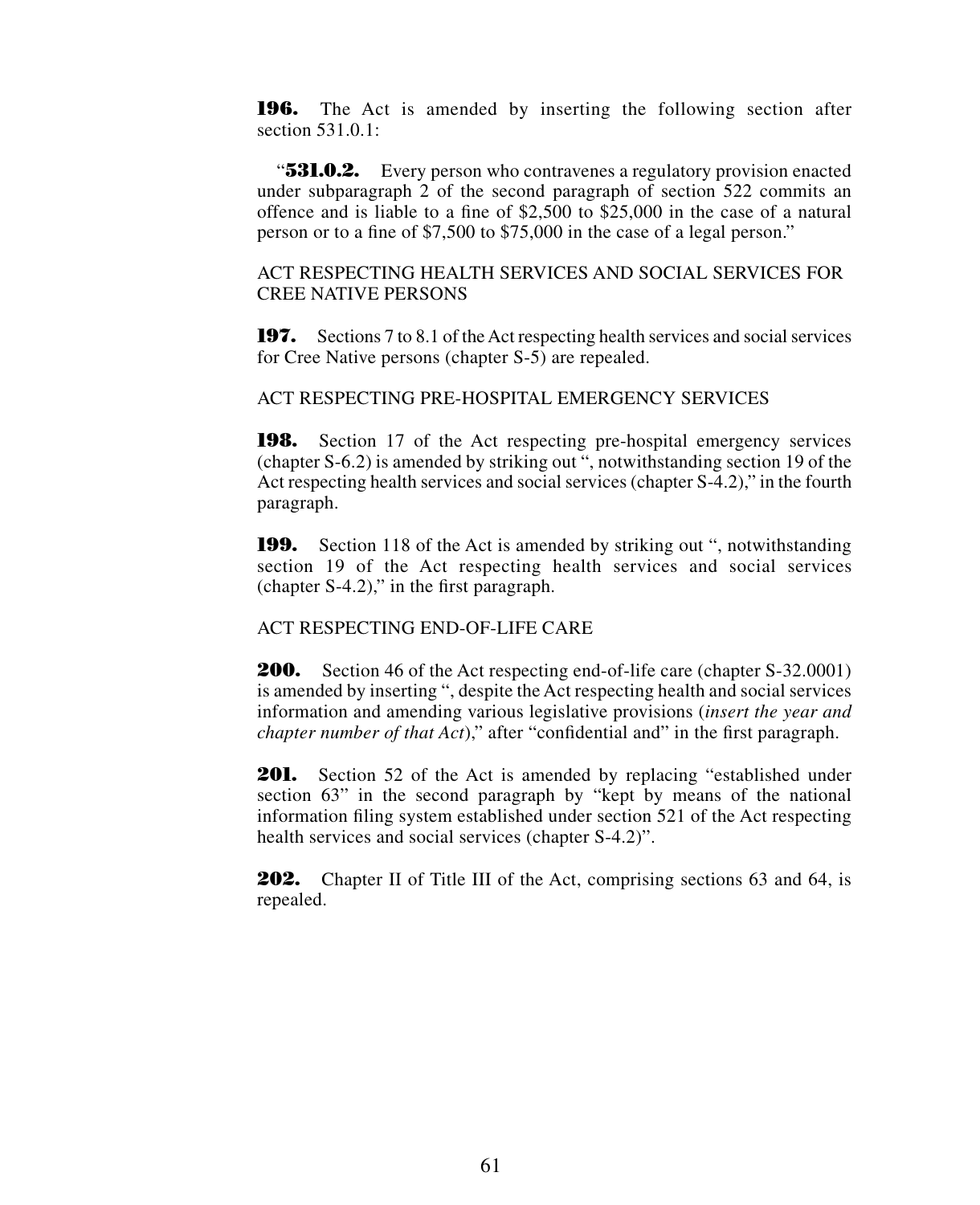## **CHAPTER X**

#### TRANSITIONAL AND FINAL PROVISIONS

**203.** Until the coming into force of section 2 of the Act to amend the Civil Code, the Code of Civil Procedure, the Public Curator Act and various provisions as regards the protection of persons (2020, chapter 11), section 21 of this Act is to be read as follows:

"21. Any person who attests under oath that he or she intends to apply, for another person, for the institution or review of protective supervision or the homologation of a protection mandate is entitled to access any information contained in the medical and psychosocial assessment regarding that other person, to the extent that the assessment determines that the person is unable to care for himself or herself and administer his or her property."

In addition, until the coming into force of section 46 of that Act, section 22 of this Act also refers to the curator of an incapable person of full age.

**204.** An agreement regarding the release of health or social services information entered into in accordance with section 68 or 68.1 of the Act respecting Access to documents held by public bodies and the Protection of personal information (chapter A-2.1) or setting out rules regarding the release of such information under section 67 of that Act that is still in force on the date of coming into force of section 35 of this Act continues until its expiry date or until the date that is two years after the date of coming into force of section 35 of this Act, whichever date is earlier, and any release of information provided for in that agreement may be made until that date.

Likewise, a mandate or contract involving the release of health or social services information entrusted in accordance with section 67.2 of the Act respecting Access to documents held by public bodies and the Protection of personal information or section 27.1 of the Act respecting health services and social services (chapter S-4.2) that is still in force on the date of coming into force of section 39 of this Act continues until its expiry date or until the date that is two years after the date of coming into force of section 39 of this Act, whichever date is earlier, and any release of information provided for in that mandate or contract may be made until that date.

A mandate or contract that continues in accordance with the second paragraph is deemed to allow the health and social services body to require that any information collected or produced in carrying out the mandate or performing the contract to be sent to it, free of charge and whenever it so requests.

**205.** A technological product or service that, on the date of coming into force of section 44, is certified or homologated by the Minister in accordance with the special rules of the health and social services network information officer is considered certified in accordance with the regulation enacted under section 43.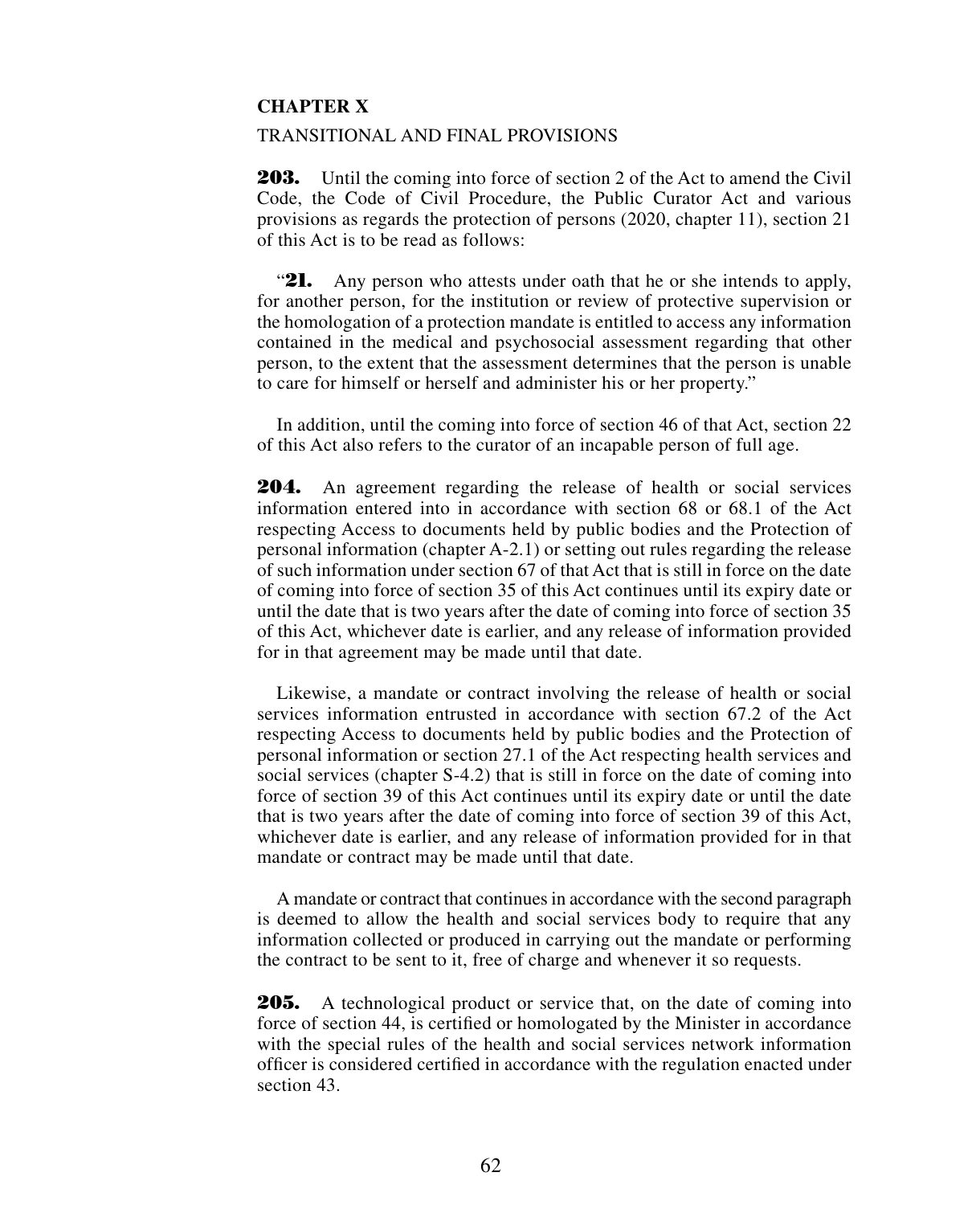**206.** A health and social services body must adopt the governance policy referred to in section 54 not later than the date that is six months after the date of coming into force of that section.

**207.** As of the date of coming into force of the third paragraph of section 14 and until the date of coming into force of section 53, a health and social services body must record in a register every access under Divisions II to IV of Chapter III to health or social services information it holds. Until that date, the right of access provided for in the third paragraph of section 14 is exercised by examining the register.

The register must include

- (1) the nature or type of information concerned;
- (2) the person, partnership or body that accessed it; and
- (3) the purposes of and justification for the access.

**208.** A regulation made under paragraph 6 of section 30 of the Act respecting clinical and research activities relating to assisted procreation (chapter A-5.01) continues to apply until the date that is two years after the date of coming into force of section 138.

In addition, a regulation made under section 44 of that Act continues to apply until the date that is two years after the date of coming into force of section 140.

**209.** Despite section 5, the information contained in the health information banks in the clinical domains or in the electronic prescription management system for medications referred to in the Act respecting the sharing of certain health information (chapter P-9.0001) remains, until the date of coming into force of section 161, accessible in accordance with that Act and the regulations.

**210.** Information that, on the date of coming into force of section 161 of this Act, is contained in the health information banks in the clinical domains referred to in the Act respecting the sharing of certain health information is kept by the Minister in the national information filing system established under section 521 of the Act respecting health services and social services, enacted by section 195, for a period of 12 years after its release to the operations manager of those banks.

**211.** Proceedings brought before the date of coming into force of section 181 of this Act before the Superior Court, the Court of Québec or the Administrative Tribunal of Québec under section 27 of the Act respecting health services and social services are continued before them in accordance with the former provisions and the decisions rendered may, to the extent that such a right is provided for in those provisions or in the Code of Civil Procedure (chapter C-25.01), be the subject of an appeal.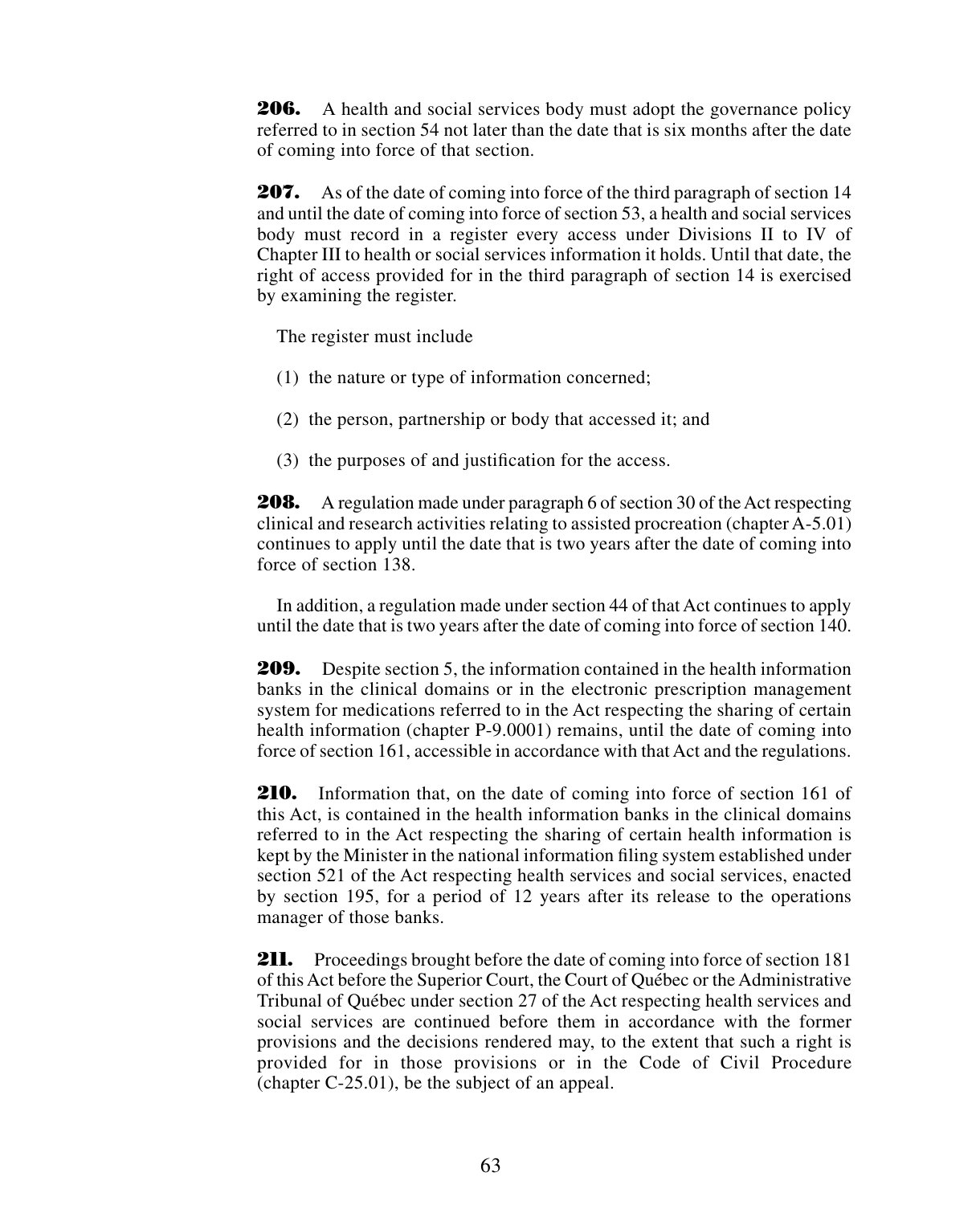**212.** A regulation made under subparagraph 26 of the first paragraph of section 505 of the Act respecting health services and social services continues to apply until the date that is two years after the date of coming into force of section 191 of this Act.

**213.** On the date of coming into force of subparagraph 4 of the second paragraph of section 521 of the Act respecting health services and social services, enacted by section 195, the information contained in the consent registry for the post-mortem removal of organs and tissues kept by the Régie de l'assurance maladie du Québec under the seventh paragraph of section 2 of the Act respecting the Régie de l'assurance maladie du Québec (chapter R-5) is transferred to the Minister and entered in the consent register for the post-mortem removal of organs and tissues that the Minister keeps by means of the national information filing system. Likewise, the information assets related to the register are transferred to the Minister with all the related rights and obligations.

214. On the date of coming into force of subparagraph 6 of the second paragraph of section 521 of the Act respecting health services and social services, enacted by section 195, the information contained in the system designed to allow every insured person, within the meaning of the Health Insurance Act (chapter A-29), to find a physician who agrees to provide medical care to the person in collaboration, if applicable, with other health and social services professionals kept by the Régie de l'assurance maladie du Québec under the sixth paragraph of section 2 of the Act respecting the Régie de l'assurance maladie du Québec is transferred to the Minister for the purposes of the mechanism enabling a person to find a physician providing insured services within the meaning of the Health Insurance Act or a health and social services professional who agrees to provide medical care to the person that the Minister puts in place by means of the national information filing system. Likewise, the information assets related to the system are transferred to the Minister with all the related rights and obligations.

**215.** On the date of coming into force of subparagraph 7 of the second paragraph of section 521 of the Act respecting health services and social services, enacted by section 195, the information contained in the system designed to allow every insured person to make an appointment with a general practitioner who is subject to an agreement entered into under section 19 of the Health Insurance Act kept by the Régie de l'assurance maladie du Québec under the sixth paragraph of section 2 of the Act respecting the Régie de l'assurance maladie du Québec is transferred to the Minister for the purposes of the mechanism for booking appointments with a physician or another health and social services professional that the Minister puts in place by means of the national information filing system. Likewise, the information assets related to the system are transferred to the Minister with all the related rights and obligations.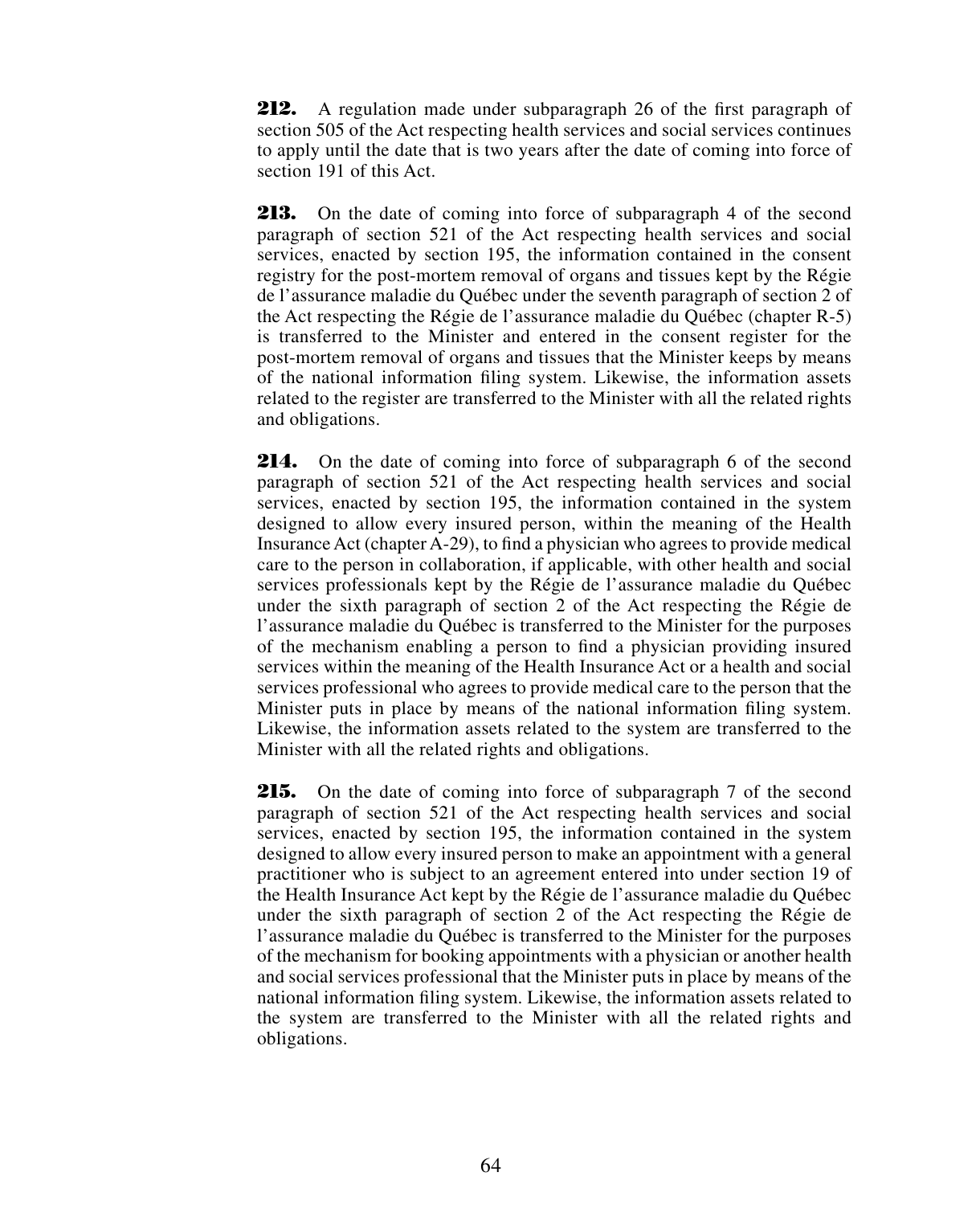**216.** On the date of coming into force of subparagraph 1 of the first paragraph of section 523 of the Act respecting health services and social services, enacted by section 195, the information contained in the register of users kept by the Régie de l'assurance maladie du Québec under section 74 of the Act respecting the sharing of certain health information is transferred to the Minister and entered in the register of users that the Minister keeps for, among other things, the operation of the national information filing system. Likewise, the information assets related to the register are transferred to the Minister with all the related rights and obligations.

**217.** On the date of coming into force of subparagraph 2 of the first paragraph of section 523 of the Act respecting health services and social services, enacted by section 195, the information contained in the register of providers kept by the Régie de l'assurance maladie du Québec under section 85 of the Act respecting the sharing of certain health information is transferred to the Minister and entered in the register of providers that the Minister keeps for, among other things, the operation of the national information filing system. Likewise, the information assets related to the register are transferred to the Minister with all the related rights and obligations.

**218.** The Government may, by regulation, enact any other transitional provision that is not inconsistent with those contained in this Act to ensure the carrying out of the Act.

Such a regulation must be made not later than one year after the date of coming into force of section 161.

**219.** The Minister of Health and Social Services is responsible for the administration of this Act.

**220.** The Minister must report to the Government, not later than five years after the date of coming into force of section 1 on the implementation of this Act, and subsequently every five years on the carrying out of this Act. The report is tabled in the National Assembly within 30 days after the Government receives it or, if the Assembly is not sitting, within 30 days of resumption.

**221.** The provisions of this Act come into force on the date or dates to be set by the Government.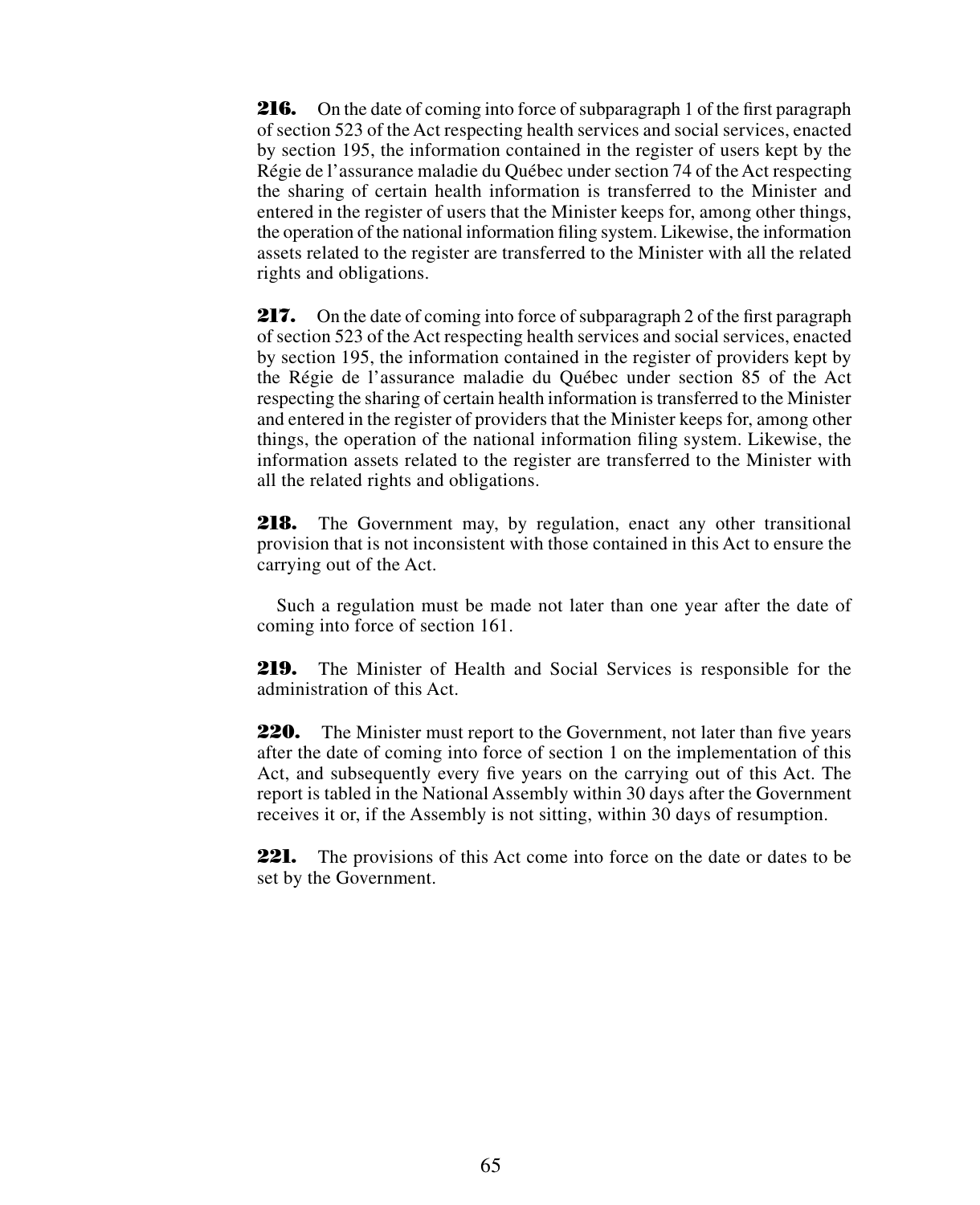# SCHEDULE I

(*Section 4*)

- (1) Health and Welfare Commissioner;
- (2) Commission sur les soins de fin de vie;
- (3) Corporation d'urgences-santé;
- (4) Héma-Québec;
- (5) Institut national d'excellence en santé et en services sociaux;
- (6) Institut national de santé publique du Québec;
- (7) Régie de l'assurance maladie du Québec;

(8) an organization that coordinates organ or tissue donations, designated by the Minister in accordance with section 10.3.4 of the Act respecting the Ministère de la Santé et des Services sociaux (chapter M-19.2).